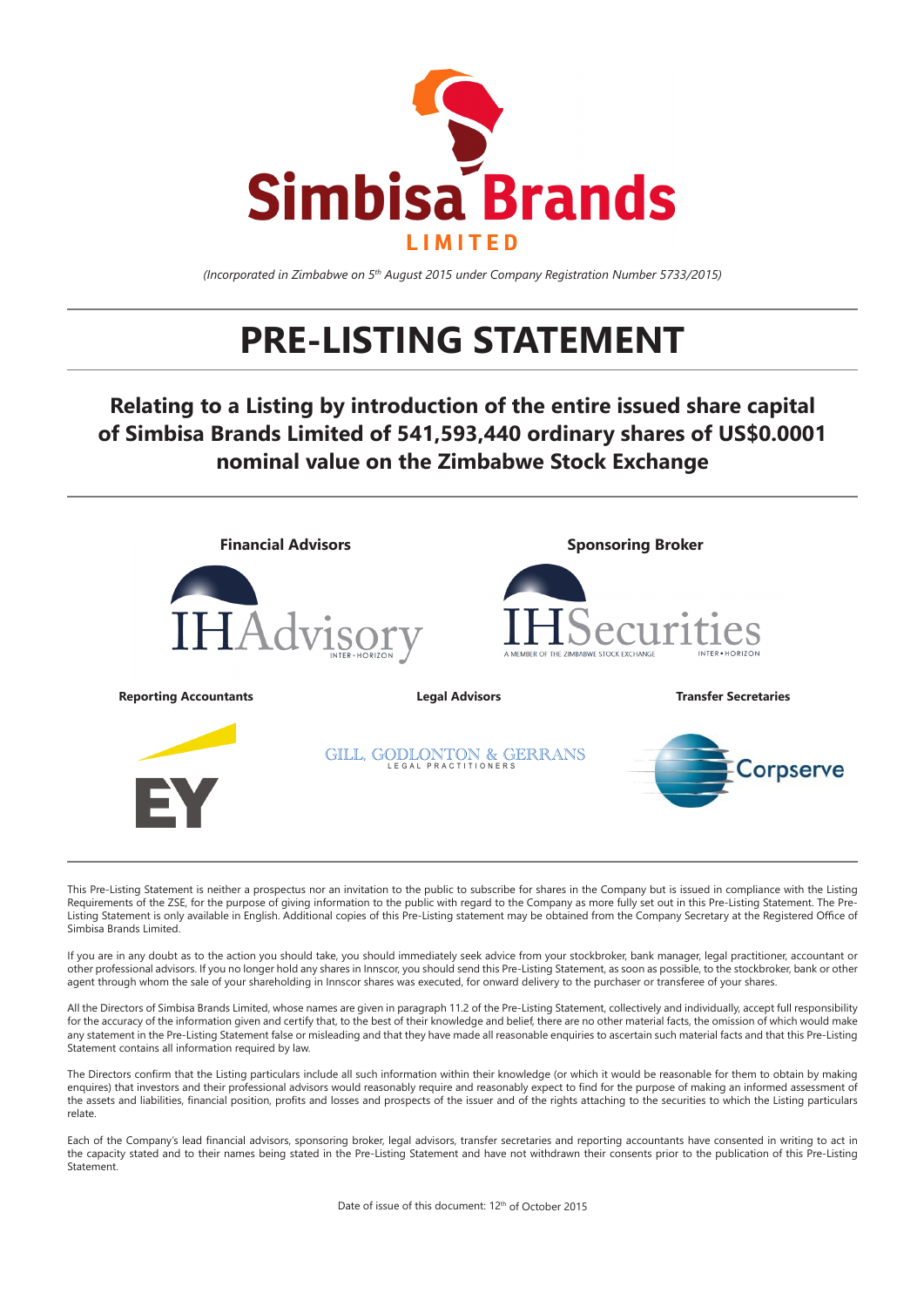# **TABLE OF CONTENTS**

| <b>CORPORATE INFORMATION</b>                                         | j.         |
|----------------------------------------------------------------------|------------|
| <b>FORWARD LOOKING STATEMENTS</b>                                    | ii.        |
| <b>INTERPRETATION AND DEFINITIONS</b>                                | <b>iii</b> |
| SALIENT FEATURES OF THE LISTING                                      | vi         |
|                                                                      |            |
| <b>PRE-LISTING STATEMENT</b>                                         |            |
| Overview of Simbisa                                                  | 1          |
| <b>Business units</b>                                                | 4          |
| Share capital                                                        | 4          |
| Indigenisation                                                       | 5          |
| Reorganisation and restructuring                                     | 6          |
| Financial information                                                | 7          |
| Material changes                                                     | 10         |
| Available for sale financial assets                                  | 10         |
| <b>Business risk factors</b>                                         | 11         |
| Facts and events which may have a material adverse effect on Simbisa | 13         |
| Corporate governance                                                 | 14         |
| Management                                                           | 18         |
| Dividend policy                                                      | 18         |
| Skills retention arrangements and remuneration                       | 19         |
| Future prospects for the Company                                     | 19         |
| Capital commitments, lease commitments and contingent liabilities    | 19         |
| Interest-bearing loans and borrowings                                | 20         |
| Material contracts                                                   | 20         |
| Litigation statement                                                 | 20         |
| Articles and Memorandum of Association of Simbisa                    | 20         |
| Major shareholders                                                   | 21         |
| Withholding tax payable on the distribution of Simbisa shares        | 22         |
| Exchange control approval for the Dividend in Specie                 | 22         |
| Experts' consents                                                    | 22         |
| <b>Conditions Precedent</b>                                          | 22         |
| Regulatory Issues                                                    | 22         |
| Documents and consents available for inspection                      | 22         |
| Directors responsibility statement                                   | 23         |
| <b>APPENDICES</b>                                                    |            |

| Annexure 1 Independent reporting accountants' report on the historical financial information |  |
|----------------------------------------------------------------------------------------------|--|
| Annexure 2 Simbisa Group Structure                                                           |  |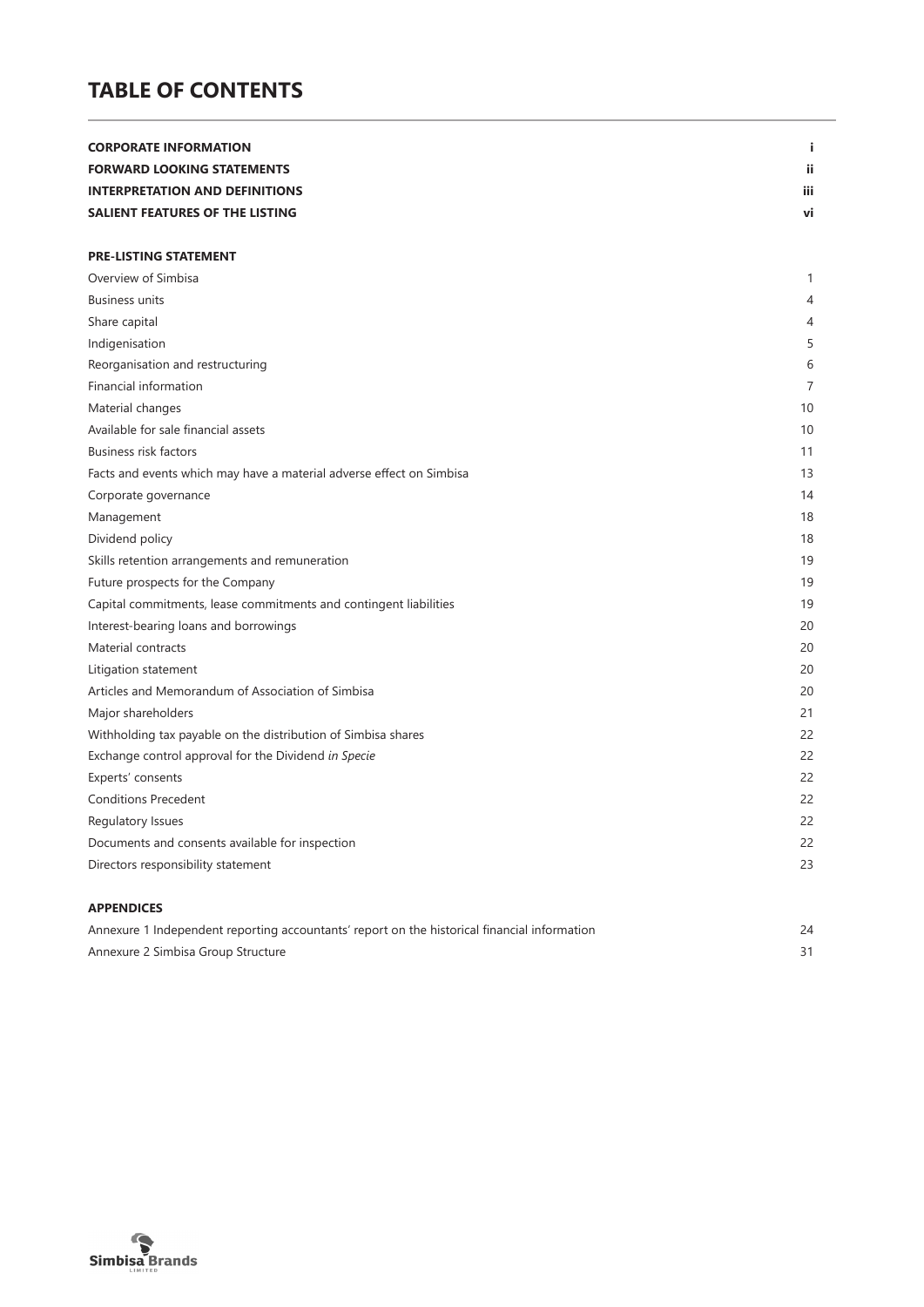# **CORPORATE INFORMATION**

The information below is given in compliance with the requirements of the Zimbabwe Stock Exchange. Simbisa Brands Limited derives professional services from the following:

| <b>Company Secretary and Registered Office</b>          | Andrew Lorimer<br><b>Edward Building</b><br>Corner 1st Street & Nelson Mandela Avenue<br>Harare<br>Zimbabwe                             |
|---------------------------------------------------------|-----------------------------------------------------------------------------------------------------------------------------------------|
| <b>Financial Advisors</b>                               | Inter-Horizon Advisory (Private) Limited<br>4 Fleetwood Road<br>Alexandra Park<br>Harare<br>Zimbabwe                                    |
| <b>Sponsoring Brokers</b>                               | Inter-Horizon Securities (Private) Limited<br>4 Fleetwood Road<br>Alexandra Park<br>Harare<br>Zimbabwe                                  |
| <b>Independent Auditors &amp; Reporting Accountants</b> | Ernst & Young Chartered Accountants (Zimbabwe)<br>Angwa City<br>Corner Julius Nyerere Way<br>Kwame Nkrumah Avenue<br>Harare<br>Zimbabwe |
| <b>Legal Advisors</b>                                   | Gill, Godlonton & Gerrans<br><b>Beverley Court</b><br>100 Nelson Mandela Avenue<br>Harare<br>Zimbabwe                                   |
| <b>Transfer Secretaries</b>                             | Corpserve Registrars (Private) Limited<br>2nd Floor ZB Centre<br>Corner 1st & Kwame Nkrumah Avenue<br>Harare<br>Zimbabwe                |
| <b>Principal Bankers</b>                                | Barclays Bank of Zimbabwe Limited<br><b>Barclays House</b><br>1st Street/Jason Moyo Avenue<br>Harare<br>Zimbabwe                        |

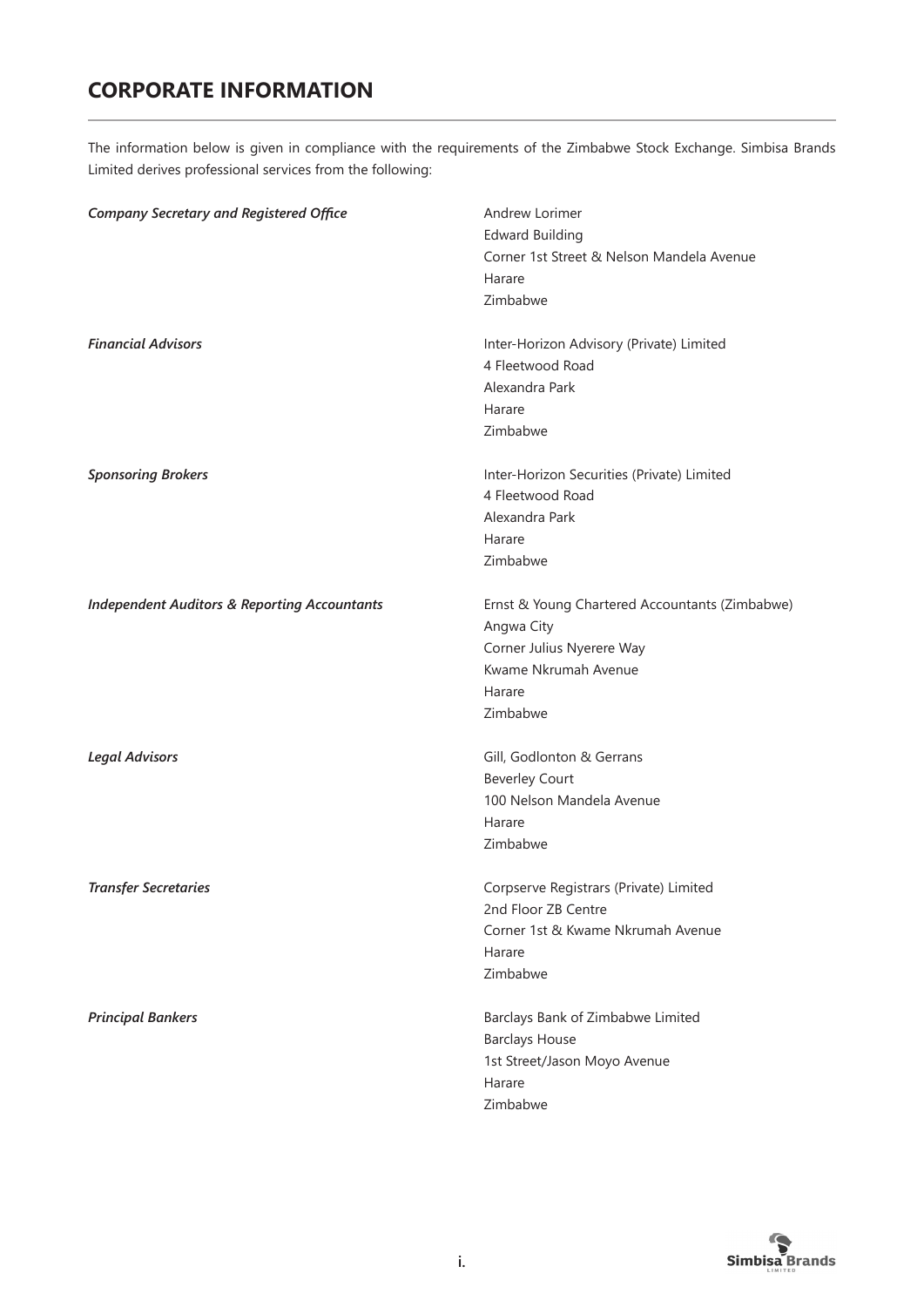# **FORWARD LOOKING STATEMENTS**

This Pre-Listing Statement includes forward looking statements regarding Simbisa. Forward looking statements are those other than statements of historical facts, included in this Pre-Listing Statement, and include without limitation, those regarding Simbisa's financial position, business strategy, plans and objectives of management for future operations (including development plans and objectives relating to Simbisa's products and services). Any statements preceded by, followed by or including the words "believes", "expects", "aims", "estimates", "anticipates", "may", "will", "should", "could", "intends", "plans", "seeks", or similar expressions, are forward looking statements. Such forward looking statements involve known and unknown risks, uncertainties and other important factors that could cause Simbisa's actual results, performance or achievements to be materially different from any future results, performance or achievements expressed or implied by such forward looking statements. Such forward looking statements are inherently based on numerous assumptions regarding Simbisa's present and future business strategies and the environment in which Simbisa will operate in the future. The important factors that could cause Simbisa's actual results, performance or achievements to differ materially from those in forward looking statement include, but are not limited to, those discussed under Section 10. These forward looking statements speak only as at the date of this Pre-Listing Statement. The Directors of Simbisa expressly disclaim any obligation or undertaking to disseminate after the distribution of this Document any updates or revisions to any forward looking statements contained herein to reflect any change in their expectations with regard thereto or any change in events, conditions or circumstances on which any such forward looking statement is based, unless required to do so by any legal obligation.

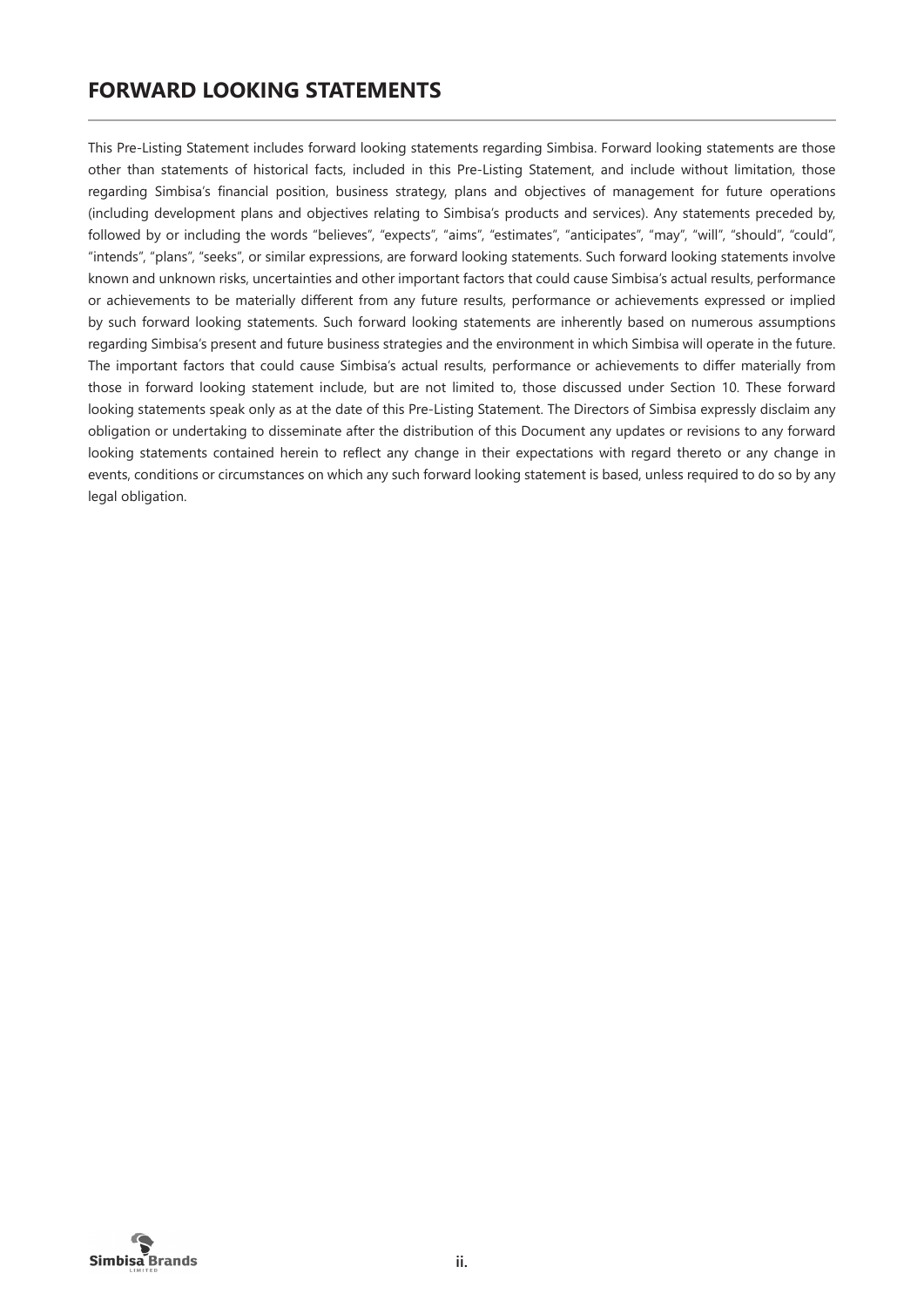# **INTERPRETATION AND DEFINITIONS**

In this document, unless otherwise stated or the context otherwise requires, the words in the first column have the meanings stated opposite them in the second column, words in the singular shall include the plural and vice versa and words importing natural persons shall include juristic persons, whether corporate or incorporate and vice versa.

| "Agreement" or "the Agreement"                       | The terms of the Agreement which is effective on the 1 <sup>st</sup> of October 2015 stipulated<br>that Simbisa would acquire through a scheme of reconstruction the QSR Business<br>as a going concern, including all assets and liabilities and an obligation to employ<br>all employees of the QSR Business, in exchange for issuing 541,593,440 shares in<br>Simbisa to Innscor; |
|------------------------------------------------------|--------------------------------------------------------------------------------------------------------------------------------------------------------------------------------------------------------------------------------------------------------------------------------------------------------------------------------------------------------------------------------------|
| "Articles"                                           | The Articles of Association of Simbisa;                                                                                                                                                                                                                                                                                                                                              |
| "Auditors" or "Independent Reporting<br>Accountants" | Ernst & Young Chartered Accountants (Zimbabwe), Independent Auditors of<br>the Company and Independent Reporting Accountants in connection with the<br>Unbundling and Listing;                                                                                                                                                                                                       |
| "Benvenue"                                           | Benvenue Investments (Private) Limited;                                                                                                                                                                                                                                                                                                                                              |
| "Board" or "Directors"                               | The Board of Directors of Simbisa;                                                                                                                                                                                                                                                                                                                                                   |
| "CAGR"                                               | Compound Annual Growth Rate;                                                                                                                                                                                                                                                                                                                                                         |
| "Cash Realisation Rate"                              | The cash generated by operations as a percentage of EBITDA that reflects the<br>proportion of cash operating profit realised after working capital movements;                                                                                                                                                                                                                        |
| "Companies Act"                                      | The Companies Act of Zimbabwe, Chapter 24:03, as amended;                                                                                                                                                                                                                                                                                                                            |
| "Dividend in Specie"                                 | Dividend in Specie of Simbisa's shares as a specific payment to Innscor's<br>shareholders registered as such on the Record Date in return for the assets and<br>liabilities held by Innscor QSR Business;                                                                                                                                                                            |
| "Distribution Ratio"                                 | The basis of the Dividend in Specie of shares in Simbisa to Innscor shareholders<br>registered as such on the Record Date, which ratio comprises one (1) ordinary<br>share in Simbisa for every one (1) existing Innscor ordinary share held;                                                                                                                                        |
| "DRC"                                                | Democratic Republic of Congo;                                                                                                                                                                                                                                                                                                                                                        |
| "EBITDA"                                             | Earnings before Interest, Taxation, Depreciation, Amortisation and Impairment<br>loss;                                                                                                                                                                                                                                                                                               |
| "EGM"                                                | The Extraordinary General Meeting of the shareholders of Innscor to be held at<br>Royal Harare Golf Club, Fifth Street Extension, Harare on the 2 <sup>nd</sup> of November<br>2015 at 0900 hours, for the purpose of considering for approval the proposed<br>Dividend In Specie of Simbisa's shares;                                                                               |
| "EGM Notice" or "Notice"                             | The notice which was published in accordance with the Companies Act and the<br>Articles on the 12 <sup>th</sup> of October 2015, advising Innscor shareholders of the EGM;                                                                                                                                                                                                           |
| "Exchange Control Regulations"                       | The Exchange Control Regulations in force in Zimbabwe;                                                                                                                                                                                                                                                                                                                               |
| "EPS"                                                | Earnings Per Share;                                                                                                                                                                                                                                                                                                                                                                  |
| "Financial Year"                                     | The fiscal year for the Company which runs from 1 July to 30 June;                                                                                                                                                                                                                                                                                                                   |
| "FY"                                                 | Financial Year;                                                                                                                                                                                                                                                                                                                                                                      |

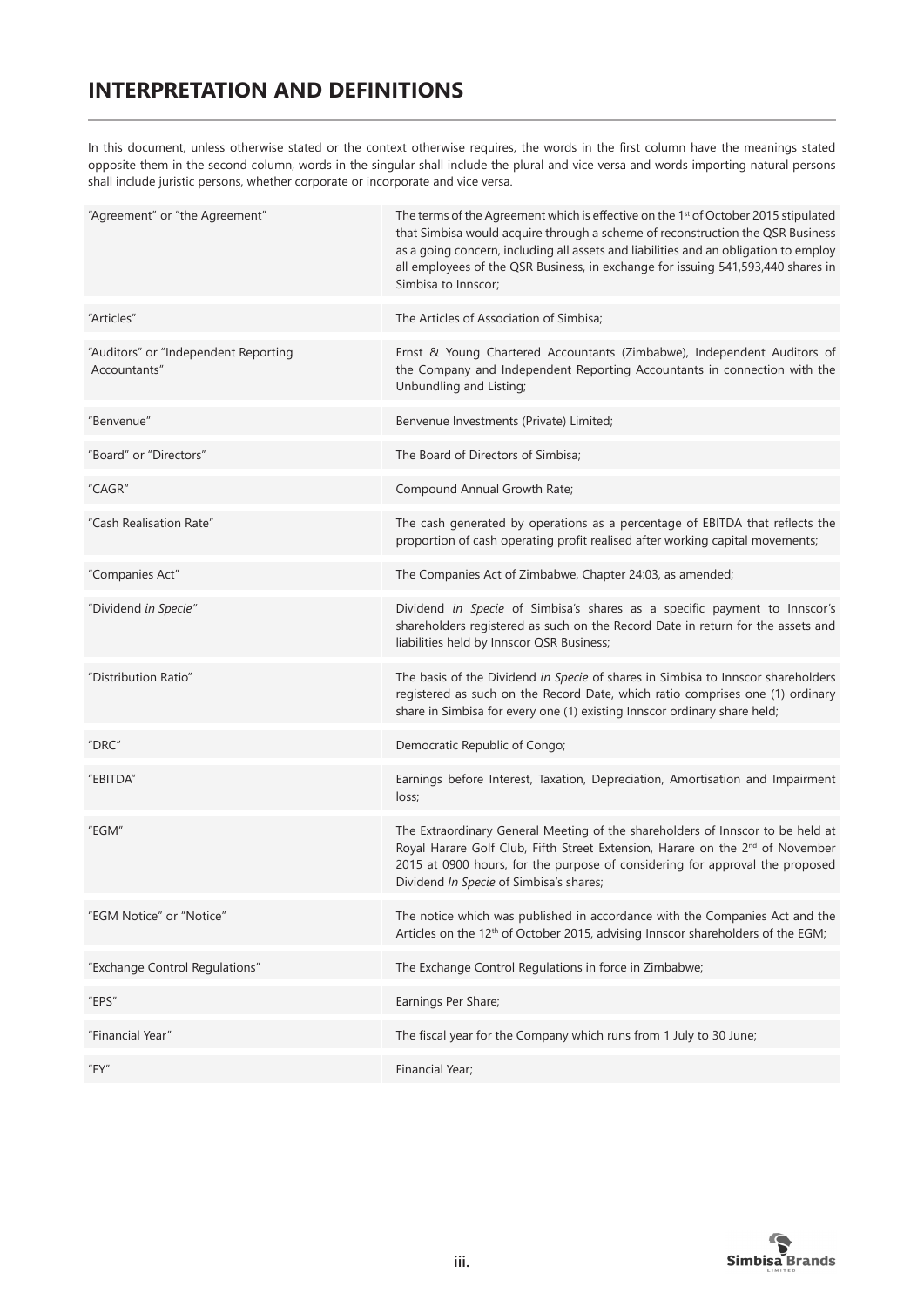# **INTERPRETATION AND DEFINITIONS (CONTINUED)**

| "HEPS"                                        | Headline Earnings Per Share;                                                                                                                                                                                                                                                                                                                                                                                                                                                                  |
|-----------------------------------------------|-----------------------------------------------------------------------------------------------------------------------------------------------------------------------------------------------------------------------------------------------------------------------------------------------------------------------------------------------------------------------------------------------------------------------------------------------------------------------------------------------|
| "IFRS"                                        | International Financial Reporting Standards;                                                                                                                                                                                                                                                                                                                                                                                                                                                  |
| "IH Advisory"                                 | Inter-Horizon Advisory (Private) Limited, the financial advisors to the Unbundling<br>and Listing;                                                                                                                                                                                                                                                                                                                                                                                            |
| "IH Securities"                               | Inter-Horizon Securities (Private) Limited, the sponsoring brokers for the<br>Unbundling and Listing;                                                                                                                                                                                                                                                                                                                                                                                         |
| "Innscor"                                     | Innscor Africa Limited, a public Company incorporated in Zimbabwe and listed on<br>the ZSE;                                                                                                                                                                                                                                                                                                                                                                                                   |
| "Interest Cover"                              | Measures the capability to service borrowing obligations from current profits;                                                                                                                                                                                                                                                                                                                                                                                                                |
| $"$ IPR $"$                                   | Intellectual Property Rights of Simbisa;                                                                                                                                                                                                                                                                                                                                                                                                                                                      |
| "Legal Advisors"                              | Gill, Godlonton & Gerrans Legal Practitioners, the legal advisors on the proposed<br>Unbundling and Listing;                                                                                                                                                                                                                                                                                                                                                                                  |
| "Listing"                                     | The proposed listing of Simbisa shares by way of Introduction on the Main Board<br>of the ZSE on the 6 <sup>th</sup> of November 2015;                                                                                                                                                                                                                                                                                                                                                        |
| "NAV"                                         | Net Asset Value;                                                                                                                                                                                                                                                                                                                                                                                                                                                                              |
| "Non-Resident Shareholder(s)"                 | A holder(s) of Innscor shares who is designated as "non-resident" in terms of the<br><b>Exchange Control Regulations;</b>                                                                                                                                                                                                                                                                                                                                                                     |
| "Pre-Listing Statement" or "Document"         | This Pre-Listing statement dated 12 <sup>th</sup> of October 2015, including the appendices<br>hereto;                                                                                                                                                                                                                                                                                                                                                                                        |
|                                               |                                                                                                                                                                                                                                                                                                                                                                                                                                                                                               |
| "QSR"                                         | Quick Service Restaurant;                                                                                                                                                                                                                                                                                                                                                                                                                                                                     |
| "QSR Business" or "QSR Operations"            | The Quick Service Restaurants business of Innscor's operations;                                                                                                                                                                                                                                                                                                                                                                                                                               |
| "RBZ"                                         | Reserve Bank of Zimbabwe;                                                                                                                                                                                                                                                                                                                                                                                                                                                                     |
| "Record Date"                                 | The date on which the register of Innscor Shareholders will be closed to determine<br>the eligibility of Shareholders for participation in the Dividend in Specie, which<br>date is expected to be on the 30 <sup>th</sup> of October 2015;                                                                                                                                                                                                                                                   |
| "Region"                                      | Any jurisdiction outside of Zimbabwe, but primarily within Africa;                                                                                                                                                                                                                                                                                                                                                                                                                            |
| "Return On Equity"                            | Measures the return earned on the capital provided by shareholders;                                                                                                                                                                                                                                                                                                                                                                                                                           |
| "Return On Total Assets"                      | Measures the effectiveness of which the total assets were utilised;                                                                                                                                                                                                                                                                                                                                                                                                                           |
| "Shares"                                      | The issued and/or authorised share capital of Simbisa Brands Limited.                                                                                                                                                                                                                                                                                                                                                                                                                         |
| "Simbisa" or "the Company" or "the Group"     | Simbisa Brands Limited, a public company incorporated in Zimbabwe on the<br>5 <sup>th</sup> of August 2015 under company registration number 5733/2015. Simbisa's<br>entire issued share capital of 541,593,440 ordinary shares is held by Innscor<br>effective 1st of October 2015. Innscor intends to distribute these shares to Innscor<br>Shareholders by way of a Dividend In Specie, following which these shares will be<br>listed on the ZSE on the 6 <sup>th</sup> of November 2015; |
| "Simbisa Brands Limited Employee Share Trust" | A trust to be established for the purposes of empowering qualifying employees<br>of Simbisa;                                                                                                                                                                                                                                                                                                                                                                                                  |

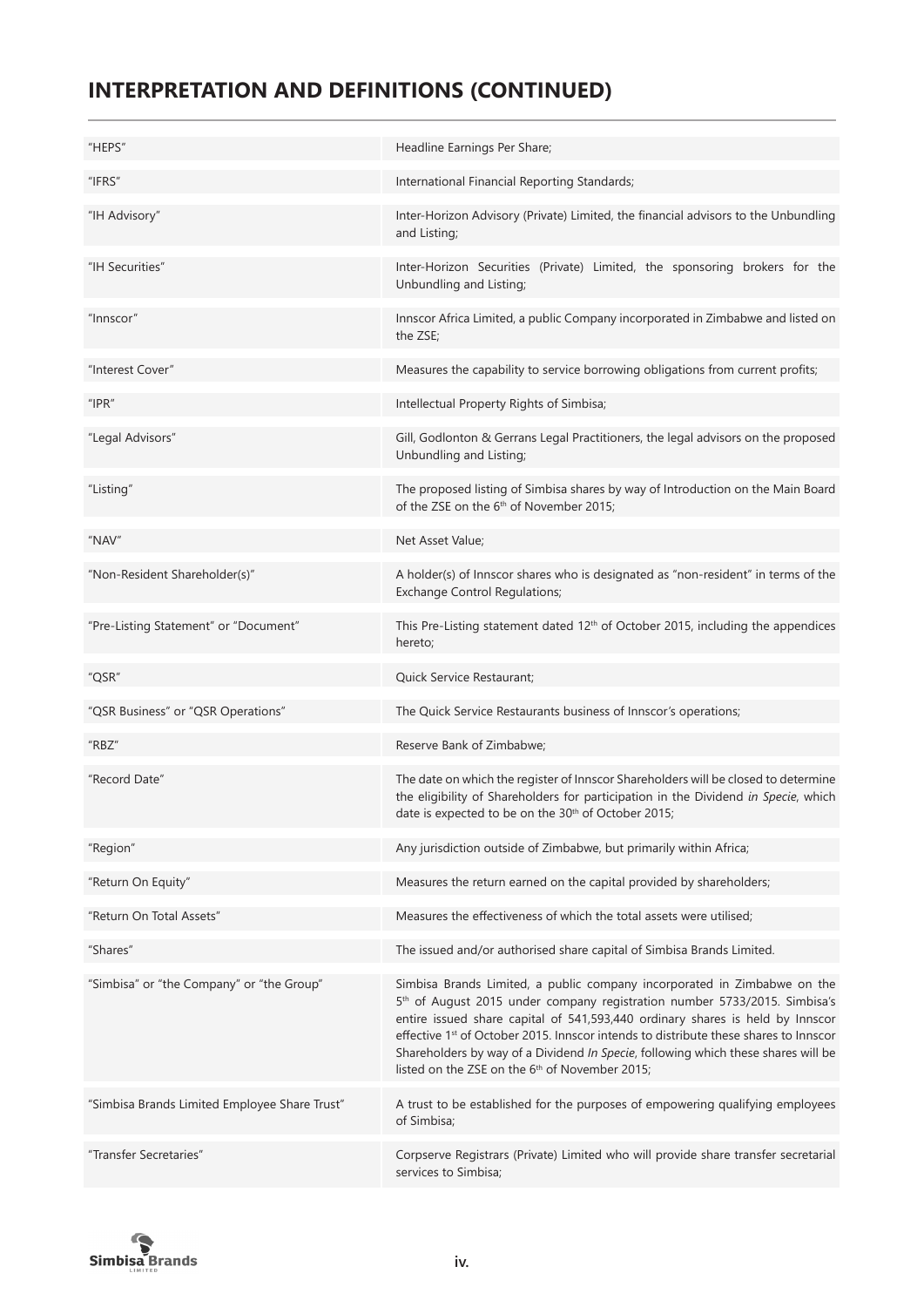# **INTERPRETATION AND DEFINITIONS (CONTINUED)**

| "UK"                              | The United Kingdom of Great Britain and Northern Ireland;                                                                                                                                                                                                                      |
|-----------------------------------|--------------------------------------------------------------------------------------------------------------------------------------------------------------------------------------------------------------------------------------------------------------------------------|
| "Unbundling" or "the Transaction" | The acquisition by Simbisa of the assets and liabilities held by Innscor QSR<br>Business on the 1 <sup>st</sup> of October 2015 and the subsequent distribution of the entire<br>issued share capital of Simbisa by way of a Dividend In Specie to shareholders of<br>Innscor; |
| "US\$"                            | The United States dollar, allowable trading currency under the multicurrency<br>trading system in Zimbabwe;                                                                                                                                                                    |
| "Y-o-Y"                           | Year on year;                                                                                                                                                                                                                                                                  |
| "ZIMRA"                           | The Zimbabwe Revenue Authority;                                                                                                                                                                                                                                                |
| "ZSE"                             | The Zimbabwe Stock Exchange, a stock exchange that is established in terms of<br>the Securities Act of 2004 (Chapter 24:25) and regulates the conduct of companies<br>whose shares are listed on the Official List and traded on the Zimbabwe Stock<br>Exchange;               |

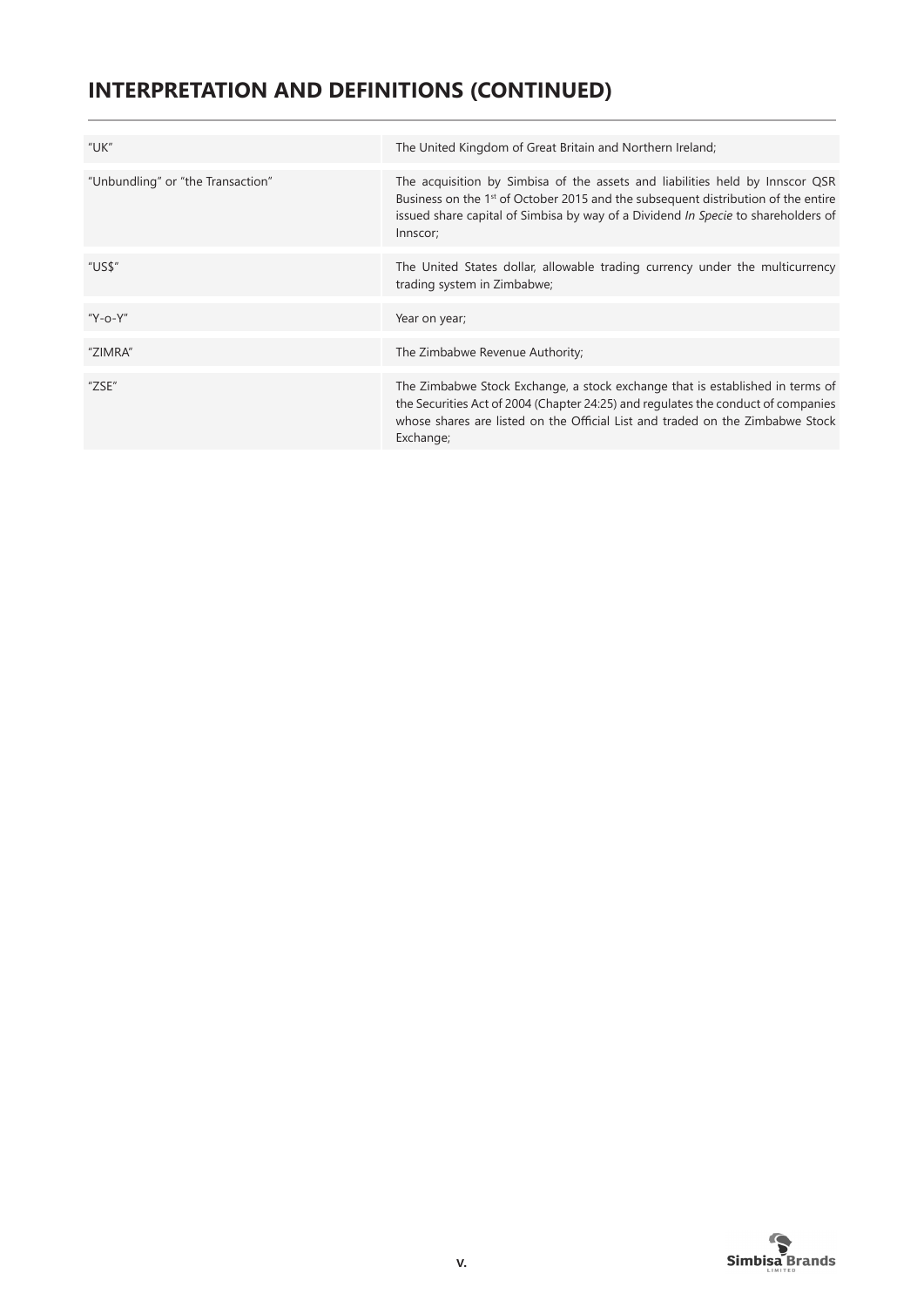This summary presents the salient information in relation to the proposed Listing of Simbisa Brands Limited. The detailed information on the Company together with the terms and conditions of the proposed Listing is fully set out in this Pre-Listing Statement. Accordingly, this Pre-Listing Statement should be read in its entirety for a full appreciation of the proposed Listing of Simbisa.

#### **Terms of the Listing**

At a meeting of the Board of Directors of Innscor, held on the  $22^{nd}$  of May 2015, the Directors of Innscor approved the Unbundling and Listing of the QSR Business from Innscor to become a stand-alone business to capitalise on its achievements to date and for it to benefit from renewed and specific focus.

Simbisa acquired through a scheme of reconstruction the assets and liabilities of the QSR Business of Innscor under the terms of the Agreement effective on the 1<sup>st</sup> of October 2015, in exchange for issuing 541,593,440 shares in Simbisa to Innscor. The proposed Unbundling, which is subject to the approval of the Shareholders of Innscor, will be effected through a distribution of the entire issued share capital of Simbisa, being 541,593,440 ordinary shares of nominal value US\$0.0001 each, to the Shareholders of Innscor registered as such at the end of business day on the 30<sup>th</sup> of October 2015 through a Dividend *in Specie*. The basis of the Dividend *in Specie* of shares in Simbisa to Innscor shareholders registered as such on the Record Date, which ratio comprises one (1) ordinary share in Simbisa for every one (1) existing Innscor ordinary share held.

The Directors also agreed to seek a Listing of the Company on the ZSE by way of introduction.

The Innscor shareholders have been notified of the proposed Unbundling and Listing through a press announcement published in the national press on the 12<sup>th</sup> of October 2015 and will vote on the relevant resolution at an EGM to be held on the 2nd of November 2015.

The ZSE has approved the distribution of the Pre-Listing Statement as well as the Listing of the entire issued share capital of Simbisa.

Simbisa's Articles provide for the issuance and trading of shares in dematerialised form. Shareholders with Central Securities Depository (CSD) accounts will therefore have their CSD accounts credited with the respective entitlements while shareholders without CSD accounts will receive physical share certificates. The new ZSE platform trades securities that are dematerialised only, shareholders should contact their Stockbrokers for further information.

#### **Rationale for the Unbundling and Listing**

The principal reasons for the Unbundling and Listing are as follows:

- To unlock shareholder value:
- The ability for the Company to pursue strategies that maximise shareholder value is enhanced, enabling a clear operational focus that is attractive to investors;
- To establish investment flexibility for investors;
- Financial independence and enhanced transparency for the Company so it can report independently to its shareholders, allowing accurate valuation of the business;
- To enable the Company to gain direct access to capital markets;
- The Company will have the ability to undertake mergers with and acquisitions of entities in complementary spheres of operation, without competing internally with other divisions for capital;
- Trading relationships can be secured and entrenched by allowing customers access to the company's performance and sustainability; and
- Stream line the Company's focus, core competencies and enhance operational efficiencies.

#### **Tax implications of the Listing**

In terms of existing legislation on dividends, Innscor is obliged to deduct ten per cent (10%) withholding tax and remit this to ZIMRA in respect of the Simbisa shares being issued in accordance with this Dividend *in Specie* to all individuals, trusts and non-resident shareholders. In settlement of this withholding tax liability, Innscor will withhold ten per cent (10%) of the ordinary shares issued to all individuals, trusts and non-resident shareholders by way of the Dividend *in Specie* and remit this to ZIMRA. The Listing itself is not taxable.

For the purposes of this Transaction shares withheld from shareholders for tax purposes will be rounded to the nearest whole number.

#### **Costs of the Listing**

The cost of the Listing amounts to approximately US\$300,000.

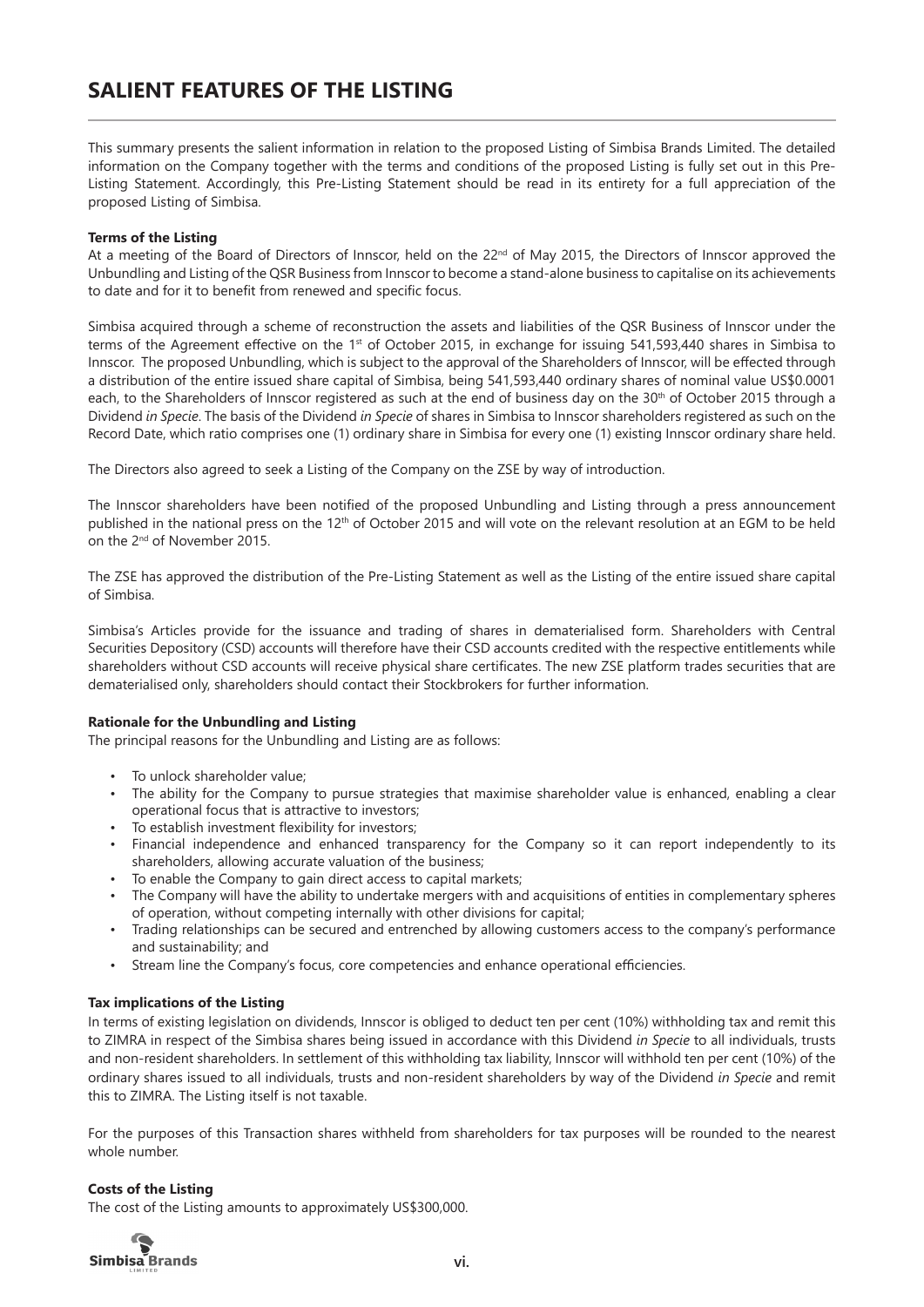#### **Overview of the Business**

Simbisa is a company that owns, operates and franchises IPR of a basket of brands. It was incorporated in Zimbabwe on the 5<sup>th</sup> of August 2015 and is soon to be Listed on the Zimbabwe Stock Exchange. Simbisa is a Pan-African QSR operator, with 388 QSR restaurants in 11 countries across Africa as at the 31<sup>st</sup> of August 2015.

Before its incorporation on the 5<sup>th</sup> of August 2015, and effective transfer on the 1<sup>st</sup> of October 2015 of the assets and liabilities according to the Agreement, the QSR Business of Innscor carried out all of Simbisa's operations. The QSR Business was founded in 1987 when the first Chicken Inn outlet was opened in Harare, Zimbabwe. Since then, the Innscor QSR Business has grown to be the largest QSR service provider in Zimbabwe. Since Innscor's listing in 1998 on the ZSE, the QSR Business footprint has expanded regionally into Kenya, Zambia and Ghana. To accelerate further growth into the region, the QSR Business has grown to own and franchise its successful QSR brands in DRC, Mauritius, Malawi, Namibia, Botswana, Swaziland and Lesotho.

The Group owns the following brands:

- Chicken Inn;
- Pizza Inn;
- Creamy Inn;
- Baker's Inn;
- Fish Inn; and
- Dial-a-Delivery.

The Group has the following third-party licences:

- Galito's
- Steers (Zimbabwe only);
- Nando's (Zimbabwe only); and
- Vida E Caffe (Mauritius only).

#### **Business Units**

Simbisa operates 4 business units, each operating as an independent profit centre.



*Note: A detailed Group Structure can be found in Annexure 2*

# **Share Capital**

The share capital of Simbisa is summarised below:

# **Authorised:**

999,999,000 ordinary shares of nominal value US\$0.0001 each. 1,000 non-voting Class "A" ordinary shares of nominal value US\$0.0001 each.\*

*\*Note Class "A" shares are non-voting ordinary shares that will be used for Simbisa Brands Limited Employee Share Trust*

#### **Issued: (1st October 2015)**

541,593,440 ordinary shares of nominal value US\$0.0001 each.

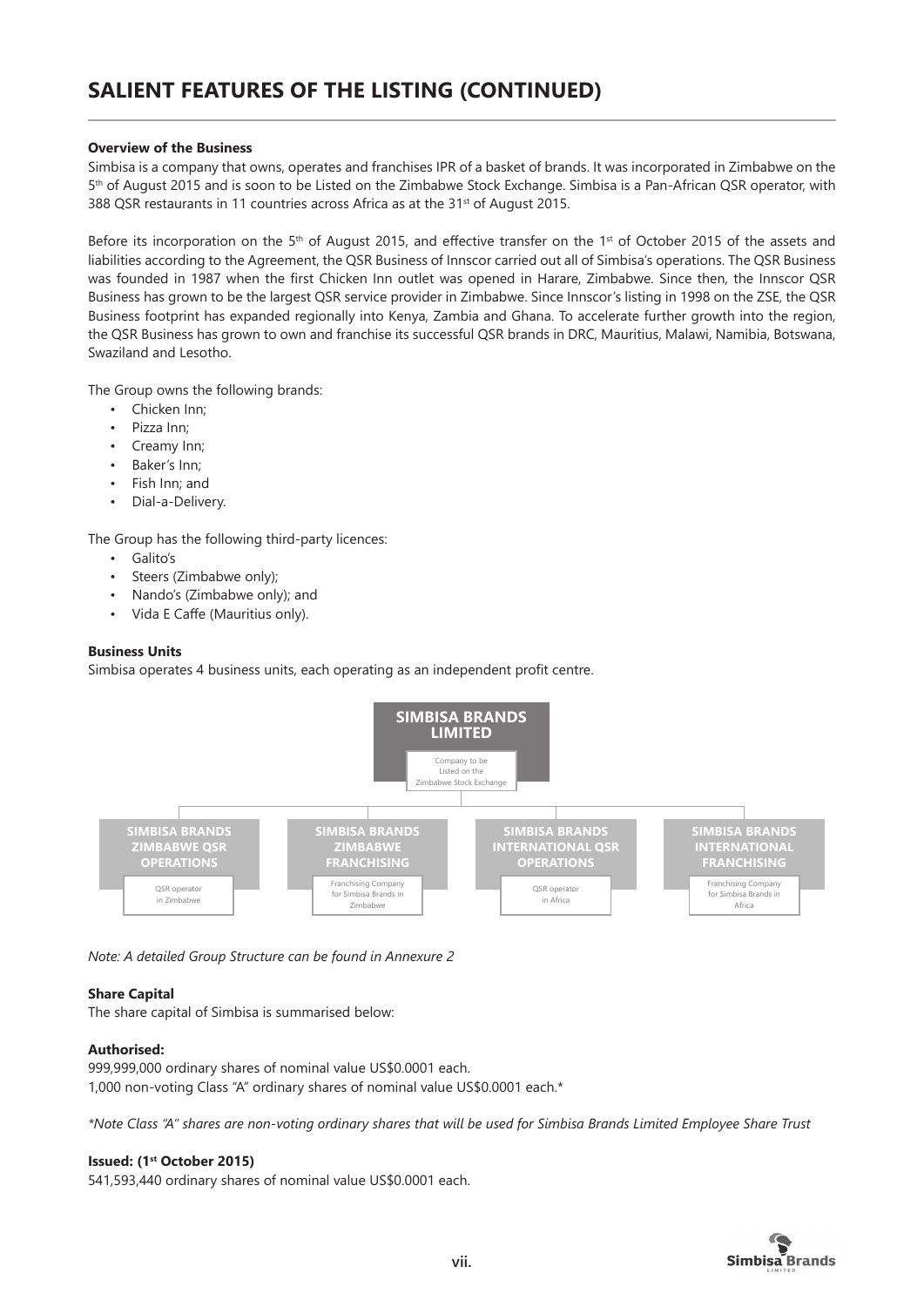#### **Financial Highlights**

The following abridged financial information has been extracted from the audited financial statements of Innscor, in respect of the QSR Business, under which Simbisa has been reported for the periods ended 30 June 2011, 2012, 2013, 2014 and 2015.

|                                                                                        | 30 Jun-15<br>US\$ | 30 Jun-14<br>US\$ | 30 Jun-13<br>US\$ | 30 Jun-12<br>US\$       | 30 Jun-11<br>US\$ |
|----------------------------------------------------------------------------------------|-------------------|-------------------|-------------------|-------------------------|-------------------|
| <b>Statement of profit or loss and</b><br>other comprehensive income<br>and cash flows |                   |                   |                   |                         |                   |
| Revenue                                                                                | 153 137 863       | 152 890 418       | 147 518 250       | 139 037 533 117 226 791 |                   |
| <b>EBITDA</b>                                                                          | 16 926 435        | 14 799 739        | 15 269 280        | 18 321 710              | 15 997 240        |
| <b>EBITDA</b> margin<br>Operating profit before                                        | 11%               | 10%               | 10%               | 13%                     | 14%               |
| impairment losses                                                                      | 10 847 746        | 8 923 057         | 10 750 463        | 14 693 520              | 13 491 133        |
| Operating profit margin                                                                | 7%                | 6%                | 7%                | 11%                     | 12%               |
| Profit after taxation                                                                  | 7 512 642         | 6 137 496         | 7 967 760         | 10 740 435              | 10 068 965        |
| Cash generated from operating                                                          |                   |                   |                   |                         |                   |
| activities                                                                             | 15 840 674        | 16 397 602        | 15 181 078        | 20 329 592              | 17 367 010        |
| Cash realisation rate                                                                  | 94%               | 111%              | 99%               | 111%                    | 109%              |
| <b>Statement of financial position</b>                                                 |                   |                   |                   |                         |                   |
| Total assets                                                                           | 62 793 462        | 62 219 563        | 55 666 011        | 47 737 147              | 41 460 198        |
| Total equity                                                                           | 26 003 949        | 24 953 405        | 23 594 813        | 19 455 852              | 16 144 982        |
| Net debt                                                                               | 11 641 941        | 10 133 153        | 8 2 5 2 4 1 3     | 6445438                 | 5 296 584         |
| <b>Profitability and asset</b>                                                         |                   |                   |                   |                         |                   |
| management                                                                             |                   |                   |                   |                         |                   |
| Return on total assets                                                                 | 17%               | 15%               | 21%               | 33%                     | 33%               |
| Return on equity                                                                       | 29%               | 25%               | 37%               | 60%                     | 62%               |
| Interest cover                                                                         | 12x               | 10x               | 14x               | 16x                     | 19x               |
| Net debt/equity                                                                        | 45%               | 41%               | 35%               | 33%                     | 33%               |

# **Timetable of the Listing**

| <b>Important Dates</b>                                  |                                        |  |  |
|---------------------------------------------------------|----------------------------------------|--|--|
| Innscor EGM Notice and announcement published           | Monday, 12 <sup>th</sup> October, 2015 |  |  |
| Simbisa abridged Pre-Listing Statement published        | Monday, 12 <sup>th</sup> October, 2015 |  |  |
| Simbisa Pre-Listing statement posted to shareholders    | Monday, 12 <sup>th</sup> October, 2015 |  |  |
| Innscor Announcement posted to shareholders             | Monday, 12 <sup>th</sup> October, 2015 |  |  |
| Last day of lodging Proxy Forms (at 0900 hours)         | Thursday, 29th October, 2015           |  |  |
| Record Date, Innscor share register closed (end of day) | Friday, 30th October, 2015             |  |  |
| Innscor EGM (at 0900 hours)                             | Monday, 2 <sup>nd</sup> November, 2015 |  |  |
| Innscor share register reopens (After EGM)              | Monday, 2 <sup>nd</sup> November, 2015 |  |  |
| Publication of Innscor EGM resolution results           | Tuesday, 3rd November, 2015            |  |  |
| Simbisa shares issued and Listing on the ZSE            | Friday, 6th November, 2015             |  |  |

The above dates may be subject to change and any such change will be published in the Zimbabwe national press. All times indicated above and elsewhere in the Pre-Listing Statement are Zimbabwean local times.

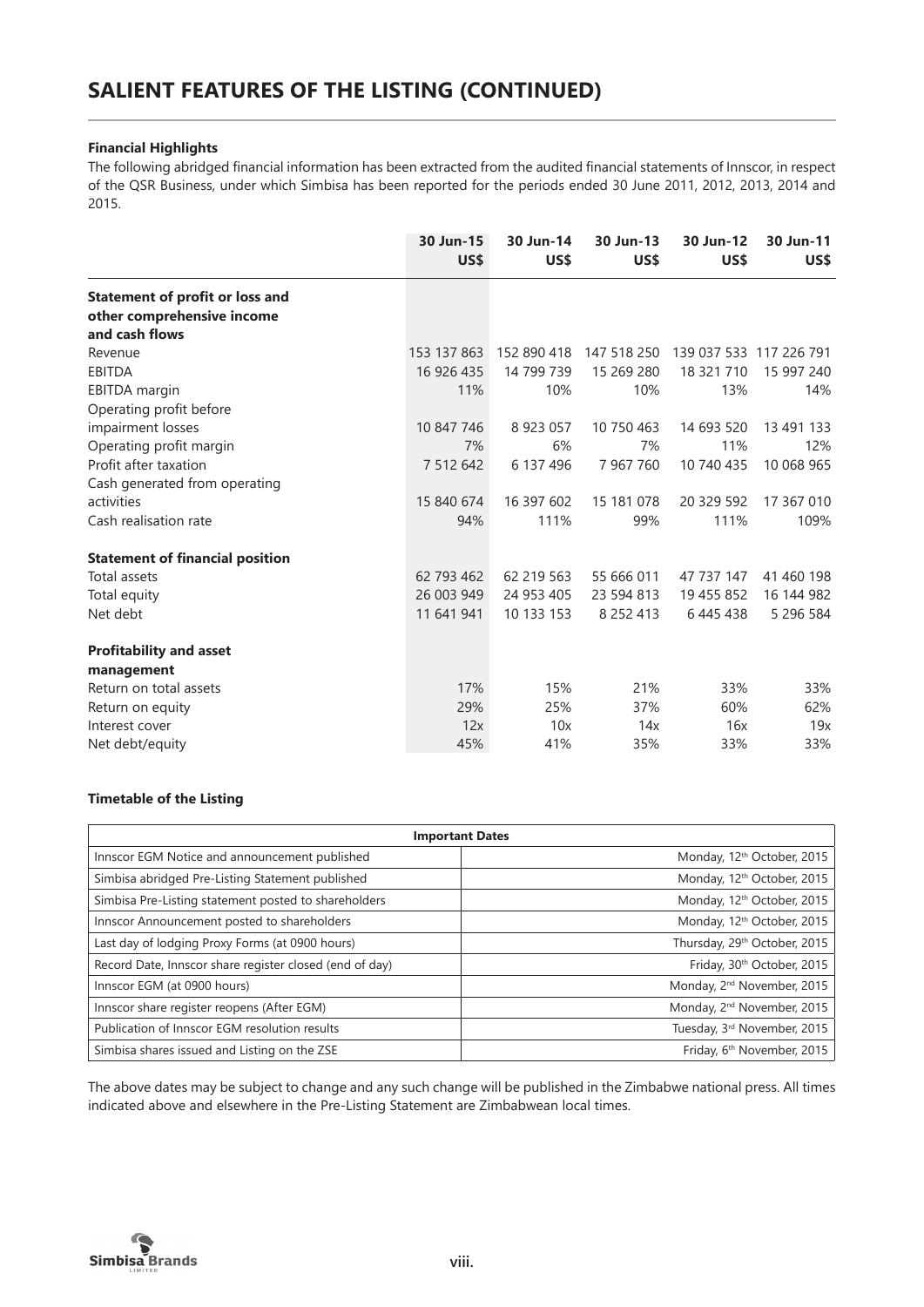# **PRE-LISTING STATEMENT**

# **1. OVERVIEW OF SIMBISA**

#### **1.1 Naming of Simbisa**

Simbisa means "to strengthen" or "to empower". It is a Shona word that embodies a rally for strength and power to an object. The name represents what the business and its people stand for; the endeavour to create and sustain a strong, empowered brand that is recognised across all regions of operation.

# **1.2 History of the QSR Business**

The QSR Business opened its inaugural Chicken Inn outlet in Harare, Zimbabwe in 1987. Since then the QSR Business has expanded to 179 outlets in Zimbabwe and 209 outlets in the region through the addition of new brands and the franchising of existing brands through third-party licenses..

In 1998 Innscor listed on the ZSE, utilising the QSR Business to spread its footprint into Africa as a diversified Pan-African operation. In the process QSR outlets were opened in Zambia, Kenya and Ghana. Since then the QSR Business has grown to own and franchise outlets all across Africa, including Zimbabwe, Zambia, Kenya, DRC, Ghana, Malawi, Namibia, Botswana, Mauritius, Swaziland and Lesotho.

A major contributing factor to the success of the QSR Business has been the strategic and well thought out location of outlets. Simbisa stores can be found along busy traffic routes, in central business districts, in urban areas and in food courts, all of which ensure consistent access to large volumes of consumers.

The Company is unique in that it not only owns the IPR's of the brands within its portfolio but also owner-operates some of the outlets of the QSR brands. Furthermore, Simbisa owns the master license to other successful brands such as Galito's Africa, Nando's (Zimbabwe only), Steers (Zimbabwe only), and Vida E Caffe (Mauritius only).

At a meeting of the Board of Directors of Innscor, held on the  $22^{nd}$  of May 2015, the Directors of Innscor approved the Unbundling and Listing of the QSR Business from Innscor to become a stand-alone business to capitalise on its achievements to date and for it to benefit from renewed and specific focus. The proposed Unbundling, which is subject to the approval of the Shareholders of Innscor, will be effected through a distribution of the entire issued share capital of Simbisa to the Shareholders of Innscor registered as such at the end of the business day on the 30<sup>th</sup> of October 2015 through a Dividend *in Specie.* The basis of the Dividend *in Specie* of shares in Simbisa to Innscor shareholders registered as such on the Record Date, which ratio comprises one (1) share in Simbisa for every one (1) existing Innscor share held. The Directors also agreed to seek a Listing of the Company on the ZSE by way of introduction.

On the 5<sup>th</sup> of August 2015 Simbisa was incorporated as a wholly owned subsidiary of Innscor. Effective 1<sup>st</sup> of October 2015 Simbisa acquired through a scheme of reconstruction, in accordance with the Agreement, all the assets and liabilities of the QSR Business from Innscor in exchange for 541,593,440 shares in the company. As at the 31<sup>st</sup> of August 2015, Simbisa operates 388 QSR outlets in 11 countries across Africa.

# **1.3 The Industry**

Despite the challenges faced within the countries in which the Business operates, it has managed to grow significantly. The Company is a leading market player within the countries in which it operates, with 179 counters across Zimbabwe and 209 counters in the region and a record customer base of over 46 million consumers per annum as at the 31<sup>st</sup> of August 2015.

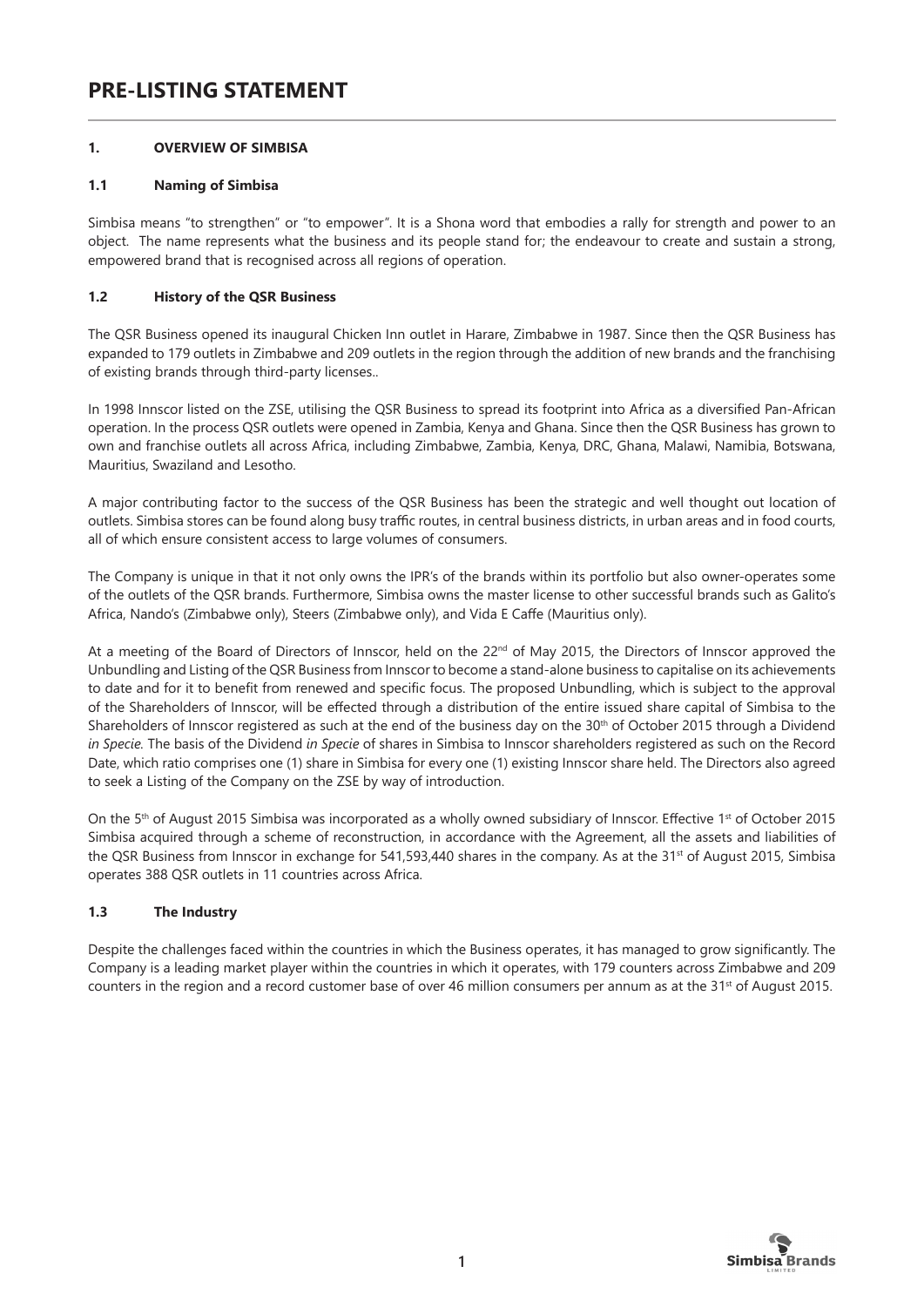# **1.4 Vision and Mission**

# **1.4.1 Vision**

• To establish and operate world class intellectual property that can be franchised globally.

#### **1.4.2 Mission**

- To be the largest QSR retail network in Africa through its portfolio of brands;
- To deliver real shareholder return through profitable operations;
- To invest in quality people and their talents; and
- To create opportunities in all markets through easy access to our intellectual property.

#### **1.5 Operations**

#### **1.5.1 Brands**

#### **1.5.1.1 Chicken Inn**

Simbisa's flagship brand, Chicken Inn, was opened on Speke Avenue, Harare in 1987. The brand is renowned for its fresh, quality menu items such as fried chicken pieces, fried chicken burgers, rotisserie chicken, beef burgers and other favourites such as hand cut chips made fresh daily, spicy wingz, chicken bites and the 2-piecer meal. Twenty-eight years on, Chicken Inn continues to offer value for money not only to the individual but also to the family as a whole, with a broad and diverse menu. Chicken Inn ensures that only the best A-grade chicken and premium spices are used to provide the uniquely flavoured, quality fried chicken that they have become famous for. The proudly Zimbabwean brand boasts 86 outlets across Africa, including Kenya, Zambia, Ghana, Malawi and DRC.

#### **1.5.1.2 Pizza Inn**

Established in 1994, the first Pizza Inn opened in Harare, Zimbabwe. As one of the leading pizza brands in Zimbabwe, Pizza Inn continues to deliver the best tasting pizza using only the freshest ingredients, which has contributed to its success locally and across Africa. The pizza dough is made fresh daily in-store, and the all-natural tomato sauce is a blend of sunripened tomatoes, herbs and spices. Pizza Inn has 83 outlets across Africa and is one of the first choices in quick service pizza in Zimbabwe, Kenya, Ghana, Zambia, DRC and Malawi.

# **1.5.1.3 Creamy Inn**

Creamy Inn is renowned for its delicious, creamy ice cream that is available in a delectable selection of cones, cups, sundaes, milkshakes and waffles. Creamy Inn's flexibility allows it to have a diverse footprint of varying types of outlets, from a standalone store in a shopping mall to a kiosk on a high street. The brand operates 70 outlets across Africa.

# **1.5.1.4 Baker's Inn**

Baker's Inn offers on-the-go customers a wide range of freshly baked bread, rolls, confectionery and pies. Baker's Inn opened its first retail outlet in Harare, Zimbabwe and later expanded successfully to have a footprint across Africa, with outlets in Zimbabwe, Kenya and Zambia. The brand has consistently updated its offering to suit the changing needs of its customers, and now offers a selection of bread including white, brown, whole-wheat, seed and low GI. Baker's Inn operates 60 outlets across Africa.

# **1.5.1.5 Fish Inn**

The first Fish Inn outlet was opened in 2013 at the Fife Avenue shops in Harare, Zimbabwe. The establishment of this outlet marked a quantum leap for the region as the first of its kind in the Zimbabwean market. Fish Inn provides its customers with an affordable, healthy and tasty QSR option that is unique to the market. There are currently 4 Fish Inn outlets in Zimbabwe.

# **1.5.1.6 Other**

Other brands include Haefalis, Vasilis and Convenience stores and there are currently 28 other brand outlets

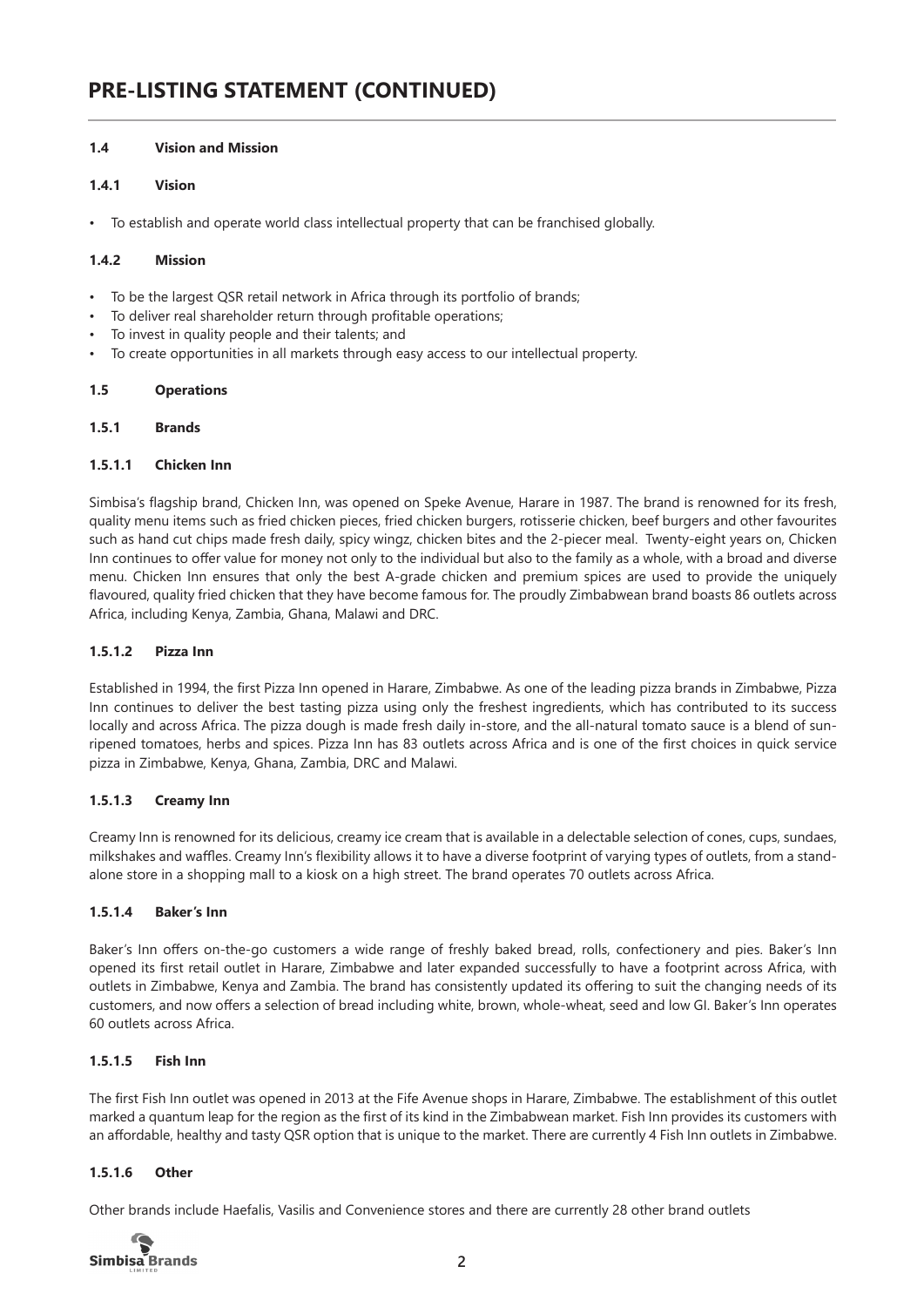# **1.5.2 Franchised Brands**

# **1.5.2.1 Galito's**

Galito's offers 100% flame grilled chicken which has a unique, traditional marinade that is made from only the freshest natural ingredients and is infused with a selected herbs and spices. Each chicken is carefully marinated for at least 24 hours and then flame grilled to perfection. There are currently 34 stores across the region.

# **1.5.2.2 Steers**

Steers is known for its warm, friendly atmosphere, great service and quality food and is best known for its flame grilled burgers and handmade chips. Steers is a Famous Brands franchise and Innscor Africa Limited is the Master Licensee for the Steers brand in Zimbabwe with outlets trading in Harare and Bulawayo. Currently there are 5 Steers franchise outlets.

#### **1.5.2.3 Nando's**

Nando's is an Afro-Portuguese themed restaurant known for its flame grilled peri-peri chicken. The original restaurant opened in Avondale, Zimbabwe in 1995. After the revamp in 2011 it remains one of the most popular restaurants in Zimbabwe with a devoted local client-base. The brand has grown significantly, boasting 11 restaurants in Zimbabwe.

#### **1.5.2.4 Vida E Caffe**

Vida E Caffe is a coffee shop chain that is based on a European espresso bar concept, aiming to serve high quality espresso and pastries. Vida E Caffe means "life and coffee" in Portuguese and this is reflected in the Vida E Caffe brand in that coffee shops are Portuguese themed. There are currently 7 Vida E Caffe outlets operated in the region with future store openings planned across all regions.

#### **1.5.3 Summary**

A summary of Simbisa brands as at the 31<sup>st</sup> of August 2015 is found in the table below:

| <b>Brands</b> | Zimbabwe       | <b>Region</b>            | <b>Total</b>   |
|---------------|----------------|--------------------------|----------------|
| Chicken Inn   | 50             | 36                       | 86             |
| Pizza Inn     | 28             | 55                       | 83             |
| Creamy Inn    | 28             | 42                       | 70             |
| Baker's Inn   | 44             | 16                       | 60             |
| Fish Inn      | $\overline{4}$ | $\overline{\phantom{a}}$ | $\overline{4}$ |
| Other         | 9              | 19                       | 28             |
| Galito's      | ۰              | 34                       | 34             |
| <b>Steers</b> | 5              | $\overline{\phantom{a}}$ | 5              |
| Nando's       | 11             | $\overline{\phantom{a}}$ | 11             |
| Vida E Caffe  | ٠              | 7                        | 7              |
| <b>Total</b>  | 179            | 209                      | 388            |

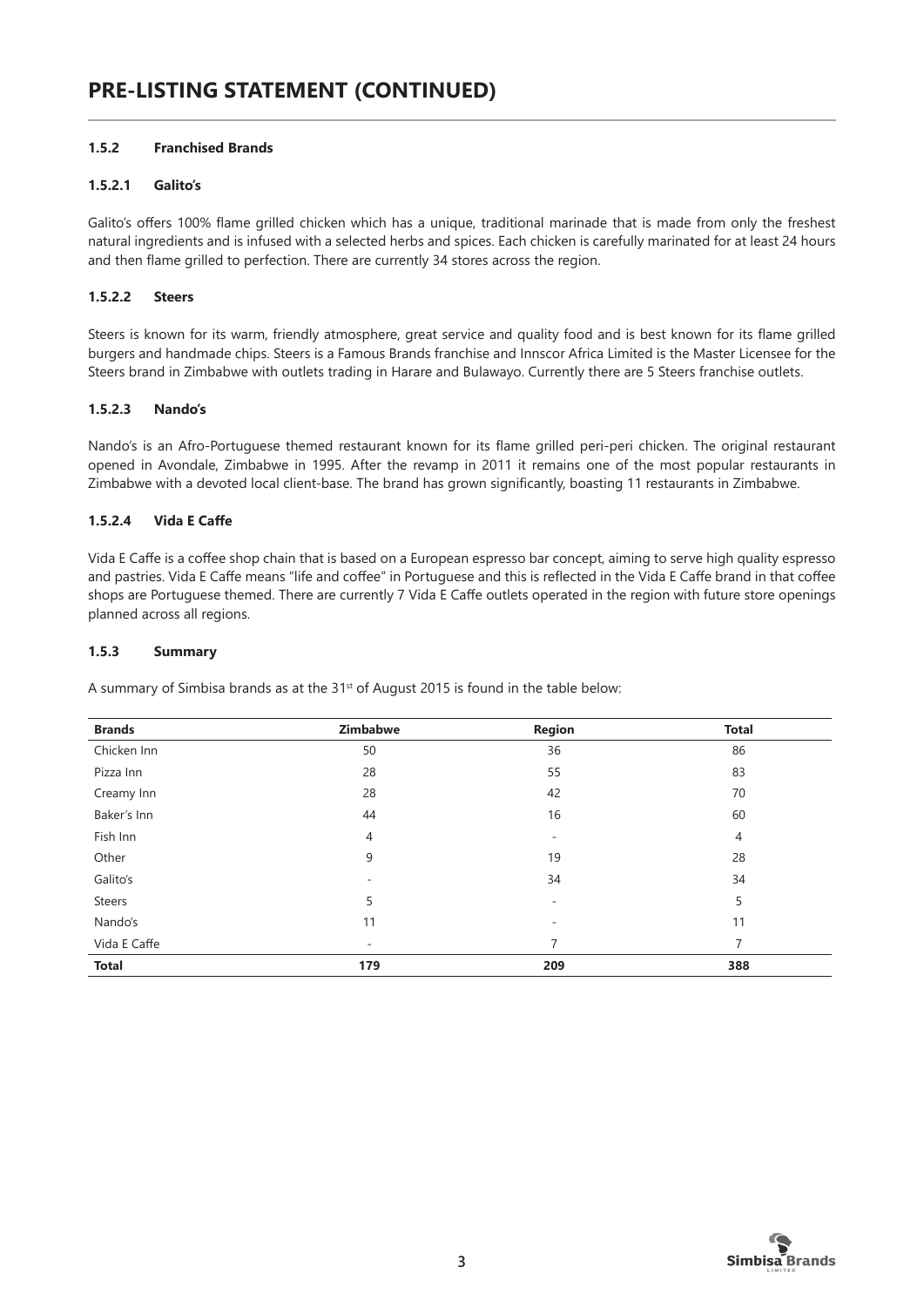# **2. BUSINESS UNITS**

Simbisa currently operates 4 business units. The 4 business units are Simbisa Brands Zimbabwe QSR Operations, Simbisa Brands Zimbabwe Franchising, Simbisa Brands International QSR Operations and Simbisa Brands International Franchising. Each business unit is managed as an independent profit centre, with a dedicated management team that is overseen by a centralised management team which includes a Chief Executive Officer and Group Finance Director who ensure that the business units are operating at their optimal capacity as well as identifying any areas where there is growth potential and allotting resources into those areas respectively.



Note: Detailed Group Structure can be found in Annexure 2

# **3. SHARE CAPITAL**

The share capital of Simbisa is shown below:

# **Authorised:**

999,999,000 ordinary shares of nominal value US\$0.0001 each. 1,000 non-voting Class "A" ordinary shares of nominal value US\$0.0001 each.\*

*\*Note Class "A" shares are non-voting ordinary shares that will be used for Simbisa Brands Limited Employee Share Trust*

# **Issued: (1st of October 2015)**

541,593,440 ordinary shares of nominal value US\$0.0001 each

# **3.1 Authorised but unissued share capital**

The authorised but unissued share capital of the Company is under the control of the Directors.

# **3.2 Variation of Rights**

According to the Company's Articles, the rights attached to any class (unless otherwise provided by the terms of issue of the shares of that class), may be varied with the consent in writing of the holders of not less than three-fourths of the issued shares of that class, or with the sanction of a resolution passed by a majority of not less than three-fourths of the members of that class present at a separate general meeting of the holders of the shares of the class.

The rights conferred upon the holders of the shares of any class issued with preferred or other rights shall not, unless otherwise expressly provided by the terms of the issue of the shares of that class, be deemed to be varied by the creation or issue of further shares ranking *pari passu* therewith.

# **3.3 Summary of Issues and Offers**

Since the date of incorporation of Simbisa, there has been no additional issue of shares, other than the 541,593,440 shares issued to Innscor.

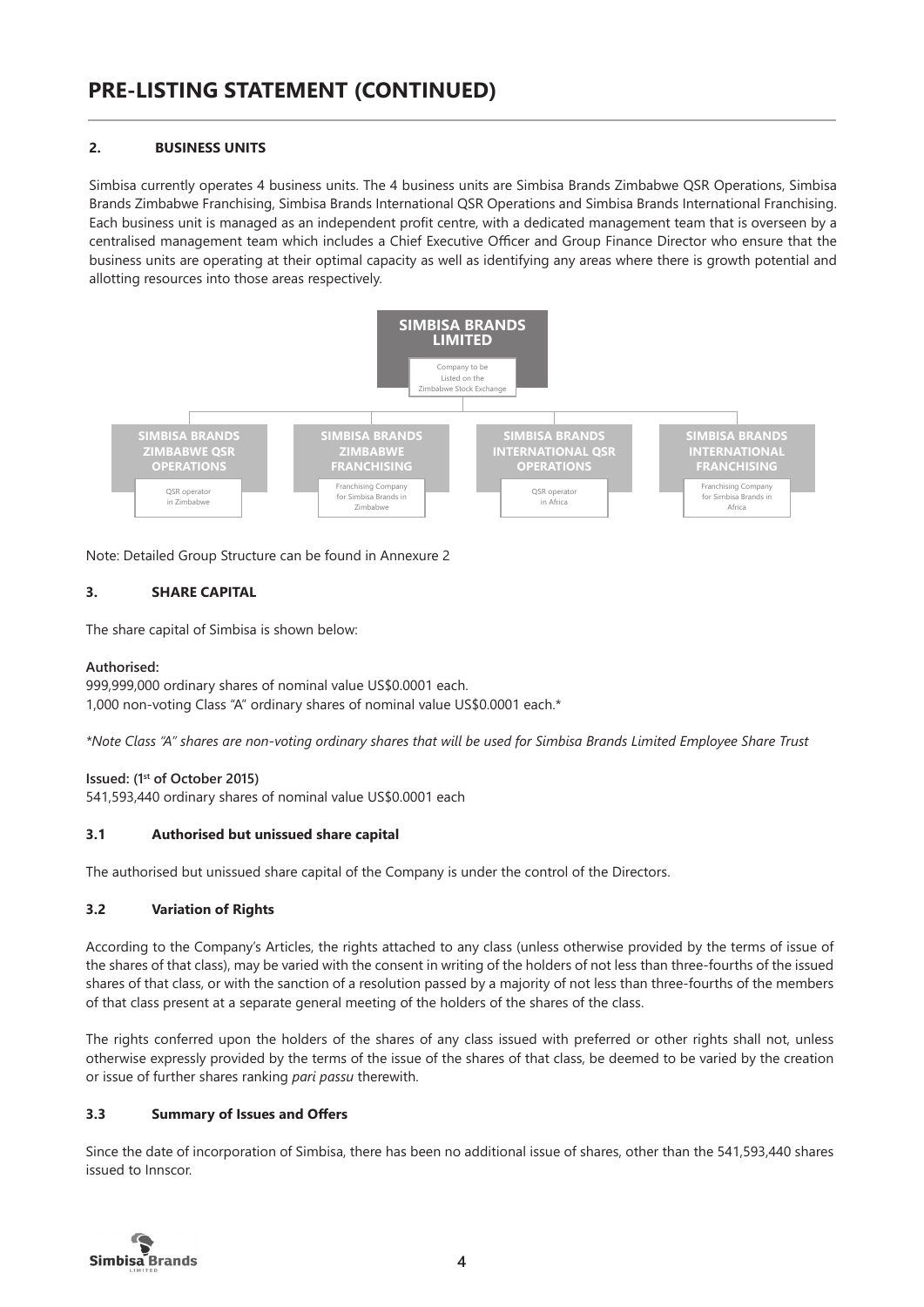# **3.4 Voting Rights**

The authorised but unissued and issued Simbisa ordinary shares are the same class and rank *pari passu* in every respect.

The authorised but unissued Class "A" shares are non-voting ordinary shares that will be used for Simbisa Brands Limited Employee Share Trust to ensure the Company adheres to the requirements of the Indigenisation and Empowerment Act of the Republic of Zimbabwe.

# **3.5 Adequacy of Capital, Working Capital and Cash Flow**

The Directors are of the opinion that the Company's share capital and working capital are adequate for the foreseeable future. The Directors are of the opinion that the available working capital is sufficient to cover the cash flow requirements of the Company.

# **4. INDIGENISATION**

In line with Innscor's indigenisation transaction, approved by shareholders on the 24<sup>th</sup> of January 2014, Innscor entered into the following two Share Option Agreements:

1) The first option agreement is with an indigenous company, Benvenue. The terms of the Benvenue Share Option are as follows:

| <b>Benvenue Share Option</b>      |                                                                                                                                                                                                                       |  |  |
|-----------------------------------|-----------------------------------------------------------------------------------------------------------------------------------------------------------------------------------------------------------------------|--|--|
| Number of Innscor Ordinary shares | Fifty million (50 000 000)                                                                                                                                                                                            |  |  |
| Tenure                            | Ten years                                                                                                                                                                                                             |  |  |
| Pricing                           | The higher of - 75% of the volume weighted average price of Innscor<br>shares over the previous 60 trading days, or for the first five years, USD<br>1.37 per share and for the second five years, USD 2.01 per share |  |  |

2) The second option is with the Innscor Africa Limited Employee Share Trust. The terms of the Innscor Africa Limited Employee Share Trust are as follows:

| <b>Employee Share Trust</b>       |                                                                                                                                                                                        |  |  |
|-----------------------------------|----------------------------------------------------------------------------------------------------------------------------------------------------------------------------------------|--|--|
| Number of Innscor Ordinary shares | Thirty million (30 000 000)                                                                                                                                                            |  |  |
| Tenure                            | Ten years                                                                                                                                                                              |  |  |
| Pricing                           | At the volume weighted average price of Innscor shares over the previous<br>60 trading days                                                                                            |  |  |
| Discretionary income              | At the sole discretion of the Innscor Board, the Trust would be entitled<br>to receive discretionary income equivalent to up to 5% of any ordinary<br>dividends declared by the Board. |  |  |

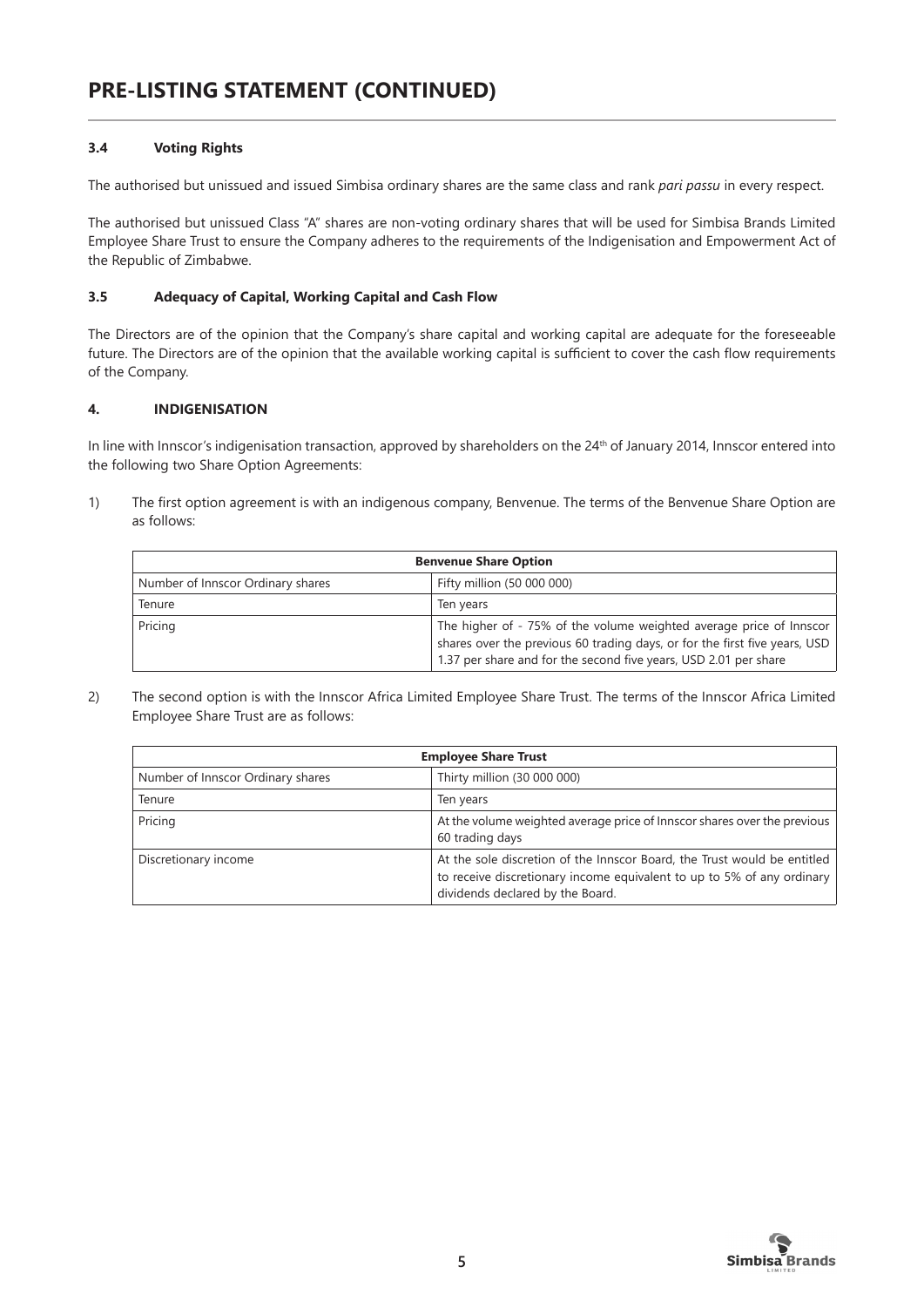Clause 5 in both of the above Share Option Agreements caters for eventualities where an adjustment to either the number of shares under option or the exercise price of such option shares can be effected. One such eventuality included therein was that of a share dividend (i.e. Dividend *in Specie*). Therefore the Unbundling and Listing of Innscor's QSR Business interests will result in the following positions with regard to the indigenisation transactions of both Innscor and Simbisa:

- 1) Benvenue will now have options over fifty million shares in both Innscor and Simbisa. The minimum exercise prices of these two seperate options will be underpinned by reference to the volume weighted average price of Simbisa shares in their first 60 trading days and the relevant proportion of Innscor earnings and equity which the QSR Business represents. Once the first 60 days trading in Simbisa shares have elapsed, the Board of Directors of Innscor and Simbisa will determine the split of the minimum exercise prices for the periods ending on the 23<sup>rd</sup> of January 2019 (the first five years from original granting) and the  $23<sup>rd</sup>$  of January 2024 (the second five years from original granting) for the Benvenue Share Option agreement.
- 2) Innscor Africa Limited Employee Share Trust will continue to have options over thirty million Innscor shares at the volume weighted price of Innscor shares over the preceding 60 trading days and similarly Simbisa Brands Limited Employee Share Trust will have options over thirty million Simbisa shares at the volume weighted average price of Simbisa shares over the preceding 60 trading days. An applicable portion of the discretionary income earned by the Innscor Africa Limited Employee Share Trust will be transferred to the Simbisa Brands Limited Employee Trust on or around the date of the Unbundling.
- 3) All other terms and conditions of the two Innscor Share Option agreements will be retained in the Simbisa Share Option agreements.

# **5. REORGANISATION AND RESTRUCTURING**

Simbisa acquired through a scheme of reconstruction the assets and liabilities of the QSR Business of Innscor, under the terms of the Agreement effective on the 1<sup>st</sup> of October 2015, in exchange for issuing 541,593,440 shares in Simbisa to Innscor. The terms of the Agreement stipulated that Simbisa would acquire the QSR Business as a going concern, including all assets and liabilities and an obligation to employ all employees of the QSR Business.

As part of Simbisa reorganisation and restructuring activities, the Company is in advanced discussions to buy-out minority interests within the QSR Business.

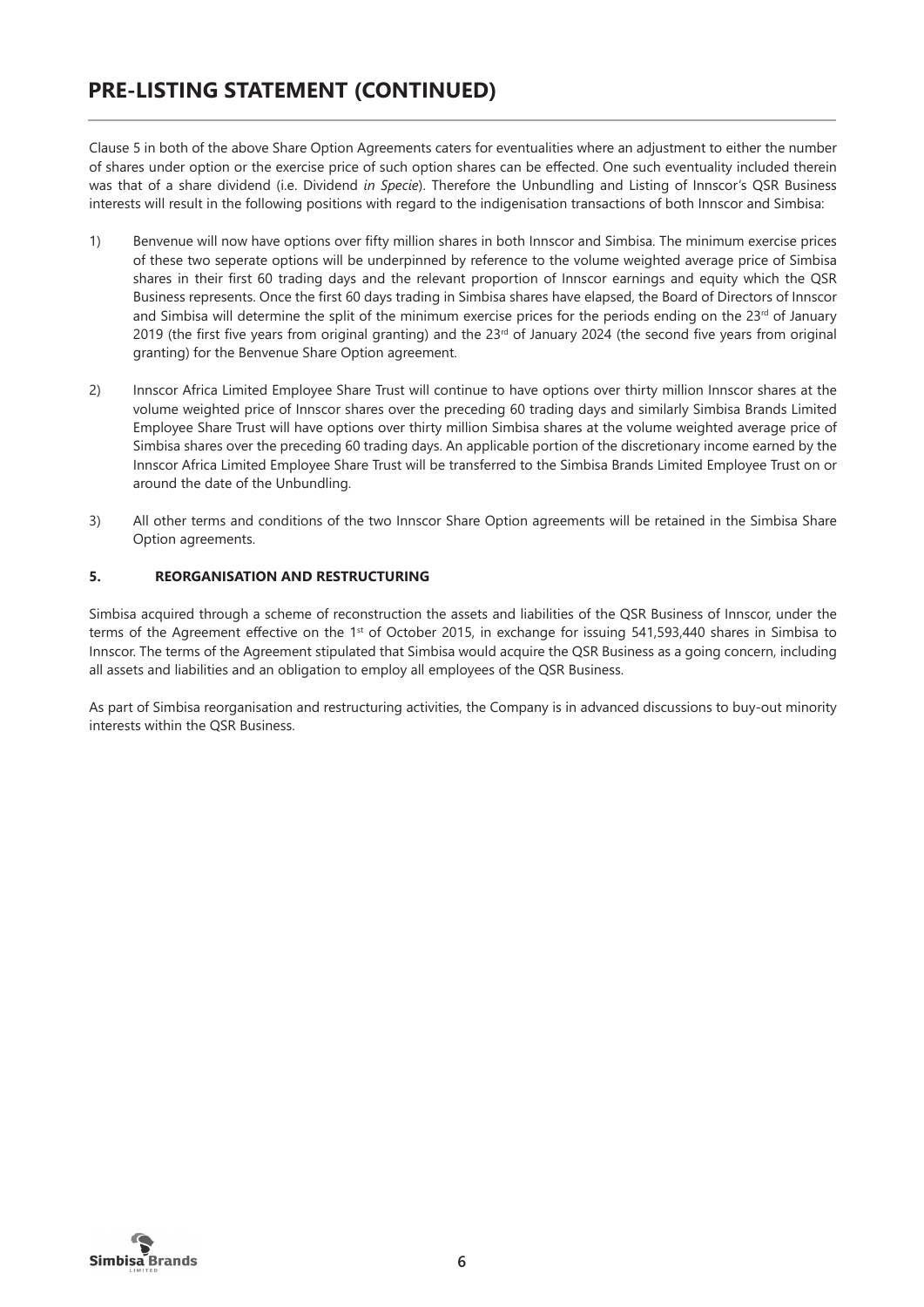# **6. FINANCIAL INFORMATION**

Below are extracts from the financial statements of Innscor relating to the QSR Business. Information in this paragraph should be read in conjunction with Annexure 1 – The Independent Reporting Accountants' Report.

#### **6.1 Statement of Comprehensive Income of the QSR Business extracted from Innscor Audited Financial Statements**

|                                                                          | 30-Jun-15<br>US\$   | 30-Jun-14<br>US\$    | 30-Jun-13<br><b>US\$</b> | 30-Jun-12<br><b>US\$</b> | 30-Jun-11<br>US\$    |
|--------------------------------------------------------------------------|---------------------|----------------------|--------------------------|--------------------------|----------------------|
| <b>Revenue</b>                                                           | 153 137 863         | 152 890 418          | 147 518 250              | 139 037 533              | 117 226 791          |
| Other income                                                             | 1722 693            | 1936 609             | 4 589 920                | 4 4 9 4 4 5 2            | 3 901 172            |
|                                                                          | 154 860 556         | 154 827 027          | 152 108 170              | 143 536 985              | 121 127 963          |
| Operating expenses                                                       | (144468405)         | (145992036)          | (141357707)              | (128843465)              | (107636830)          |
| Profit before interest, equity<br>accounted earnings and tax             | 10 392 151          | 8 8 3 4 9 9 1        | 10 750 463               | 14 693 520               | 13 491 133           |
| Net interest expense<br>Equity accounted earnings                        | (919155)<br>188 582 | (927 109)<br>158 877 | (752 302)<br>143 843     | (928638)<br>101 483      | (726 726)<br>93 5 94 |
| <b>Profit before tax</b>                                                 | 9 661 578           | 8 0 6 6 7 5 9        | 10 142 004               | 13 866 365               | 12 858 001           |
| Income tax expense                                                       | (2148936)           | (1929263)            | (2 174 244)              | (3 125 930)              | (2789036)            |
| Profit for the year                                                      | 7 5 1 2 6 4 2       | 6 137 496            | 7 967 760                | 10 740 435               | 10 068 965           |
| Other comprehensive income                                               |                     |                      |                          |                          |                      |
| Exchange differences arising on the<br>translation of foreign operations | (907605)            | (436717)             | (67738)                  | (139 455)                | 333 560              |
| Other comprehensive income<br>for the year, net of tax                   | (907605)            | (436717)             | (67738)                  | (139 455)                | 333 560              |
| <b>Total comprehensive income</b><br>for the year                        | 6 605 037           | 5 700 779            | 7 900 022                | 10 600 980               | 10 402 525           |
| Profit for the year attributable to:                                     |                     |                      |                          |                          |                      |
| Equity holders of the parent                                             | 5 677 149           | 5 550 456            | 5 894 710                | 8 430 273                | 7 267 171            |
| Non-controlling interests                                                | 1835493             | 587 040              | 2 073 050                | 2 3 1 0 1 6 2            | 2 801 794            |
|                                                                          | 7 512 642           | 6 137 496            | 7 967 760                | 10 740 435               | 10 068 965           |
| <b>Total comprehensive income</b><br>for the year:                       |                     |                      |                          |                          |                      |
| Equity holders of the parent                                             | 4 991 291           | 5 155 510            | 5 844 596                | 8 3 2 0 8 1 3            | 7 507 914            |
| Non-controlling interests                                                | 1 613 746           | 545 269              | 2 055 426                | 2 2 8 0 1 6 7            | 2 894 611            |
|                                                                          | 6 605 037           | 5 700 779            | 7 900 022                | 10 600 980               | 10 402 525           |

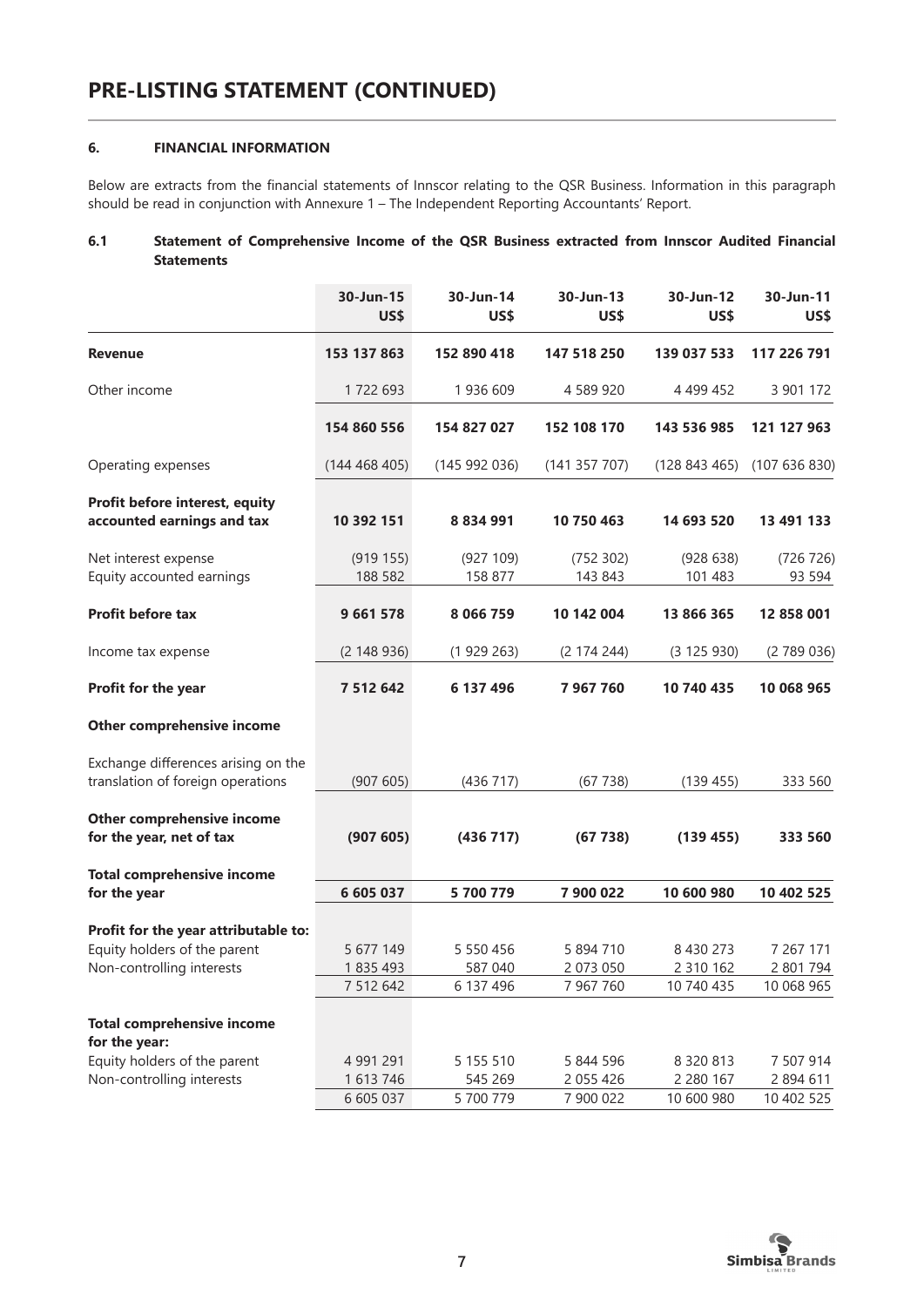#### **6.1.1 Statement of Comprehensive Income Review**

Despite significant economic challenges in the period, including deflationary pressures (annual inflation in Zimbabwe closed June 2015 at -2.81%) and subdued economic growth (Gross Domestic Product ("GDP") revised downward to 1.5% for 2015 by the International Monetary Fund ("IMF")) the QSR Business achieved moderate revenue growth of 0.2% Y-o-Y to US\$153,137,863 in FY2015. In the face of diminishing income levels in Zimbabwe, the QSR Business undertook a number of strategic initiatives in order to boost customer growth and increase market share. As such, the business succeeded in increasing Zimbabwe's customer count by 6% Y-o-Y, from 31.9 million in FY2014 to 33.8 million in FY2015. Despite currency depreciation across the region, average regional spend in US\$-terms increased 3% Y-o-Y and the customer count increased from 12.1 million in FY2014 to 12.8 million in FY2015. Growth was also achieved through the opening of 21 new counters in the period; 3 were opened in Zimbabwe and 18 regionally. To improve operating and cost efficiencies, the QSR Business in Zimbabwe was consolidated in the period resulting in the closure of 10 counters and the opening of 7 successful new counters, the discontinuation of bread distribution in Manicaland Province and the consolidating of the 3 Zimbabwe regional head offices into one country head office. Compounded annual growth rate (CAGR) for revenue over the 5 year period 2011 - 2015 was a healthy 5%.

The rationalisation exercise has already begun to yield results, with operating margins improving from 5.8% in FY2014 to 6.8% in FY2015. Operating profit before interest, equity accounted earnings and tax grew 17.6% from US\$8,834,991 recorded in FY2014 to US\$10,392,151 in FY2015. A reconciliation of EBITDA and Profit before Interest, Equity Accounted Earnings and Taxation is shown below:

|                                                                   | 30-Jun-15<br>US\$ | 30-Jun-14<br>US\$ | $30 - Jun - 13$<br>US\$ | 30-Jun-12<br>US\$ | 30-Jun-11<br>US\$ |
|-------------------------------------------------------------------|-------------------|-------------------|-------------------------|-------------------|-------------------|
| Earnings before interest, tax,<br>depreciation and amortisation   |                   |                   |                         |                   |                   |
| (EBITDA)                                                          | 16 926 435        | 14 799 739        | 15 269 280              | 18 321 710        | 15 997 240        |
| Depreciation and amortisation<br>Impairment of property, plant    | (6078689)         | (5876682)         | (4518817)               | (3628190)         | (2, 506, 107)     |
| and equipment                                                     | (455 595)         | (88066)           |                         |                   |                   |
| Profit before interest, equity<br>accounted earnings and taxation | 10 392 151        | 8 8 3 4 9 9 1     | 10 750 463              | 14 693 520        | 13 491 133        |

The QSR Business recorded a profit before taxation of US\$9,661,578 and US\$8,066,759 in FY2015 and FY2014 respectively. Profit after tax grew by a more pronounced 22.4% from US\$6,137,496 in FY2014 to US\$7,512,642 in FY2015, on the back of a 4.0% Y-o-Y decrease in interest costs and an 18.7% Y-o-Y increase in equity accounted earnings. Due to softness in currencies in most regions in which the business operates, the exchange loss of US\$907,605 was double that of prior year (US\$436,717 in FY2014). Despite depreciating currencies affecting regional businesses and liquidity challenges in Zimbabwe, the QSR Business still managed to achieve 15.9% growth in net income, from US\$5,700,779 in FY2014 to US\$6,605,037 in FY2015.

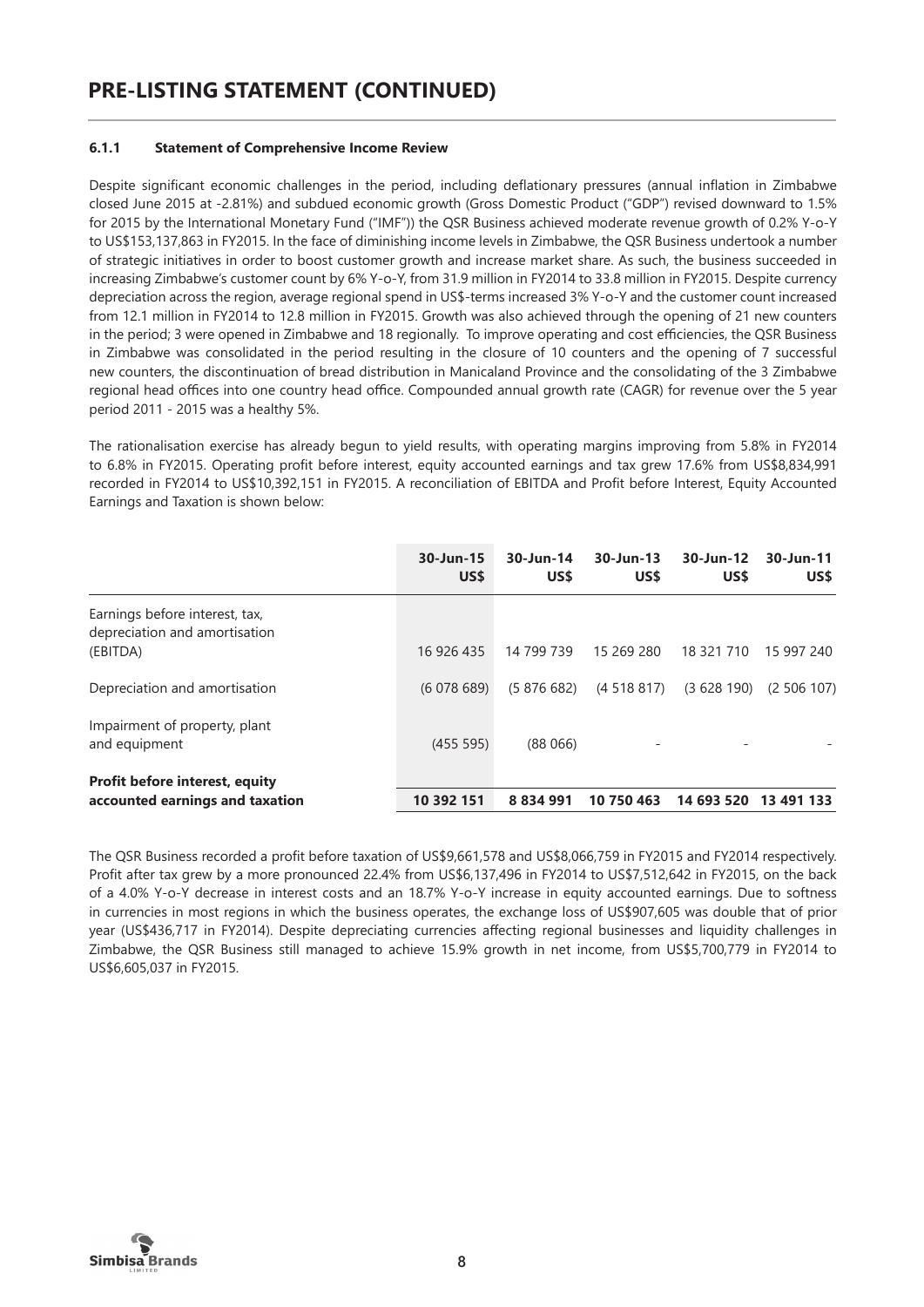# **PRE-LISTING STATEMENT (CONTINUED)**

#### **6.2 Statement of Financial Position of the QSR Business extracted from Innscor Audited Financial Statements**

| <b>ASSETS</b>                                                                                             |               |
|-----------------------------------------------------------------------------------------------------------|---------------|
| <b>Non-current assets</b>                                                                                 |               |
| 46 388 202<br>Property, plant and equipment<br>45 577 691<br>40 552 864<br>33 574 076                     | 26 815 513    |
| Intangible assets<br>480 551<br>512 807<br>587 685<br>679 932                                             | 705 830       |
| Investments in associates<br>288 585<br>284 708<br>285 865<br>394 667                                     | 294 129       |
| Deferred tax assets<br>605 763<br>463 151<br>767 670<br>352 646                                           | 133 479       |
| 47 869 183<br>46 842 234<br>42 192 927<br>34 892 519<br>27 948 951                                        |               |
| <b>Current assets</b>                                                                                     |               |
| 5 249 797<br>4 635 082<br>Inventories<br>4 536 204<br>4 633 696                                           | 5 3 6 5 4 0 5 |
| 5 629 330<br>Trade and other receivables<br>6 661 314<br>5 991 475<br>3 632 453                           | 4 116 967     |
| 3726761<br>2 593 957<br>4 577 093<br>Cash and cash equivalents<br>4752158                                 | 4 0 28 8 75   |
| 14 924 279<br>15 377 329<br>13 473 084<br>12 844 628                                                      | 13 511 247    |
|                                                                                                           |               |
| 62 793 462<br>62 219 563<br>55 666 011<br><b>Total assets</b><br>47 737 147<br>41 460 198                 |               |
| <b>EQUITY AND LIABILITIES</b>                                                                             |               |
| <b>Capital and reserves</b>                                                                               |               |
| Ordinary share capital                                                                                    |               |
| Non-distributable reserves<br>(900 476)<br>(214618)<br>3 003 489<br>3 0 5 3 6 0 3                         | 3 163 063     |
| Distributable reserves<br>21 951 790<br>20 241 467<br>15 881 044<br>11 127 690                            | 8 210 428     |
| 21 051 314<br>20 026 849<br>18 884 533<br>14 181 293<br>11 373 491                                        |               |
| 4 9 5 2 6 3 5<br>4 9 2 6 5 5 6<br>4710280<br>5 274 559<br>Non-controlling interests                       | 4 771 491     |
| 26 003 949<br><b>Total equity</b><br>24 953 405<br>23 594 813<br>19 455 852<br>16 144 982                 |               |
|                                                                                                           |               |
| <b>Non-current liabilities</b>                                                                            |               |
| Deferred tax liabilities<br>3 714 326<br>3 801 976<br>3 433 040<br>2 3 5 4 9 3 4                          | 1782 862      |
| 369 788<br>Interest-bearing borrowings                                                                    |               |
| 4 0 8 4 1 1 4<br>3 801 976<br>3 433 040<br>2 3 5 4 9 3 4                                                  | 1782 862      |
|                                                                                                           |               |
| <b>Current liabilities</b>                                                                                |               |
| 14 998 914<br>14 885 311<br>10 846 370<br>Interest-bearing borrowings<br>11 022 531                       | 9 3 2 5 4 5 9 |
| 16 298 791<br>17 271 849<br>16 310 180<br>14 209 902<br>Trade and other payables                          | 12 999 826    |
| Provisions<br>1 393 503<br>1 294 743<br>1 272 562<br>1 0 5 2 2 2 7                                        | 859 346       |
| 135 132<br>186 865<br>Current tax liabilities<br>(86481)<br>(358 299)                                     | 347723        |
| 32 705 399<br>33 464 182<br>28 638 158<br>25 926 361                                                      | 23 532 354    |
| <b>Total liabilities</b><br>36 789 513<br>37 266 158<br>32 071 198<br>28 281 295<br>25 315 216            |               |
|                                                                                                           |               |
| <b>Total equity and liabilities</b><br>62 793 462<br>55 666 011<br>47 737 147<br>41 460 198<br>62 219 563 |               |

#### **6.2.1 Statement of financial position review at 30th June 2015**

#### **Fixed Assets (US\$46,388,202)**

The net book value of fixed assets of US\$46,388,202, comprises mainly of property, plant and equipment. Fixed assets have grown over the five year period showing Simbisa's investment and capital expenditure into counters both in Zimbabwe and across the region.

#### **Intangible Assets (US\$480,551)**

Intangible assets comprise mainly of goodwill arising from acquisitions.

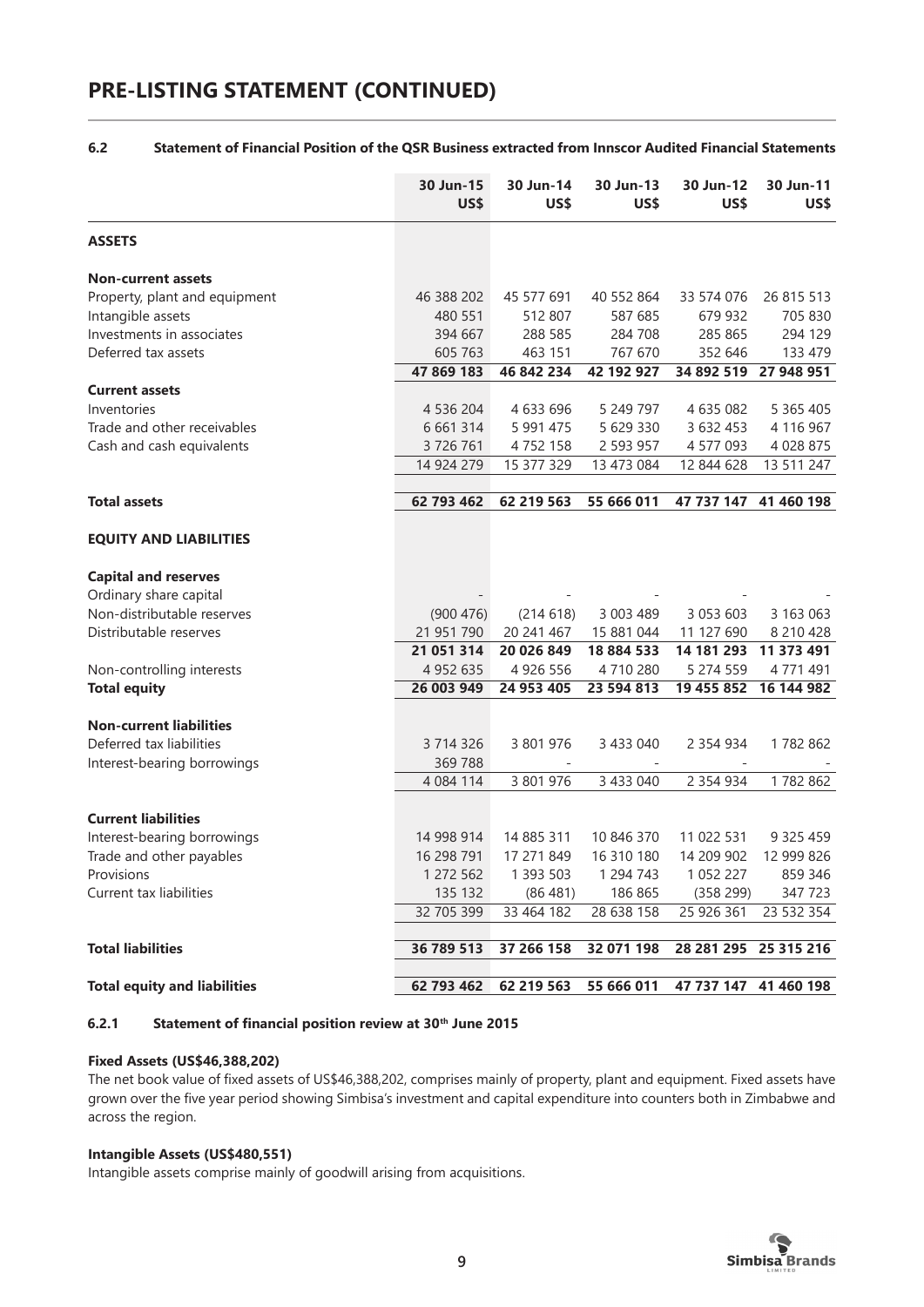#### **6.2.1 Statement of financial position review at 30th June 2015 (continued)**

#### **Inventories (US\$4,536,204)**

Inventories have remained constant over the period.

#### **Trade and Other Receivables (US\$6,661,314)**

The majority of trade receivables constitutes trade receivables, pre-payments and other receivables.

#### **Interest Bearing Borrowings (US\$15,368,702)**

Due to the capital expenditure requirements of Simbisa, the Company required borrowing to fund its expansion. The average cost of borrowings for Simbisa Group is 7.5% per annum. Total secured interest bearing debt amount to US\$369,788.

#### **Trade Payables (US\$16,298,791)**

Trade payables are all within normal business terms.

#### **6.3 Statement of Cash Flows of the QSR Business extracted from Innscor Audited Financial Statements**

|                                                                       | 30-Jun-15<br>US\$ | 30-Jun-14<br>US\$                                               | 30-Jun-13<br>US\$ | 30-Jun-12<br>US\$ | 30-Jun-11<br>US\$ |
|-----------------------------------------------------------------------|-------------------|-----------------------------------------------------------------|-------------------|-------------------|-------------------|
| <b>Cash generated from operating activities</b>                       | 15 840 674        | 16 397 602                                                      | 15 181 078        | 20 329 592        | 17 367 010        |
| Interest income                                                       | 230 540           | 270 642                                                         | 193 867           | 194 165           | 159 616           |
| Interest expense                                                      | (1149695)         | (1197751)                                                       | (946 169)         | (1 122 803)       | (886 342)         |
| Taxation paid                                                         | (989056)          | (825 147)                                                       | (1002767)         | (2922411)         | (2443445)         |
| <b>Total cash generated from operations</b>                           | 13 932 463        | 14 645 346                                                      | 13 426 009        | 16 478 543        | 14 196 839        |
| <b>Investing activities</b>                                           |                   | (8 897 649) (11 697 399) (11 524 426) (10 529 399) (15 826 624) |                   |                   |                   |
| Net cash flow before financing activities                             | 5 034 814         | 2 947 947                                                       | 1901583           | 5 949 144         | (1629785)         |
| <b>Financing activities</b>                                           | (6060211)         | (789746)                                                        | (3884719)         | (5,400,926)       | 1 126 652         |
| Dividends paid to parent company<br>Dividends paid to subsidiaries to | (3946904)         | (4013194)                                                       | (3367723)         | (5513011)         | (2.347.575)       |
| non-controlling interests                                             | (1105875)         | (441 750)                                                       | (302 063)         | (1151186)         | (1906097)         |
| (Decrease)/Increase in borrowings                                     | (612544)          | 3 3 2 4 1 6 7                                                   | (165 781)         | 1 367 807         | 5 4 1 6 9 7 5     |
| Cash paid to non-controlling interests                                | (39488)           | 341 031                                                         | (49152)           | (104536)          | (36651)           |
| Net (decrease)/increase in cash and cash                              |                   |                                                                 |                   |                   |                   |
| equivalents                                                           | (1025397)         | 2 158 201                                                       | (1983136)         | 548 218           | (503 133)         |
| Cash and cash equivalents at the<br>beginning of the year             | 4752158           | 2 593 957                                                       | 4 577 093         | 4 028 875         | 4 532 008         |
| Cash and cash equivalents at the                                      |                   |                                                                 |                   |                   |                   |
| end of the year                                                       | 3726761           | 4752158                                                         | 2 593 957         | 4 577 093         | 4 028 875         |

#### **7. MATERIAL CHANGES**

There have been no material changes in the trading and financial position of Simbisa since acquiring through a scheme of reconstruction the assets and liabilities of the QSR Business effective on the 1st of October 2015.

#### **8. AVAILABLE FOR SALE FINANCIAL ASSETS**

The Company has no material assets available for sale.

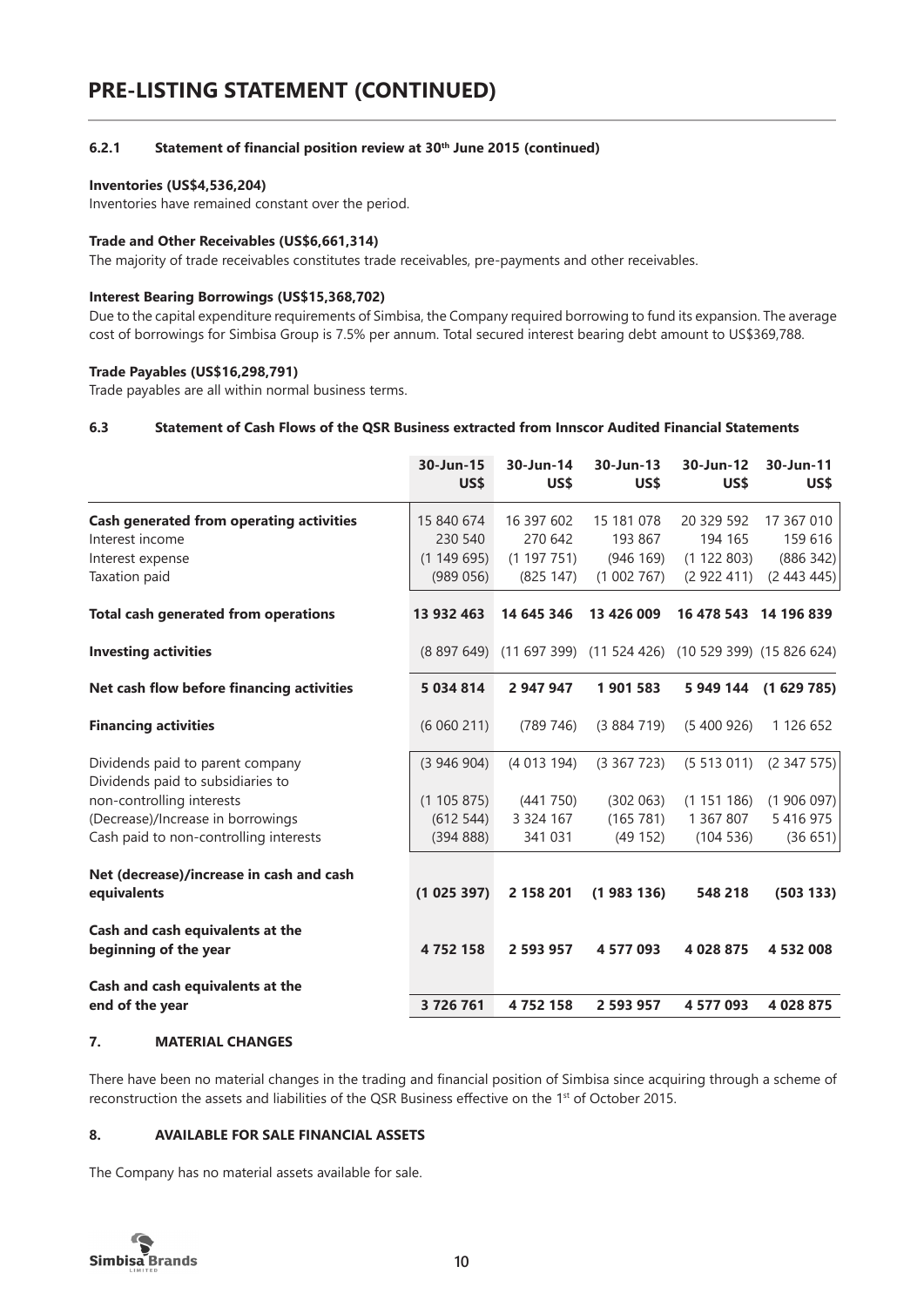# **9. BUSINESS RISK FACTORS**

#### **9.1 Financial Risk Management**

The Company's principle financial instruments comprise interest-bearing borrowings, overdrafts, financial assets, cash and short-term deposits. The main purpose of these financial instruments is to raise finance for the Company's operations or to achieve a return on surplus short-term funds. The Company has various other financial assets and financial liabilities such as trade receivables and trade payables, which arise directly from its operations.

The main risks arising from the Company's financial instruments are interest rate risk, foreign currency risk, credit risk, liquidity risk and equity price risk.

The Board of Directors reviews and agrees policies for managing each of these risks.

#### **9.2 Interest Rate Risk**

The Group's exposure to risk for changes in market interest rates relates primarily to variable short-term overdraft rates. The Group's policy is to manage its interest cost by limiting exposure to overdrafts and where borrowings are required, and to borrow at favourable and fixed rates of interest.

#### **9.3 Foreign Currency Risk**

Foreign currency risk is the risk that that fair value of future cash flows of a financial instrument will fluctuate because of changes in foreign exchange rates. As a result of significant investment in operations in countries outside Zimbabwe, the Group's statements of financial position can be affected significantly by movements in foreign currency exchange rates.

The Group also has transactional currency exposures. Such exposures arise from the sale or purchase by an operating unit in currencies other than the unit's functional currency. The Group limits exposure to exchange rate fluctuations by either pre-paying for purchases or retaining stocks until the foreign currency to settle the related liability has been secured.

# **9.4 Credit Risk**

Credit risk is the risk that a counterparty will not meet its obligations under a financial instrument or a customer contract, leading to a financial loss.

The Group trades only with recognised, creditworthy third parties. It is the Group's policy that all customers who wish to trade on credit terms are subject to credit verification procedures. In addition, receivables balances are monitored on an ongoing basis with the result that the Group's exposure to debt impairment is not significant.

There is no concentration risk as the Group trades with a wide range of customers with different risk profiles. Credit limits are set by the Group to avoid exposure to a single customer.

Where it sees fit, the Group can from time to time ask for collateral security from debtors. This is done by assessing the customers' ability to honour their obligations and the level of exposure. Collateral can be properties, listed shares or other assets.

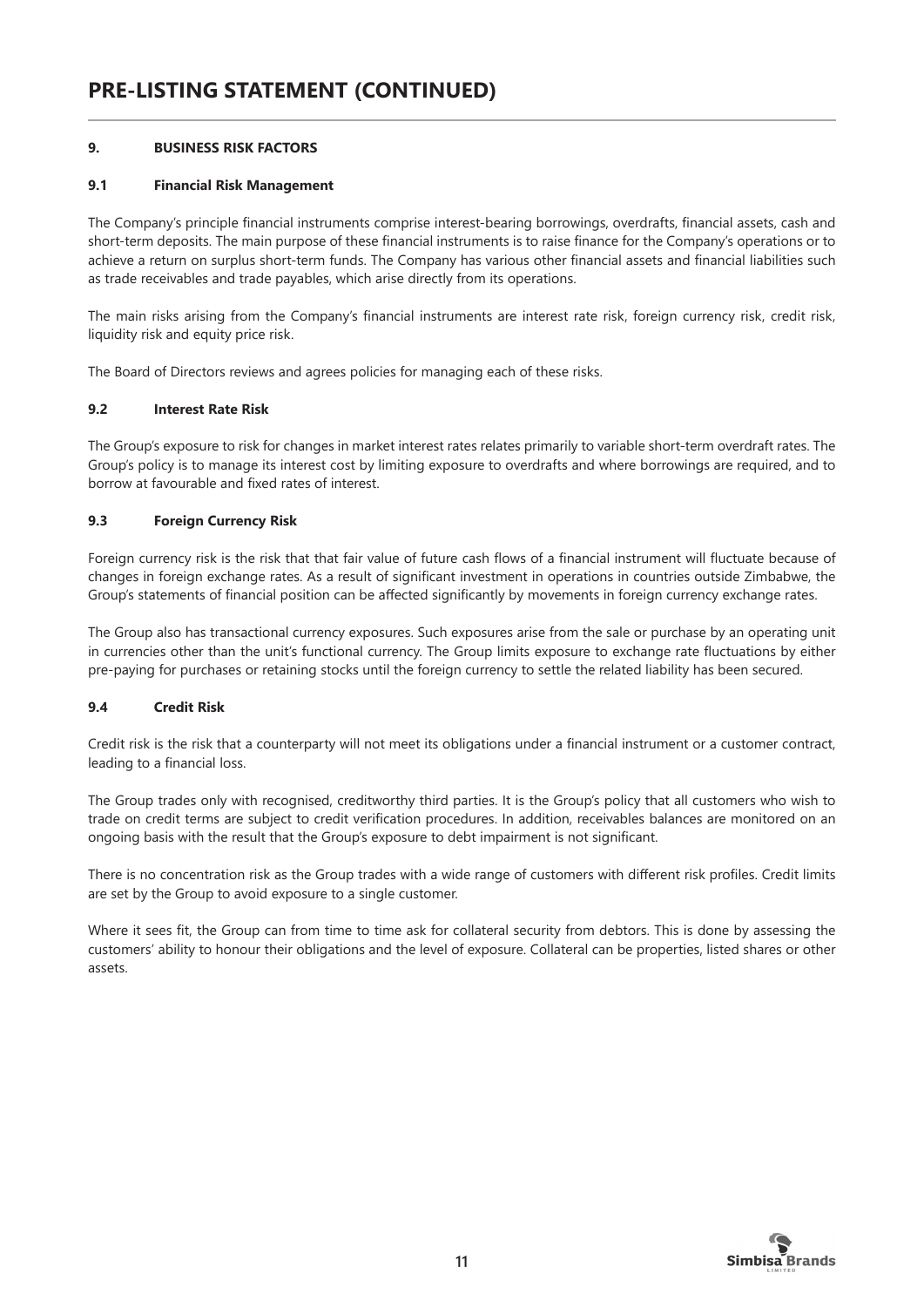# **9.5 Liquidity Risk**

The Group's objective is to maintain a balance between continuity of funding through a well-managed portfolio of shortterm investments and/or flexibility through the use of bank overdrafts and interest-bearing borrowings.

The table below summarises the maturity profile of the QSR Business' financial assets and liabilities at the 30<sup>th</sup> of June 2015.

|                                     | <b>Within</b><br>3 months<br>US\$ | <b>Between</b><br>4-12 months<br>US\$ | More than<br>12 months<br>US\$ | <b>Total</b><br>US\$ |
|-------------------------------------|-----------------------------------|---------------------------------------|--------------------------------|----------------------|
| <b>Liabilities</b>                  |                                   |                                       |                                |                      |
| Interest bearing borrowings         | (4168894)                         | (11933611)                            | (369 788)                      | (16 472 293)         |
| Trade and other accounts payable    | (14385859)                        | (1912932)                             | Ξ.                             | (16298791)           |
| <b>Total</b>                        | (18554753)                        | (13846543)                            | (369 788)                      | (32771084)           |
| <b>Assets</b>                       |                                   |                                       |                                |                      |
| Cash and cash equivalents           | 3726761                           |                                       |                                | 3 726 761            |
| Trade and other accounts receivable |                                   |                                       |                                |                      |
| (excluding prepayments)             | 4 126 981                         | $\qquad \qquad =$                     |                                | 4 126 981            |
| <b>Total</b>                        | 7 853 742                         |                                       |                                | 7853742              |

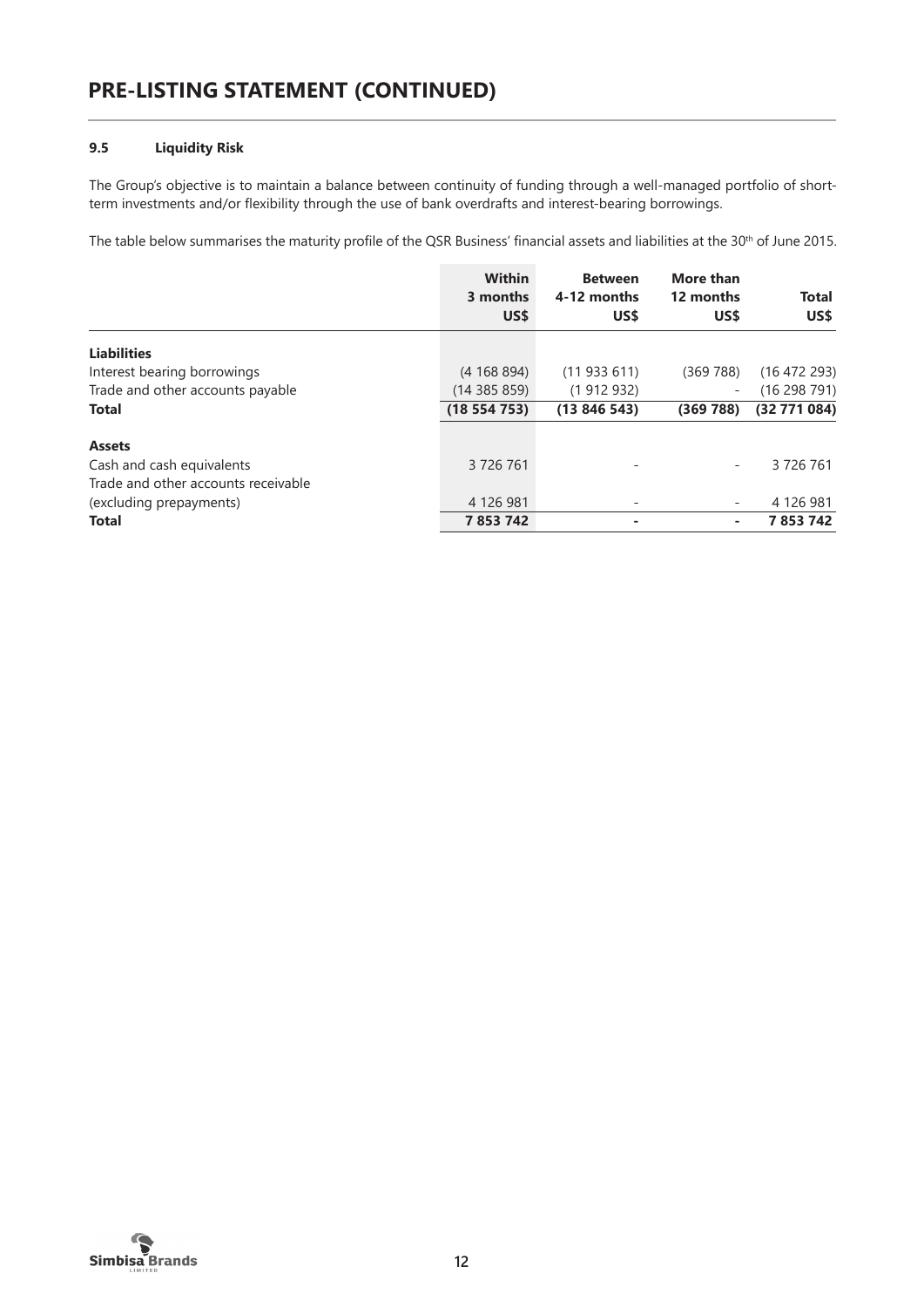# **10. FACTS AND EVENTS WHICH MAY HAVE A MATERIAL ADVERSE EFFECT ON SIMBISA**

As a QSR Business operating in Zimbabwe and the region, Simbisa is exposed to various risks. These include, but are not limited to:

|      | <b>Risk</b>                                                                                                                                                                                                                                                                                                                                                                                                                                                                                                                                                                                                                                                              | <b>Mitigate</b>                                                                                                                                                                                                                                                           |
|------|--------------------------------------------------------------------------------------------------------------------------------------------------------------------------------------------------------------------------------------------------------------------------------------------------------------------------------------------------------------------------------------------------------------------------------------------------------------------------------------------------------------------------------------------------------------------------------------------------------------------------------------------------------------------------|---------------------------------------------------------------------------------------------------------------------------------------------------------------------------------------------------------------------------------------------------------------------------|
| 10.1 | The QSR market could be considered a luxury rather than<br>necessity and so during times when the market conditions are<br>depressed (high unemployment, high cost of living resulting in<br>lower disposable income), as is the situation in Zimbabwe the<br>demand for takeaway meals is depressed in favour of necessity<br>products as well as, given Zimbabwe has been experiencing<br>deflation this further has an impact on prices. Furthermore,<br>recent currency weakness across Simbisa's key markets has<br>resulted in higher inflation and lower disposable income<br>limiting the amount households spend on luxuries in favour of<br>basic necessities. | Simbisa has managed to combat this risk to some extent by<br>ensuring prices are set at reasonable levels to make their<br>products affordable to consumers.                                                                                                              |
| 10.2 | Zimbabwe operates in a multi-currency market mainly using the<br>US\$. Whilst the US\$ is strong, the weakness in other currencies<br>can make sourcing of produce locally less competitive and<br>fluctuations in currencies can affect the price of imports. In the<br>region, Simbisa is exposed to local currency fluctuation risks<br>impacting pricing to consumer and purchase of inputs.                                                                                                                                                                                                                                                                         | Simbisa opts to reduce currency risk by buying as far as possible<br>the raw materials for their products from the local market to<br>ensure matching of buying and selling currencies.                                                                                   |
| 10.3 | Changes in the cost of raw material supplies can significantly<br>impact the business making its pricing less competitive. If the<br>changes are a country-wide issue, all competitors would be<br>impacted to the same extent.                                                                                                                                                                                                                                                                                                                                                                                                                                          | Simbisa uses core supplier networks and relationships to ensure<br>that supplies are sourced at the most affordable rates possible<br>and that the supply chain is robust to prevent outages.                                                                             |
| 10.4 | Local government policies impacting the QSR industry could<br>include taxes on raw materials, taxes on QSR products, and<br>changes to industry standards, among others.                                                                                                                                                                                                                                                                                                                                                                                                                                                                                                 | Simbisa has an experienced management team, including<br>in-house legal team to manage the impact of changes in<br>government policies on the business.                                                                                                                   |
| 10.5 | Natural disasters such as floods and drought can impact on<br>both the cost and availability of raw materials for the food retail<br>industry.                                                                                                                                                                                                                                                                                                                                                                                                                                                                                                                           | Simbisa has limited control in such circumstances but does<br>manage relationships with multiple suppliers to avoid<br>circumstances of non-availability of inputs.                                                                                                       |
| 10.6 | Expansion plans into the African market exposes the Company<br>to unfamiliar market dynamics and preferences. This may result<br>in the Company not achieving the desired return.                                                                                                                                                                                                                                                                                                                                                                                                                                                                                        | Simbisa is cognisant of diverse cultures, palate preferences in<br>the market places that we plan to expand into. Our experience<br>comes from learning's on the ground and the twenty eight<br>(28) years Simbisa has successfully operated on the African<br>continent. |
| 10.7 | The quality and safety of food is critical in the food service<br>industry. Sub-standard food products may result in customers<br>becoming ill from Simbisa products. The adverse impact on<br>the community also results in financial loss to the business and<br>significant reputational damage to the Company's brands.                                                                                                                                                                                                                                                                                                                                              | Simbisa adheres to high food safety standards. The Company<br>continues to recognise the importance of health and wellness<br>of its employees and customers. The Company also has public<br>liability policies in place to mitigate this risk.                           |

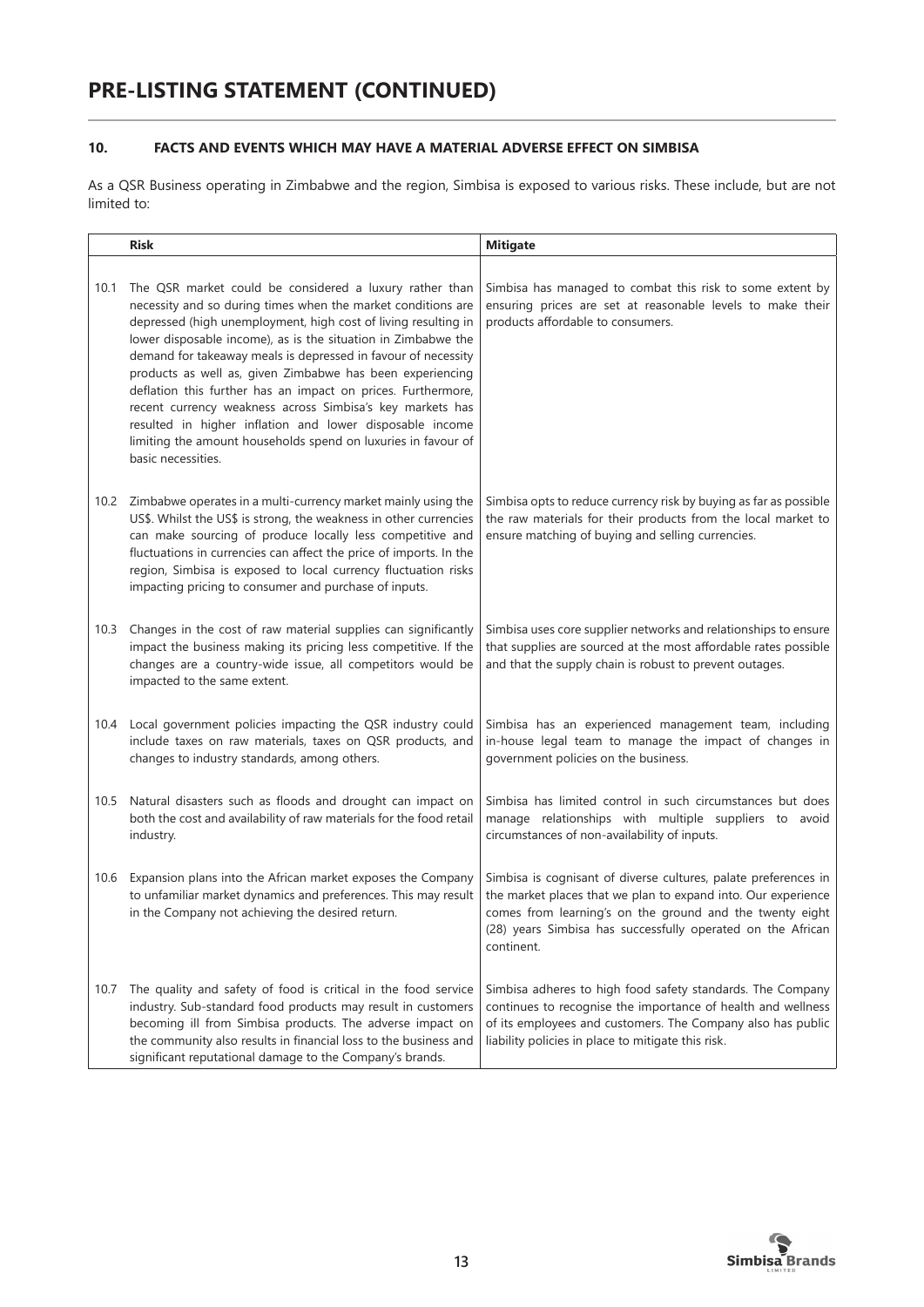# **11. CORPORATE GOVERNANCE**

#### **11.1 Introduction**

Simbisa is committed to a Code of Corporate Practices and Conduct based on the principles laid out in the King Reports and the Principles of Corporate Governance in Zimbabwe as laid out in the Manual of Best Practice. The Directors recognise the need to conduct the affairs of the Group with principles of transparency, integrity, accountability and in accordance with generally accepted corporate practices, in the interests of its shareholders, employees and other stakeholders. This process enables the Company's shareholders and stakeholders to derive the assurance that, in protecting and adding value to Simbisa's financial and human capital investment, the Company is being managed ethically, according to prudently determined risk parameters and in compliance with the best international practices.

# **11.2 Board of Directors**

The primary responsibility of the Board is to discharge its fiduciary responsibility to the shareholders and the Company. The Board is accordingly the highest policy organ of the Company and also acts to direct strategy. The Board meets regularly to monitor the performance of management and to ensure proper control over the strategic direction of the Company.

The Board comprises 3 Executive and 4 Non-Executive Directors. The Directors comprise of individuals with proven track records and a wide range of different skills and experience, which they employ for the Company's benefit. The Non-Executive Directors also provide crucial independence and guidance to the Company's strategic decisions making process and corporate governance practices.

| <b>Full Name</b>         | Age | <b>Residential Address</b>                                                                         | <b>Position</b>                    |
|--------------------------|-----|----------------------------------------------------------------------------------------------------|------------------------------------|
| Addington Chinake        | 45  | 47 Basset Crescent.<br>Alexandra Park,<br>Harare,<br>Zimbabwe                                      | Independent Non-Executive Chairman |
| <b>Basil Dionisio</b>    | 51  | 11 Glanmore Road.<br>Colne Valley,<br>Harare,<br>Zimbabwe                                          | Group Chief Executive Officer      |
| Zinona (Zed) Koudounaris | 51  | 20 Basset Crescent.<br>Alexandra Park,<br>Harare,<br>Zimbabwe                                      | Non-Executive Director             |
| Salim Eceolaza           | 33  | 6 Reigate Close,<br>Rietfontein,<br>Harare,<br>Zimbabwe                                            | Group Finance Director             |
| Amit Gupta               | 42  | Flat No. 508 Gateway Complex,<br>St. Jean Road,<br>Quatre Bornes,<br>Mauritius                     | Independent Non-Executive Director |
| Emmanuel (Manoli) Vardas | 45  | 4 Villa Santika, 40 Arborath Road,<br>Bedfordview,<br>Johannesburg,<br>South Africa                | <b>Executive Director</b>          |
| Johnny Tomazos           | 30  | Apartment 1602 Marinascape, Avant Tower,<br>Dubai Marina,<br>Dubai,<br><b>United Arab Emirates</b> | Independent Non-Executive Director |
| Leighton Shaw*           | 44  | 2 Skuilkloof Road,<br>Broederstroom,<br>North West,<br>South Africa                                | <b>Executive Director</b>          |

The full names, ages, addresses and positions of the Directors of Simbisa are set out below:

*\*Alternate to Emmanuel (Manoli) Vardas*

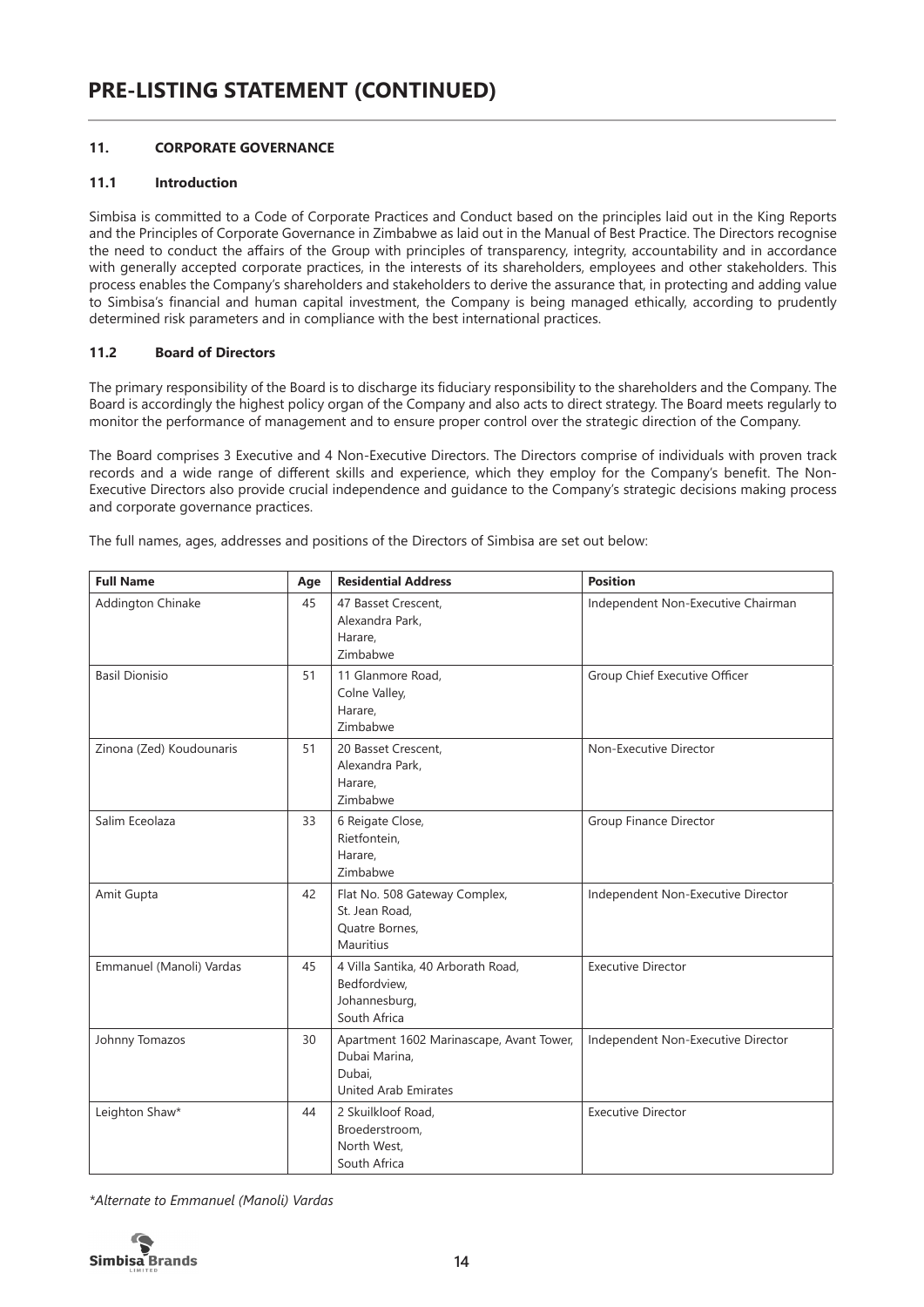#### **Addington Chinake – Non-Executive Chairman**

Addington Chinake has been in practice since 1993, and has been with Kantor and Immerman legal practitioners since 1994. He became a Managing Partner in 2000, and is currently a Senior Partner. He has specialised in corporate and commercial law, including mining and competition law and all aspects of tax law and litigation, mergers and acquisitions, leverage buy-outs and capital raising.

He is a former Non-Executive Director of four ZSE listed counters. Addington is a trustee of the National Gallery of Zimbabwe and a resource person to the Law Society of Zimbabwe, and a recognised mediator. He is a published contributor to the Zimbabwe Independent Newspaper (Annual Quoted Companies Survey), and The Zimbabwe Stock Exchange Hand Book. He has acted for a significant number of Fortune 100 Companies who have operations in Zimbabwe and the region. He was involved in a number of significant FDI transactions, including handling a bank merger on the ZSE, the biggest single FDI investment by an investment bank in a Zimbabwean company and a number of other multi-million dollar acquisitions, which included disposals by foreign companies of equity in ZSE listed entities and greenfield mining projects.

Addington is a sought after Zimbabwe counsel by certain international law firms who are involved in Zimbabwean transactions and thus he has continued to attract important corporate mandates in Zimbabwe and within the SADC region.

#### **Basil Dionisio – Group Chief Executive Officer**

Basil Dionisio has been with Innscor since its inception. Born and raised in Zimbabwe, a former Prince Edward School scholar, Basil is a founder shareholder of Innscor and helped create the Group's culture and value system. Basil has extensive operational knowledge of Innscor's business and has been instrumental in the Group's success in its regional QSR expansion program. Starting as operations manager for Chicken Inn, Basil has also served as the Executive Director of the QSR Business of Innscor, as Chief Executive Officer for Bakeries and QSR and an Executive Director of Innscor Africa Limited.

Basil served as a Member of the Finance and Investment Committee of Innscor. Throughout his time with the organisation, he has been responsible for SPAR, Bakers Inn Manufacturing and the QSR Business. Reducing his responsibilities for Bakers Inn and SPAR, Basil has focused his efforts entirely on the QSR Business in Zimbabwe and the greater African region.

#### **Zinona (Zed) Koudounaris – Non-Executive Director**

Born in Zimbabwe, Zinona (Zed) Koudounaris completed his tertiary education at Rhodes University in South Africa where he attained a Bachelor of Commerce degree, majoring in Business and Computer Sciences. Zed is a founder shareholder of Innscor. He was the driving force behind the initial creation and success of the Innscor's core QSR brands. Zed has held a number of positions within Innscor, including Chief Executive Officer upon Innscor's listing in 1998. Zed remains highly active in pursuing strategic growth opportunities for Innscor and providing guidance to its management team.

#### **Salim Eceolaza – Group Finance Director**

Prior to this appointment Salim co-founded Inter-Horizon Group (IH Group), a leading brokerage firm and capital markets advisory business based in Harare, Zimbabwe. Salim worked as an Executive Director, with principal responsibility for the firm's corporate finance and advisory activities. Prior to co-founding IH Group, Salim was a manager at KPMG in London, where he worked in the firm's investment management and funds assurance and advisory department for a number of years. Before his time in the United Kingdom, Salim also worked for PwC alternative investments, in New York, United States. Salim completed his articles with PwC, Harare, Zimbabwe. Salim is a Chartered Accountant and holds a Bachelor in Commerce in Financial Accounting (CA route) from the University of Cape Town.

#### **Amit Gupta – Non Executive Director**

Amit is a seasoned professional with 18 years of varied experience. A Chartered Accountant and law graduate from India, he started his career with audit in 1997. Soon thereafter, he moved to tax advisory and litigation, representing clients at various appellate stages and at the High Court. Amit worked with big four chartered accountants: KPMG, E&Y and PwC, in tax advisory, tax litigation and finally in Mergers and Acquisition and International tax structuring, as well as handling commercial law and advisory matters. He then joined Abax Corporate Services ('Abax') in 2009 as a Senior Executive. More recently, he started his own advisory firm, with focus on business consulting, including operational efficiency, structural efficiency, tax advisory and structuring commercial legal matters. He acted as Independent Director on the Board of several large companies and funds and continues to do so.

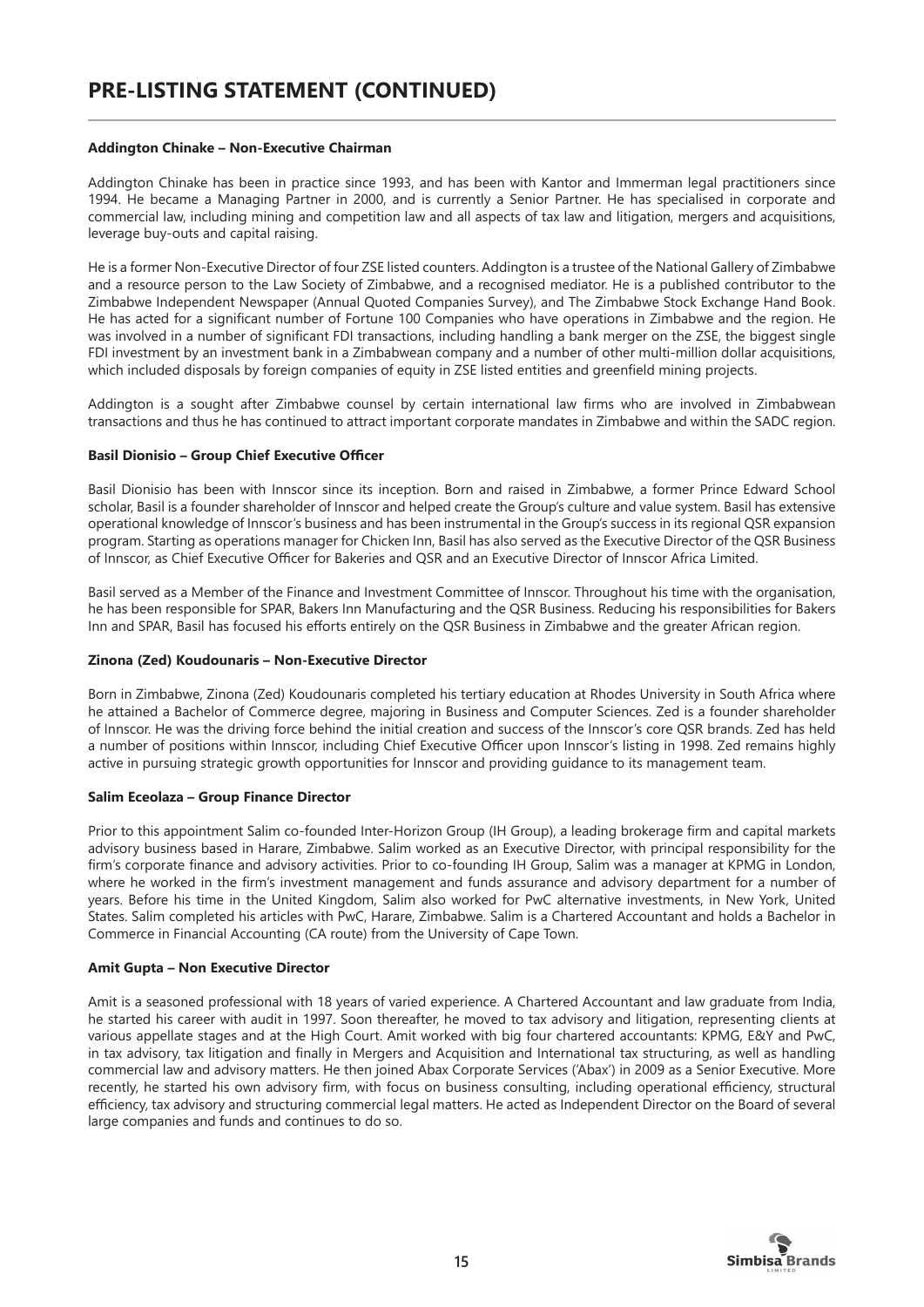#### **Emmanuel (Manoli) Vardas – Executive Director (Franchising)**

Manoli's career in QSR started with his appointment in 1992 in the capacity of Training and Operations Manager at Steers Holdings (now Famous Brands). During his time at Famous Brands he was appointed into various brand leadership roles which included Regional Managing Director portfolio for the KwaZula-Natal and Eastern Cape Regions. Manoli's current portfolio within Innscor is that of Chief Executive Officer of Innscor International Franchising Limited and Innscor Franchising Zimbabwe. The key responsibilities of these business units is to serve as the custodian of all the brand intellectual property namely: Chicken Inn, Pizza Inn, Creamy Inn, Baker's Inn, Fish Inn, Vasilis, Galito's and Steers.

#### **Johnny Tomazos – Non-Executive Director**

Johnny Tomazos a business graduate, has been the Chief Executive Officer of Food Fund International (FFI) since April 2013, after serving as Head of International Development. Johnny has been instrumental in leading the evolution and expansion of the company's flagship steakhouse brand The Meat Co, Bentley Bistro & Bar and Eat Greek brands.

Before Johnny was CEO of FFI he spent time gaining practical experience in the food and hospitality industry. He worked in the scullery and kitchen and served guests at front of house. From there he went off to Australia and Europe, earning his way by taking casual jobs. He worked in Michelin-rated restaurants in Paris and later worked in 5-star hotels in London. It gave him invaluable insight into how a company can best meet the expectations of today's well-informed restaurant clientele and this helped Johnny make huge strides with FFI's growth strategy by expanding into the UK, Middle East and Europe.

#### **Leighton Shaw – Executive Director (Alternate to Manoli Vardas)**

Leighton is an MBA graduate with 23 years' experience in Operations Management and Business Development within corporate environments in Africa, encompassing South Africa, Kenya, Zambia, Zimbabwe, Mauritius, Mozambique, Ghana, Senegal, Nigeria and the Democratic Republic of Congo. Leighton is the incumbent Operations Director of Innscor Retail Africa Limited and is responsible for the operational and financial performance of the Quick Service Restaurant, Bakery Production, Wholesale and Retail, and Convenience Store businesses in Kenya, Zambia, Ghana, Democratic Republic of Congo and Mauritius, together with overseeing the growth in these markets and future potential markets.

#### **11.3 Directors Interests**

As at the 17<sup>th</sup> of September 2015, the Directors directly and/or indirectly, held beneficial interests aggregating approximately 132,459,537 Innscor shares representing 24% of the issued share capital of the Group. These holdings will entitle the Directors to the same shareholding in Simbisa following the Dividend *in Specie.* The details of the direct and indirect interests held by the Directors are summarised below:

| <b>Directors</b>         | <b>Direct shareholding</b> | Indirect shareholding | <b>Total</b> |
|--------------------------|----------------------------|-----------------------|--------------|
| <b>Addington Chinake</b> |                            |                       |              |
| <b>Basil Dionisio</b>    |                            | 22 484 058            | 22 484 058   |
| Salim Eceolaza           |                            |                       |              |
| Emmanuel (Manoli) Vardas |                            |                       |              |
| Zinona (Zed) Koudounaris |                            | 109 973 843           | 109 973 843  |
| Amit Gupta               |                            |                       |              |
| Johnny Tomazos           |                            |                       |              |
| Leighton Shaw            | 1636                       | -                     | 1636         |

The Group leases properties from various companies in which some of the Directors have either a financial or custodial interest, partly or wholly. The leases are undertaken on an arm's length basis.

> **2015 US\$**

Lease payments 1633 376

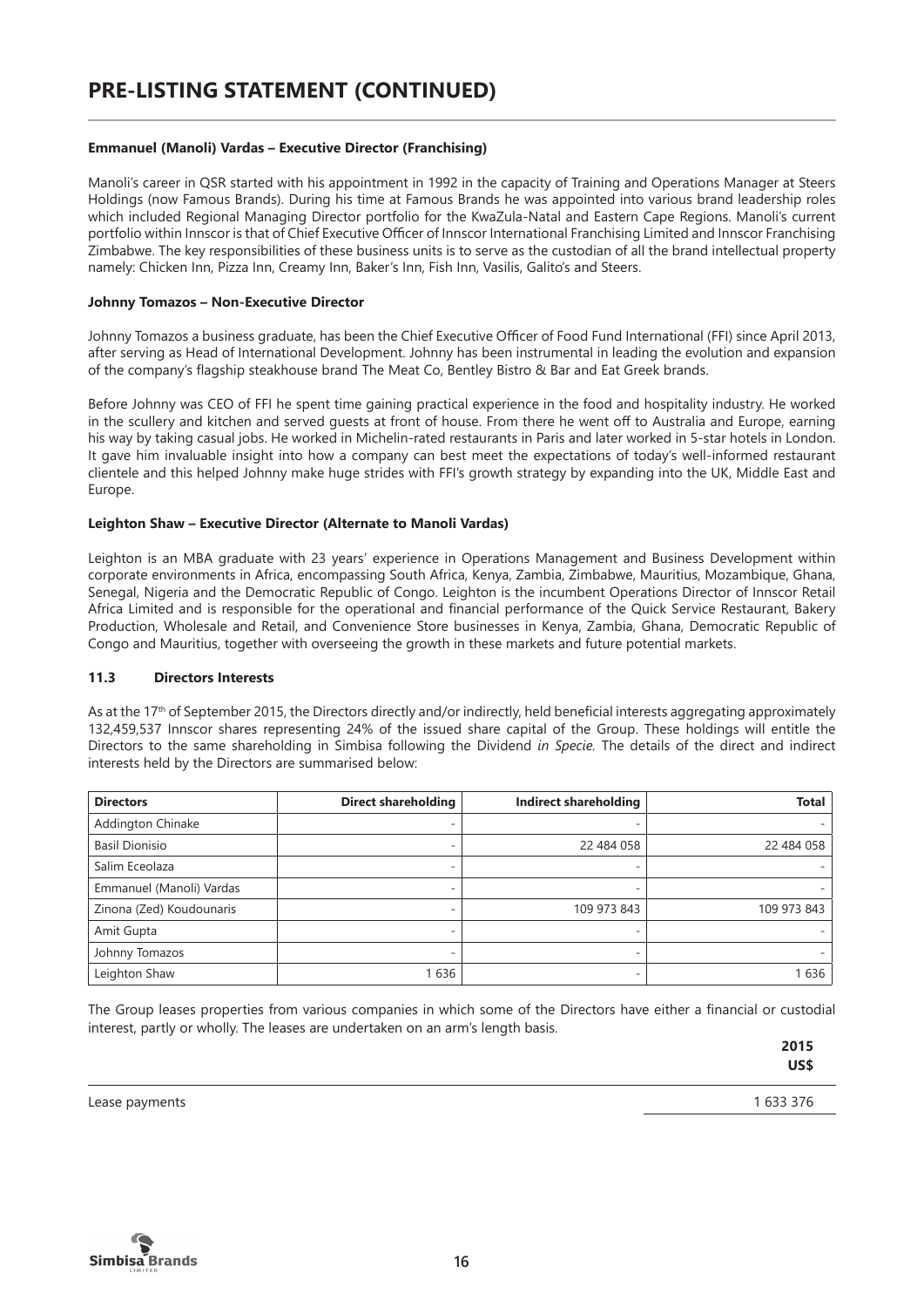# **11.4 Other interests**

Leighton Shaw is a 20 per cent (20%) minority shareholder in Simbisa's Regional business. Simbisa is in advanced discussions in regards to acquiring this shareholding.

Salim Eceolaza in the previous 12 months to this Transaction was a Director at IH Group. Total fees to be paid to IH Group amount to US\$150,000. All fees for this Transaction were agreed on commercial terms.

Except as disclosed in this Document, none of the Directors of Simbisa have an interest in any contracts of significance relating to services provided to Simbisa by third parties.

# **11.5 Governance Committee**

Simbisa is an organisation built on the pillars of transparency and accountability, efficiency, integrity, and sustainability. The Simbisa Board of Directors are committed to ensuring that these values, standards and principles are held and practiced at the highest level. In support of this pledge, the organisation's executive leadership utilises firm corporate governance to guide all aspects of the organisation's business, it's never ending development and its application of best practices.

# **11.6 Audit and Risk Committee**

The Company has an audit and risk committee that assists the Board in the fulfilment of their duties. The audit committee of the Board deals, *inter-alia* with compliance, internal control and risk management. The committee currently comprises of Amit Gupta (Chairman) and Addington Chinake, with Salim Eceolaza and Basil Dionisio as invitees. The committee will meet regularly and responsibilities include but are not limited to the following:

- Ensuring that financial reporting across the organisation is transparent, accurate and reliable;
- Overseeing and managing the performance, functioning and effectiveness of the organisation's finance and risk functions and the internal audit functions;
- Assisting the Board in fulfilling its corporate governance oversight responsibility in regards to the identification, evaluation and mitigation of operational, strategic and external risks;
- Monitoring and reviewing the organisations risk management practices;
- Reviewing and approving risk related disclosures; and
- Appointing external auditors and ensuring that the roles and functions of both internal and external audit are lucid and synchronized.

# **11.7 Remuneration and Nomination Committee**

The remuneration and nomination committee comprises Addington Chinake, Zinona Koudounaris and Johnny Tomazos with Basil Dionisio as an invitee. The remuneration and nomination committee's mandate has two primary responsibilities. It is to evaluate and sanction the appointment of, and remuneration packages for, all Board members, Executive Directors and senior management. In doing so, it will assemble a structure and strategy related to the terms of employment for employees, management and board members, as well as any compensation that aims to reward in a manner that attracts and retains talented individuals, and motivates employees to constantly seek to elevate and contribute to the Group's success. It is to assure that Executive Directors and staff receive remuneration packages that are consistent with market reality. The committee is also responsible for orchestrating succession planning within the Company, particularly that of the chief executive and executive management. The responsibilities of the Committee include but are not limited to the following:

- Evaluating and determining the appointment of suitable candidates to the Board, as well as terminations;
- Evaluating, directing and determining human resource policies and systems;
- Annual performance reviews that will determine any changes to the remuneration package of Chairman, Executive Directors and Senior Management;
- Producing annual reports that ensure that all statutory requirements concerning disclosure of remuneration, pensions and share options are met;
- Assessing the performance, value and effectiveness of the Board, Board Committees and Directors;
- Development of the remuneration policy which will seek to provide a structured and balanced remuneration package that incorporates performance based variable rewards; core fixed elements, pension, terms of service contracts and/ or compensation payments; and
- Approving remuneration packages for high-performing executives.

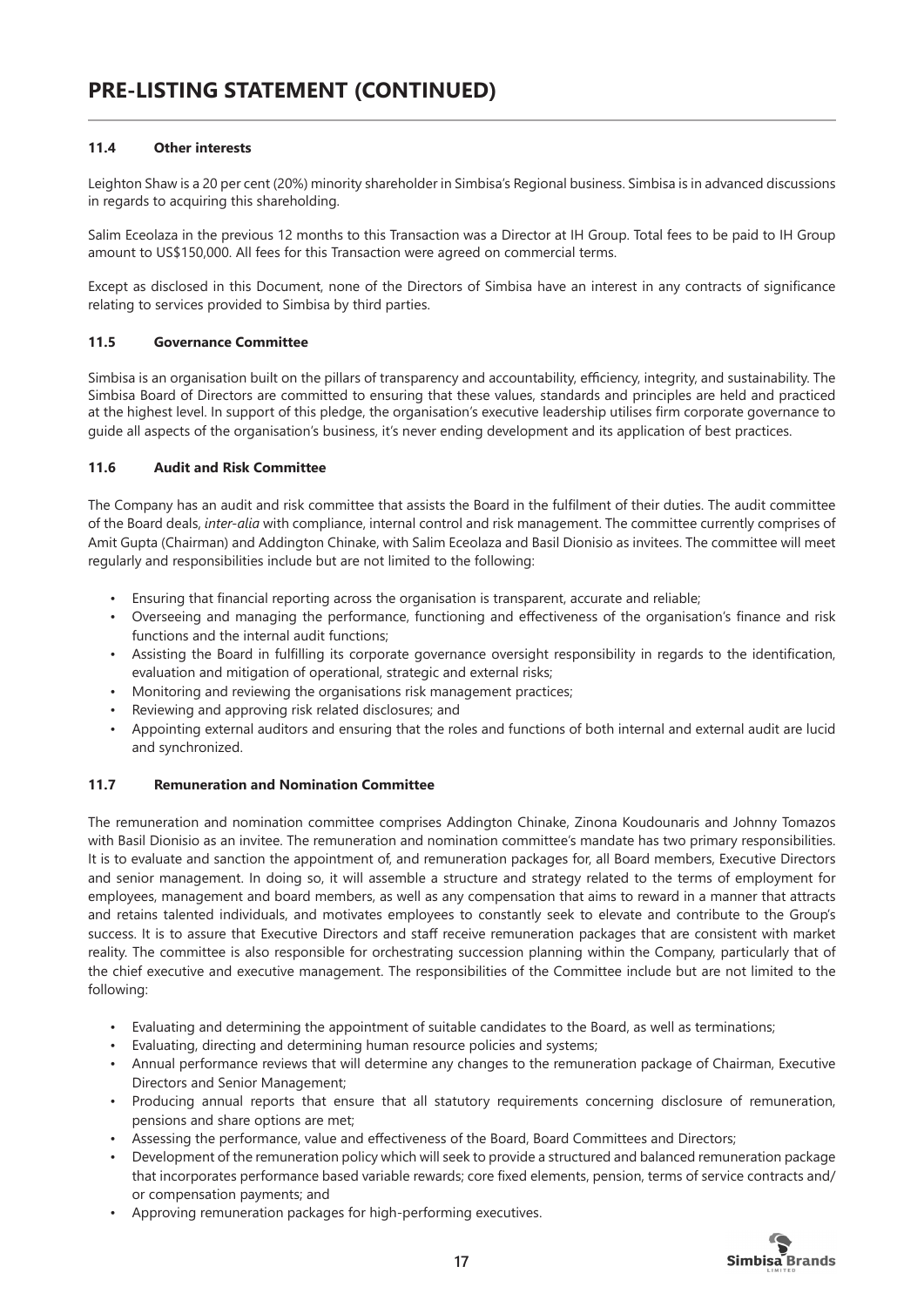#### **11.8 Finance and Investment Committee**

The finance and investment committee comprises of a representative management team, including Directors Basil Dionisio and Salim Eceolaza. The committee is tasked with applying the Boards action plans and policies, as well as establishing and evaluating risks within the organisation and establishing new business opportunities. The committee will also be tasked with evaluating cash forecasts and overseeing both long and short term investments to manage liquidity within the Company. Diversity of the organisations investments among the various financial establishments is also part of its responsibilities, as it is to maximize returns on investments within the Board's scope of work. The responsibilities of the Committee include but are not limited to the following:

- Systematically assessing business risks, and implementation of mitigation measures;
- Constructing and implementing risk management strategies and policies;
- Constructing operational plans, strategies, guidelines and budgets for consideration by the Board;
- Administering capital allocation across the Company;
- Engineering the Company's strategy;
- Engineering and managing the Company's operational activities.

#### **11.9 Dealing in Shares**

The Company has a policy in line with the ZSE Listing Requirements prohibiting dealings in shares by Directors, officers and executive management for a designated period, which is one month prior to the end of the reporting period and the preliminary announcement of the Company's interim and year end results, or when they are in possession of price sensitive information not within the public domain.

#### **11.10 Ethics and Business Integrity**

Professional and ethical standards and the highest standards of integrity are an integral part of how the Company conducts its business affairs. The Company recognises that investor and stakeholder perceptions are based on the manner in which the Company, its Directors, management and staff conduct business and the Company therefore strives to achieve the highest standards of integrity and business ethics at all times.

# **12. MANAGEMENT**

The executive management team are extremely professional and committed to the future growth and profitability of Simbisa. The key members of the executive management team are included in the table below:

| <b>Management</b>        | <b>Position</b>                                    |
|--------------------------|----------------------------------------------------|
| <b>Basil Dionisio</b>    | Group Chief Executive Officer                      |
| Salim Eceolaza           | Group Finance Director                             |
| Divine Chikobvu          | Group Finance Manager                              |
| Emmanuel (Manoli) Vardas | Chief Executive Officer Franchising                |
| <b>Warren Meares</b>     | Managing Director - Zimbabwe QSR Operations        |
| Onias Moyo               | Financial Director - Zimbabwe QSR Operations       |
| Misheck Muleya           | Human Resources Director - Zimbabwe QSR Operations |
| Fortunate Masendeke      | Financial Manager - Zimbabwe Franchising           |
| Leighton Shaw            | Operations Director - International QSR Operations |
| Hendrik Louw             | Financial Manager - International QSR Operations   |

# **13. DIVIDEND POLICY**

According to the Articles of Simbisa, the Company in a general meeting may declare dividends but no dividend shall exceed the amount recommended by the Directors. The Directors may from time to time declare and pay to members such dividends and interim dividends as appear to the Directors to be justified by the profits of the Company. No dividends shall be payable except out of profits of the Company, and no dividend shall carry interest against the Company.

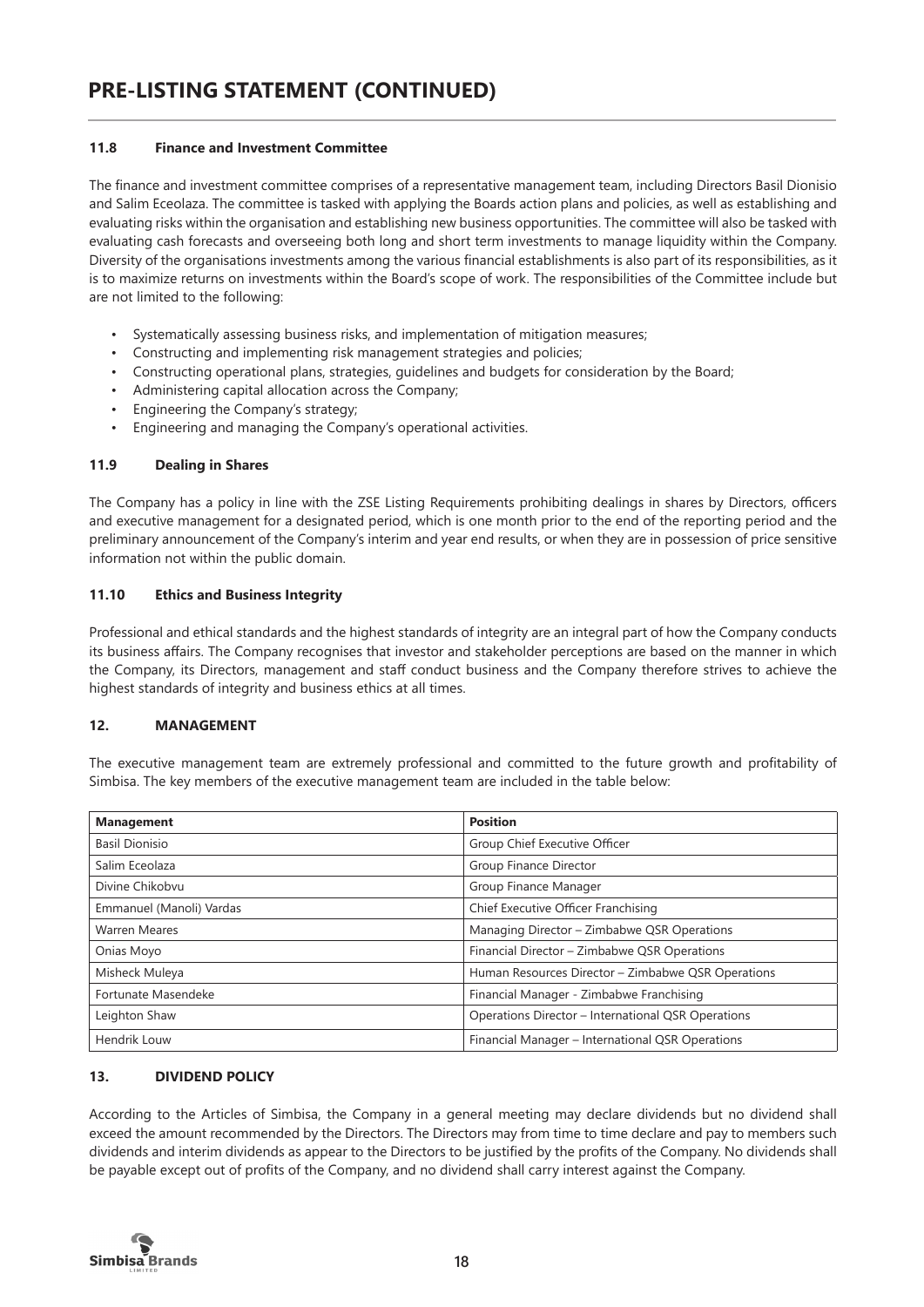# **14. SKILLS RETENTION ARRANGEMENTS AND REMUNERATION**

#### **14.1 Share Option Scheme**

Currently there is no management share option scheme in place. The Directors of Simbisa do intend to introduce such a scheme and Shareholders will be notified as to the contents of the scheme in due course.

#### **15. FUTURE PROSPECTS FOR THE COMPANY**

Following the Unbundling and Listing of Simbisa from Innscor, the Company will offer a unique value proposition for both existing and future local and international investors as Simbisa will be the only Pan-African focused listed QSR organisation outside of South Africa. Following the Listing, the Company will be able to:

- Establish itself as a strong stand alone business;
- Have clear operational focus and strategy, taking Simbisa in the direction to increase shareholder value;
- Undertake mergers and acquisitions with entities in the same and complimentary spheres of operations;
- Have financial independence enabling it to report independently and transparently to its shareholders so that it may be valued appropriately; and
- Strengthen the Simbisa brand both in the local and regional market to become the strongest food network across Africa.

The QSR Business currently holds a significant market share in Zimbabwe as well as the other regions operated in. In line with the current international diversification strategy Simbisa has identified Mauritius as a new high growth region to introduce the Company's brands into and will keep investigating high growth, high potential regions across Africa where Simbisa can introduce their brands. Furthermore, Simbisa's overall goal is to ensure revenue contribution of Simbisa International to be a significant percentage of the Groups' revenue by 2020. Other countries under consideration are as follows:

- Nigeria;
- Tanzania; and
- Uganda.

#### **16. CAPITAL COMMITMENTS, LEASE COMMITMENTS AND CONTINGENT LIABILITIES**

#### **16.1 Capital Commitments**

The QSR Business had the following capital commitments as of the 30<sup>th</sup> of June 2015:

|                                   | 2015<br>US\$  |
|-----------------------------------|---------------|
| Capital expenditure commitments   |               |
| Authorised and contracted         | 1 372 212     |
| Authorised but not yet contracted | 6 5 6 4 4 1 3 |
|                                   | 7936625       |

# **16.2 Operating Lease Commitments**

The QSR Business had the following material operating leases as of the 30<sup>th</sup> of June 2015.

|                  | 2016<br>US\$<br>Forecast | 2017<br>US\$<br>Forecast |
|------------------|--------------------------|--------------------------|
| Long term leases | 13 207 907               | 11 325 125               |

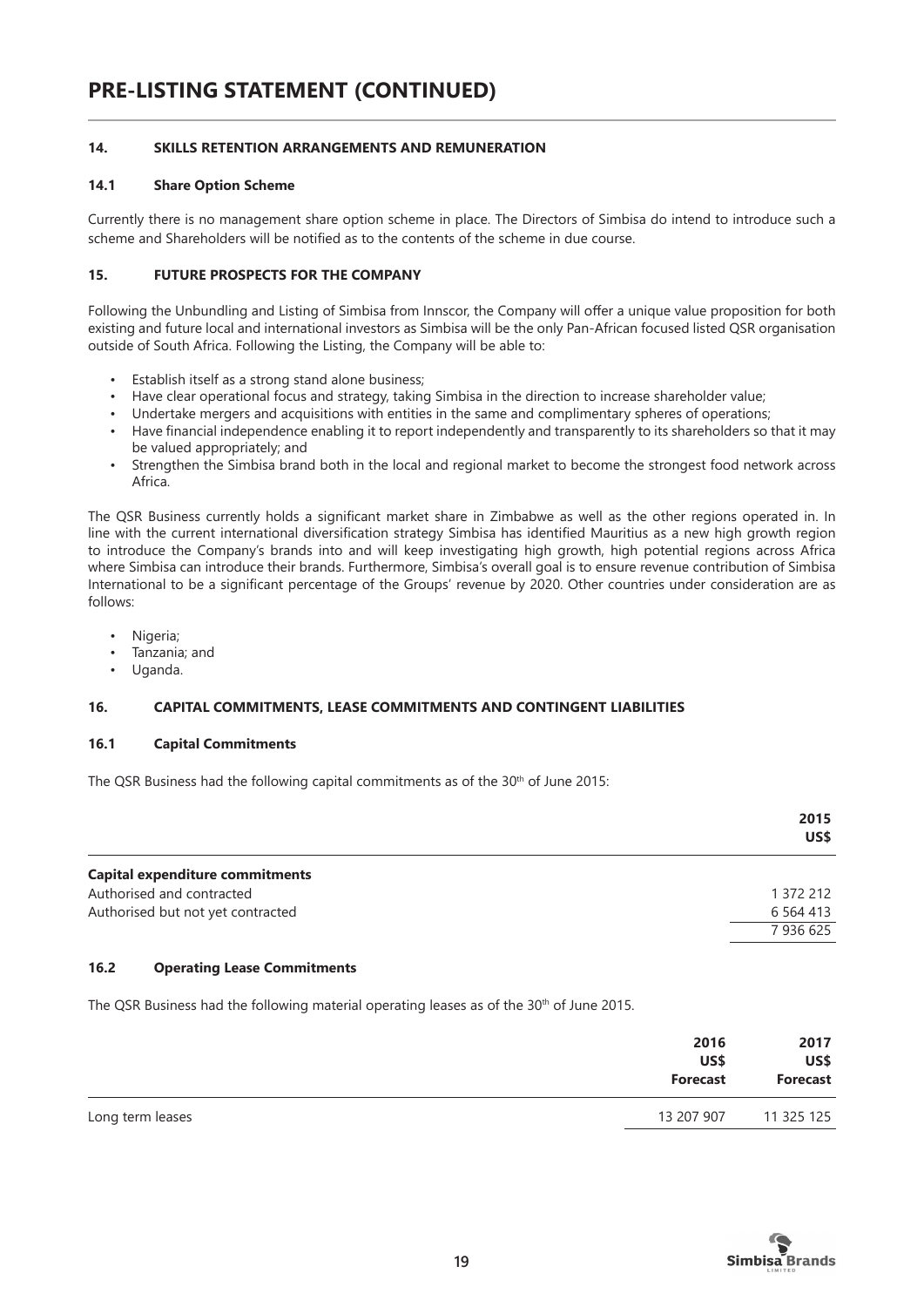#### **16.3 Finance Lease Commitments**

As at the 30<sup>th</sup> of June 2015, the QSR Business had no material Finance Lease Commitments.

#### **16.4 Contingent Liabilities**

As at the 30<sup>th</sup> of June 2015, the QSR Business had no material Contingent Liabilities.

#### **17. INTEREST-BEARING LOANS AND BORROWINGS**

#### **17.1 Borrowing Power**

In terms of the Company's Articles, the Directors may from time to time at their discretion, raise or borrow or secure the payment of any sum or sums of money for the purposes of the Company subject to the statutes. The borrowing powers of the Directors have not been exceeded since the Company's incorporation on the 5<sup>th</sup> of August 2015.

#### **17.2 Material Borrowings**

As at the 30<sup>th</sup> of June 2015, the QSR Business has the following material borrowings:

|                                           | 2015<br>US\$ | 2014<br>US\$ | 2013<br>US\$ | 2012<br>US\$ | 2011<br>US\$  |
|-------------------------------------------|--------------|--------------|--------------|--------------|---------------|
|                                           |              |              |              |              |               |
| <b>Long-term financing</b>                |              |              |              |              |               |
| Secured                                   | 369 788      |              |              |              |               |
| <b>Total long-term financing</b>          | 369 788      | ۰            | -            | ۰            |               |
| <b>Short-term financing</b>               |              |              |              |              |               |
| Unsecured                                 | 14 173 960   | 13 908 560   | 10 317 070   | 9 520 591    | 8 244 239     |
| Short-term portion of long-term financing | 108 231      |              |              |              |               |
| Overdraft                                 | 716 723      | 976 751      | 529 300      | 1 501 940    | 1 081 220     |
| <b>Total short-term financing</b>         | 14 998 914   | 14 885 311   | 10 846 370   | 11 022 531   | 9 3 2 5 4 5 9 |
|                                           |              |              |              |              |               |
| <b>Total interest bearing borrowings</b>  | 15 368 702   | 14 885 311   | 10 846 370   | 11 022 531   | 9 3 2 5 4 5 9 |

#### **17.3 Loans Receivable**

As at the 30<sup>th</sup> of June 2015, the QSR Business had no material Loans Receivable.

# **18. MATERIAL CONTRACTS**

As at the 30<sup>th</sup> of June 2015, the QSR Business had not entered into any material contracts, other than in the ordinary course of business.

# **19. LITIGATION STATEMENT**

The Company is not involved in any material litigation or arbitration proceedings which may have, or which have had, during the twelve months preceding the date of this Pre-Listing Statement, a significant effect on the financial position of the QSR Business, nor is the Company aware that any such proceedings are pending or threatening.

# **20. ARTICLES AND MEMORANDUM OF ASSOCIATION OF SIMBISA**

The ZSE has reviewed the Articles and Memorandum of Association of the Company and has confirmed that they comply with the ZSE Listing Requirements.

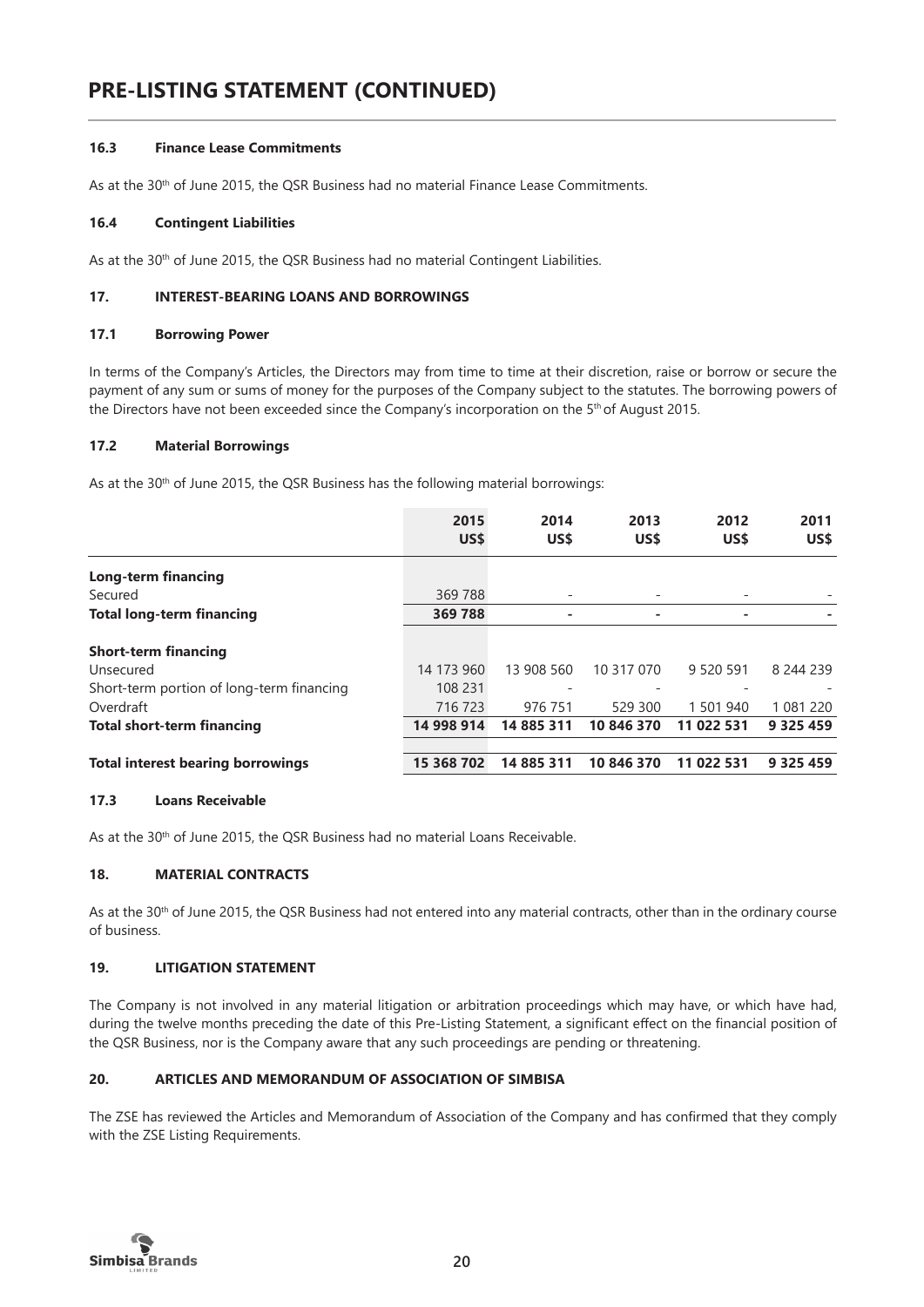# **21. MAJOR SHAREHOLDERS**

# **21.1 Details of the Dividend** *in Specie*

The Dividend *in Specie* of Simbisa shares will be on a one (1) ordinary share in Simbisa with a nominal value of US\$0.0001 each for every one (1) Innscor ordinary share already held.

Holders of Innscor ordinary shares registered as such at the close of business on the 30<sup>th</sup> of October 2015 being the Record Date, will be entitled to receive Simbisa shares less shares withheld from non-resident shareholders, individuals and trusts for withholding tax purposes. Shareholders with CSD accounts will therefore have their CSD accounts credited with the respective entitlements while shareholders without CSD accounts will receive physical share certificates. The new ZSE platform trades securities that are dematerialised only, shareholders should contact their Stockbrokers for further information. The Simbisa shares will be listed on the 6<sup>th</sup> of November 2015 on the ZSE.

#### **21.2 Innscor/Simbisa Shareholding Structure**

The table below details the top twenty shareholders of Innscor as at the 17<sup>th</sup> of September 2015 and these shareholders will have approximately the same initial shareholding in Simbisa:

| <b>Rank</b>    | <b>Name</b>                                        | Shares as at the 17th<br>of September 2015 | Percentage |
|----------------|----------------------------------------------------|--------------------------------------------|------------|
| 1              | ZMD Investments (Private) Limited                  | 102 829 853                                | 18.99%     |
| $\overline{a}$ | H M Barbour (Private) Limited                      | 100 000 000                                | 18.46%     |
| 3              | Old Mutual Life Assurance Company Zimbabwe Limited | 34 111 705                                 | 6.30%      |
| 4              | Sarcor Investments (Private) Limited               | 22 484 058                                 | 4.15%      |
| 5              | Stanbic Nominees 1300430040031                     | 14 386 705                                 | 2.66%      |
| 6              | Pharaoh Limited - NNR                              | 12 939 921                                 | 2.39%      |
| $\overline{7}$ | Stanbic Nominees 120024430134                      | 11 110 584                                 | 2.05%      |
| 8              | SCB Nominees ZW0000010862                          | 11 043 271                                 | 2.04%      |
| 9              | Stanbic Nominees 130043040022                      | 10 526 667                                 | 1.94%      |
| 10             | City & General Holdings (Private) Limited          | 9 822 598                                  | 1.81%      |
| 11             | Stanbic Nominees 110008180010                      | 9 598 364                                  | 1.77%      |
| 12             | Stanbic Nominees 120024430200                      | 9 252 037                                  | 1.71%      |
| 13             | Music Ventures (Private) Limited                   | 7 465 382                                  | 1.38%      |
| 14             | Mining Industry Pension Fund                       | 6 975 660                                  | 1.29%      |
| 15             | Stanbic Nominees 108092505                         | 6 250 528                                  | 1.15%      |
| 16             | SCB Nominees 033667800001                          | 5 269 179                                  | 0.97%      |
| 17             | General Electronics (Private) Limited              | 4 742 942                                  | 0.88%      |
| 18             | Schutex Investments (Private) Limited              | 4 4 6 5 3 1 9                              | 0.82%      |
| 19             | Old Mutual Zimbabwe Limited                        | 4 4 2 4 0 0 8                              | 0.82%      |
| 20             | J-Soft (Private) Limited                           | 4 243 246                                  | 0.78%      |
|                | <b>Total Top Twenty Shareholders</b>               | 391 942 027                                | 72.37%     |
|                | Other Shareholders                                 | 149 651 413                                | 27.63%     |
|                | <b>Total Issued Shares</b>                         | 541 593 440                                | 100.00%    |

The Directors of the two (2) largest shareholders, ZMD Investments (Private) Limited and H M Barbour (Private) Limited, who between them own 37.45% of Simbisa, have provided written undertakings not to sell their shares for a period until at least after the first audited results of Simbisa are published.

The Transfer Secretaries have provided a letter dated the  $2^{nd}$  of September 2015 which shows that the shareholders spread according to the ZSE Listing Requirements are met.

The above documents are available for inspection at Simbisa Registered Offices.

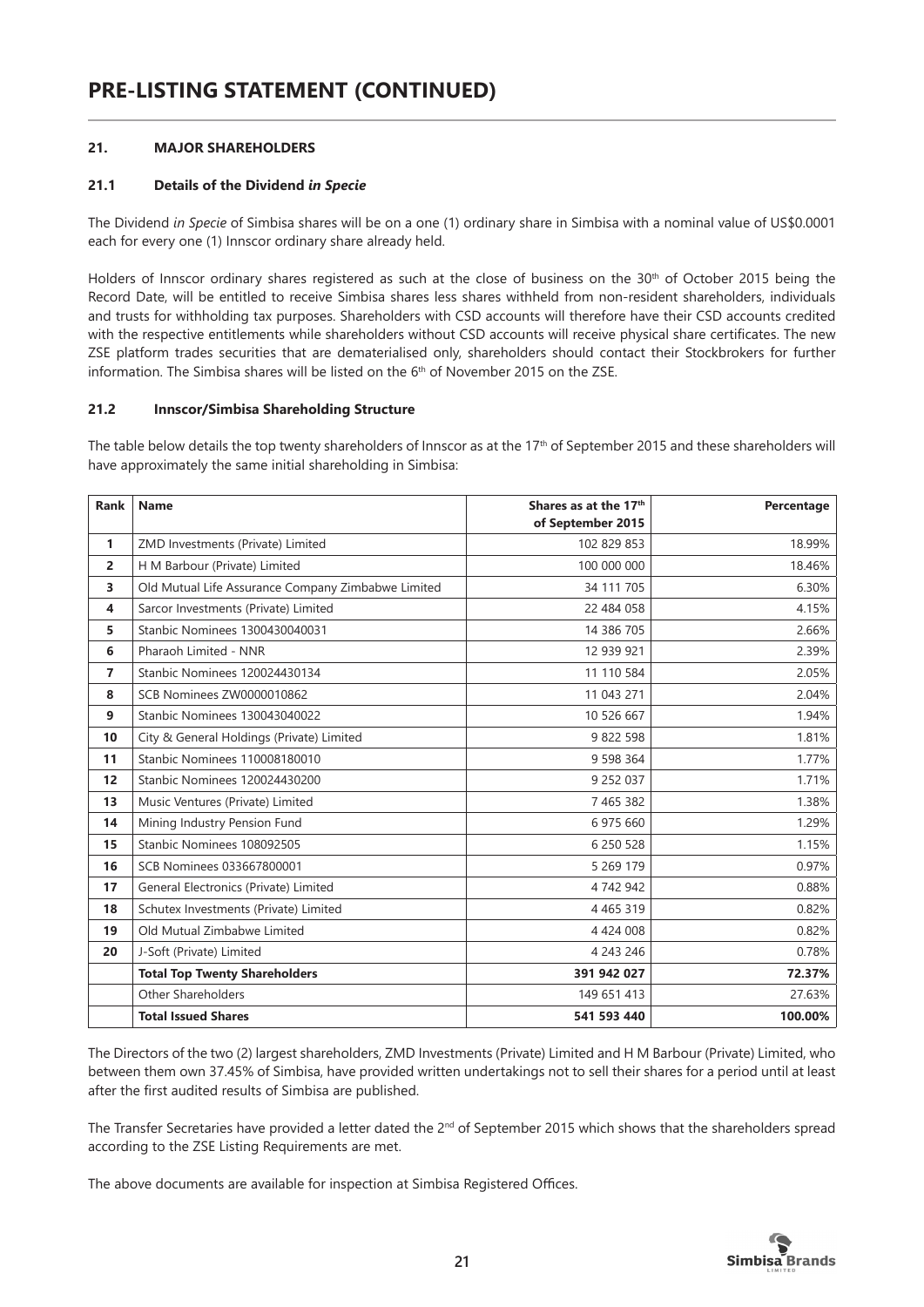# **22. WITHHOLDING TAX PAYABLE ON THE DISTRIBUTION OF SIMBISA SHARES**

In terms of existing legislation, Innscor is obliged to deduct ten per cent (10%) withholding tax and remit this to ZIMRA in respect of the Simbisa shares being issued to all individuals, trusts and non-resident shareholders. In settlement of this withholding tax liability, Innscor will withhold ten per cent (10%) of the ordinary shares issued to all individuals, trusts and non-resident shareholders by way of the Dividend *in Specie* and remit this to ZIMRA.

For the purposes of this Transaction shares withheld from shareholders for withholding tax purposes will be rounded to the nearest whole number.

# **23. EXCHANGE CONTROL APPROVAL FOR THE DIVIDEND** *IN SPECIE*

An application for approval for the Dividend *in Specie* to Non-Resident Shareholders is under consideration by the RBZ.

# **24. EXPERTS' CONSENTS**

The Financial Advisors, Sponsoring Brokers, Legal Advisors, Transfer Secretaries, Auditors and Independent Reporting Accountants have submitted their written consents to act in the capacities stated and to their names being stated in this Pre-Listing Statement which consents have not been withdrawn as at the date of this Pre-Listing Statement. The above mentioned consents are available for inspection by interested parties in terms of Paragraph 27 below.

# **25. CONDITIONS PRECEDENT**

- The proposed Listing is subject to the approval by the shareholders of Innscor at an EGM to be held on Monday the  $2^{nd}$ of November 2015 in terms of the Notice of the EGM of Innscor shareholders published in the national press dated the 12th of October 2015;
- Simbisa acquiring the assets and liabilities of the QSR Business of Innscor, under the terms of the Agreement effective 1st of October 2015, in exchange for issuing 541,593,440 shares in Simbisa to Innscor; and
- RBZ approval of the Dividend *in Specie* to Non-Resident shareholders

# **26. REGULATORY ISSUES**

This Pre-Listing statement is being issued in compliance with the ZSE Listing Requirements. The ZSE approved the distribution of this Pre-Listing Statement and Listing of Simbisa on the 2<sup>nd</sup> of October 2015.

# **27. DOCUMENTS AND CONSENTS AVAILABLE FOR INSPECTION**

Between the 12<sup>th</sup> of October 2015 and the 6<sup>th</sup> of November 2015, copies of the following documents will be available for inspection, during normal working hours, at the Sponsoring Brokers, Financial Advisors and Simbisa Registered Offices at the addresses set out in the "Corporate Information" section at the beginning of this document:

- The Articles and Memorandum of Association of the Company;
- The written consents detailed in Paragraph 24 of the document;
- The written undertakings from ZMD Investments (Private) Limited and H M Barbour (Private) Limited;
- The Agreement effective the 1<sup>st</sup> of October 2015;
- The written letter from Corpserve showing that the shareholders spread is met according to the ZSE Listing Requirements;
- The Independent Reporting Accountant's Report on the historical information for the five financial years ended 30<sup>th</sup> of June 2015, which is set out in Annexure 1; and
- A letter summarising the terms of the Simbisa Board of Directors service agreements.

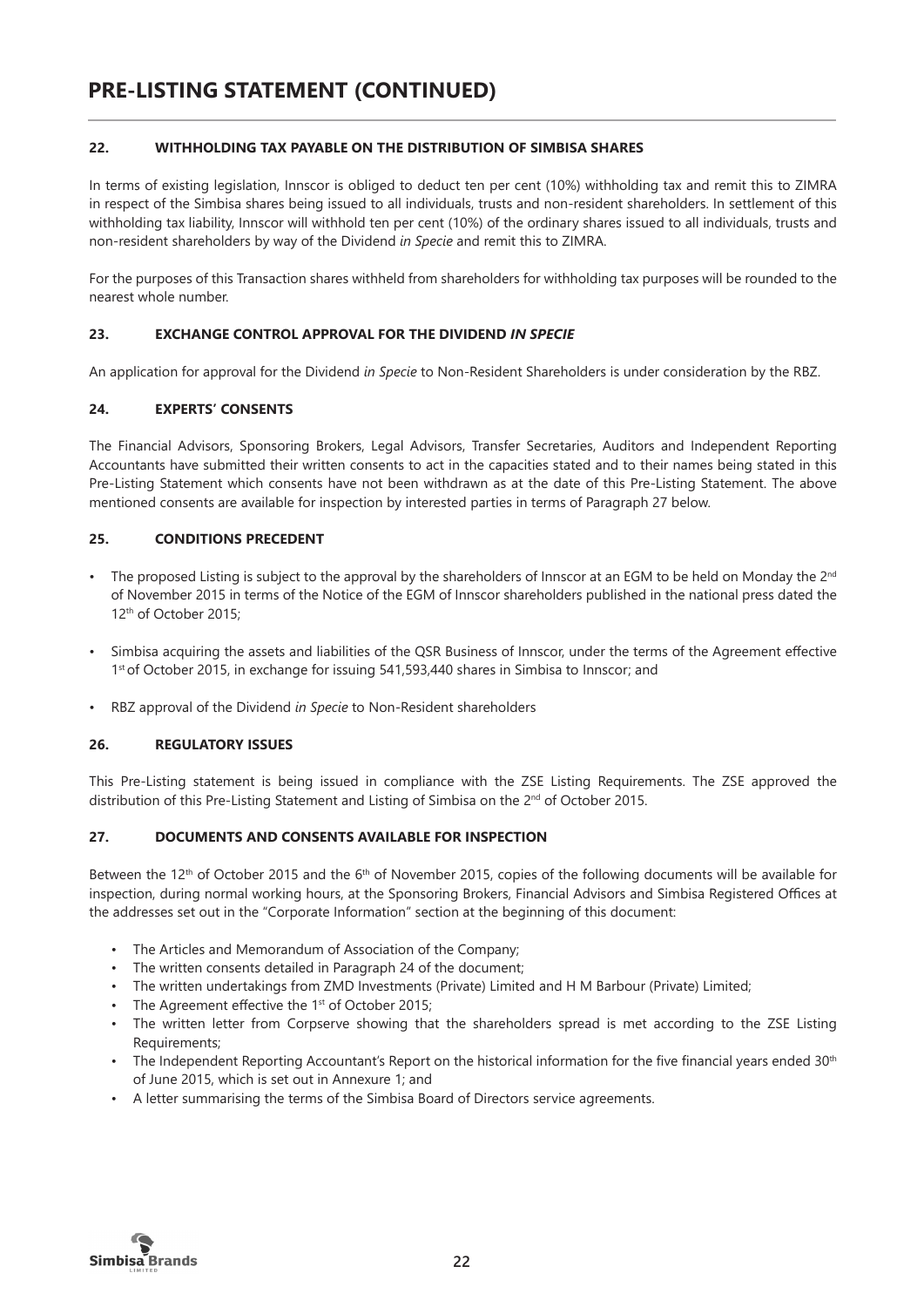# **28. DIRECTORS' RESPONSIBILITY STATEMENT**

The Directors, whose names appear below, collectively and individually accept full responsibility for the accuracy of the information provided in this Pre-Listing Statement, and certify that to the best of their knowledge and belief, there are no other facts the omission of which would make any statement false or misleading. They have made all reasonable enquiries to ascertain such facts, and that this Pre-Listing Statement contains all information required by law.

The Directors confirm that these Pre-Listing particulars include all such information within their knowledge (or which it would be reasonable for them to obtain by making enquires) that investors and their professional advisors would reasonably expect to find for the purpose of making an informed assessment of the assets and liabilities, financial position, profits and losses and prospects of the issuer, and of the rights attaching to the securities to which the listing particulars relate.

| <b>Director's Name</b>   | <b>Position</b>               | <b>Signature</b>     |
|--------------------------|-------------------------------|----------------------|
| Addington Chinake        | Non-Executive Chairman        | [Signed on original] |
| <b>Basil Dionisio</b>    | Group Chief Executive Officer | [Signed on original] |
| Salim Eceolaza           | Group Finance Director        | [Signed on original] |
| Emmanuel (Manoli) Vardas | Executive Director            | [Signed on original] |
| Zinona (Zed) Koudounaris | Non-Executive Director        | [Signed on original] |
| Amit Gupta               | Non-Executive Director        | [Signed on original] |
| Johnny Tomazos           | Non-Executive Director        | [Signed on original] |

# **Signed on the 12th of October 2015:**

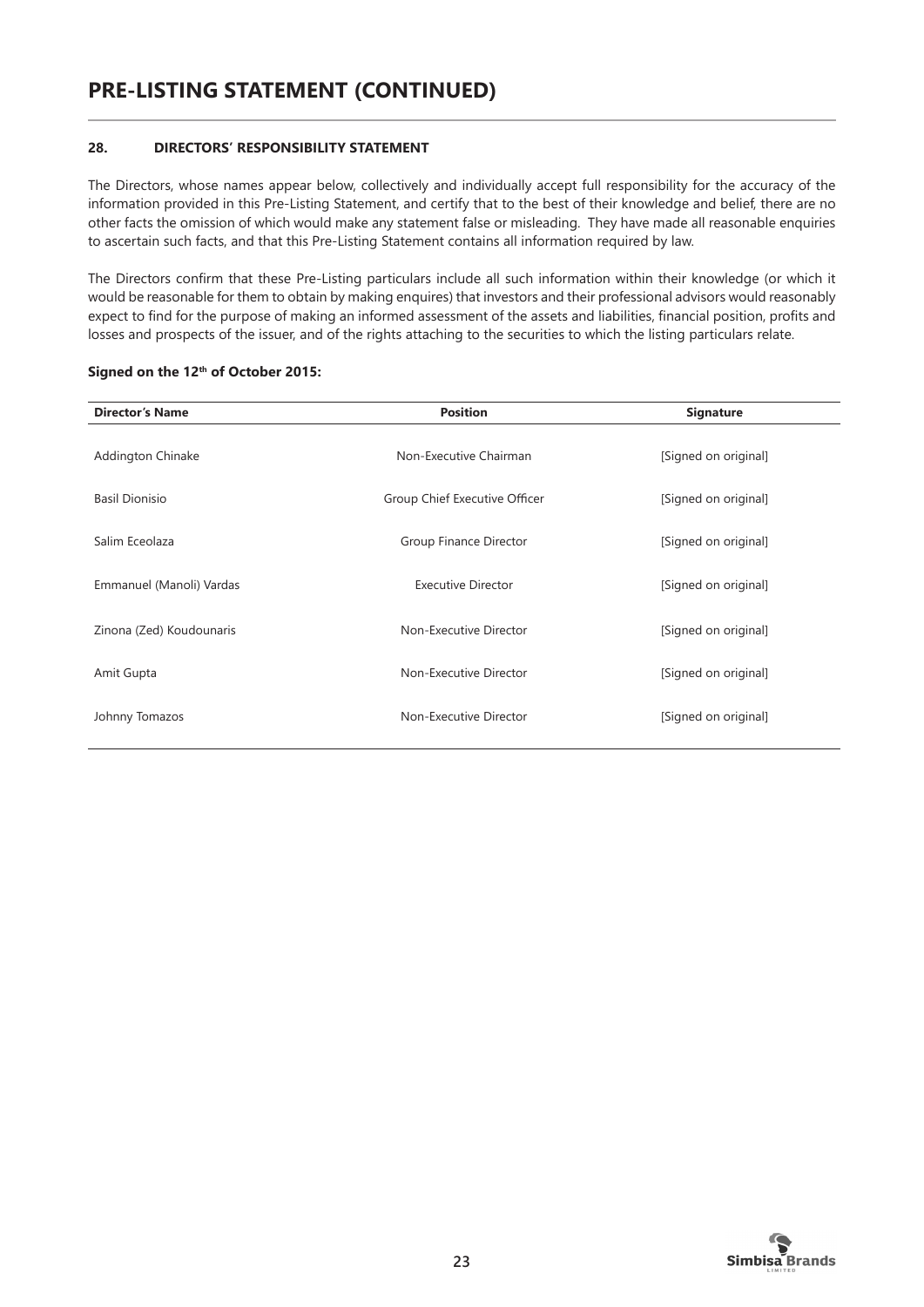# **ANNEXURE 1 – INDEPENDENT REPORTING ACCOUNTANT'S REPORT ON THE HISTORICAL FINANCIAL INFORMATION**



**Building a better** working world

**Ernst & Young** Chartered Accountants (Zimbabwe) Registered Public Auditors Angwa City Cnr Julius Nyerere Way/ Kwame Nkrumah Avenue P O Box 62 or 702 Harare Zimbabwe

Tel: +263 4 750905-14 or 750979-83 Fax: +263 4 750707 / 773842 Email: admin@zw.ey.com www.ey.com

12th October 2015

**The Directors** Simbisa Brands Limited Edward Building Corner 1st Street /Nelson Mandela Avenue **HARARE**

Dear Sirs,

#### **INDEPENDENT REPORTING ACCOUNTANTS' REPORT ON THE HISTORICAL FINANCIAL INFORMATION OF THE QUICK SERVICE RESTAURANT BUSINESS ("QSR") OF INNSCOR AFRICA LIMITED FOR THE FIVE FINANCIAL PERIODS TO 30 JUNE 2015.**

(Simbisa Brands Limited ("Simbisa") was incorporated in the Republic of Zimbabwe in 2015 under company registration number 5733/2015).

#### **1. Introduction**

At your request and for the purposes of the Pre-Listing Statement to Simbisa Brands Limited ("Simbisa") shareholders, to be dated 12<sup>th</sup> of October 2015, we present our report on the historical Statement of Financial Position, Statement of Comprehensive Income, Statement of Changes in Equity and Statement of Cash Flow (collectively referred to as "The historical financial information") as set out on pages 27 to 30 of the Pre-Listing Statement, issued in compliance with the Listing Requirements of the Zimbabwe Stock Exchange ("ZSE"). Simbisa was incorporated as a wholly-owned subsidiary of Innscor on the 5<sup>th</sup> of August 2015 and on the 1<sup>st</sup> of October 2015 it acquired through a scheme of reconstruction the entire assets and liabilities of the QSR business from Innscor Africa Limited.

The Directors of Simbisa are proposing to list the entire share capital of Simbisa on the Zimbabwe Stock Exchange by way of introduction.

This report is prepared in terms of the Listing Requirements of the Zimbabwe Stock Exchange.

In accordance with Section 8.2 of the Zimbabwe Stock Exchange Listing Requirements, we confirm that the engagement partner is a registered accountant and auditor, and, together with the firm, is independent of Simbisa, the issuer of the Statement containing the historical financial information.

# **2. Responsibilities**

The directors are solely responsible for the preparation of the Pre-Listing Statement to which this report relates and the information contained therein. Our responsibility is to express an opinion on the historical financial information set out on pages 27 to 30 of the Pre-Listing Statement.

It is our responsibility to form an opinion on the basis used for the compilation of the statement of comprehensive income, the statement of financial position, the statement of cash flows, the statement of changes in equity and to report our opinion to you. We do not accept any responsibility for any reports previously given by us on any financial information used in the compilation of the financial information beyond that owed to those to whom those reports were addressed at their dates of issue.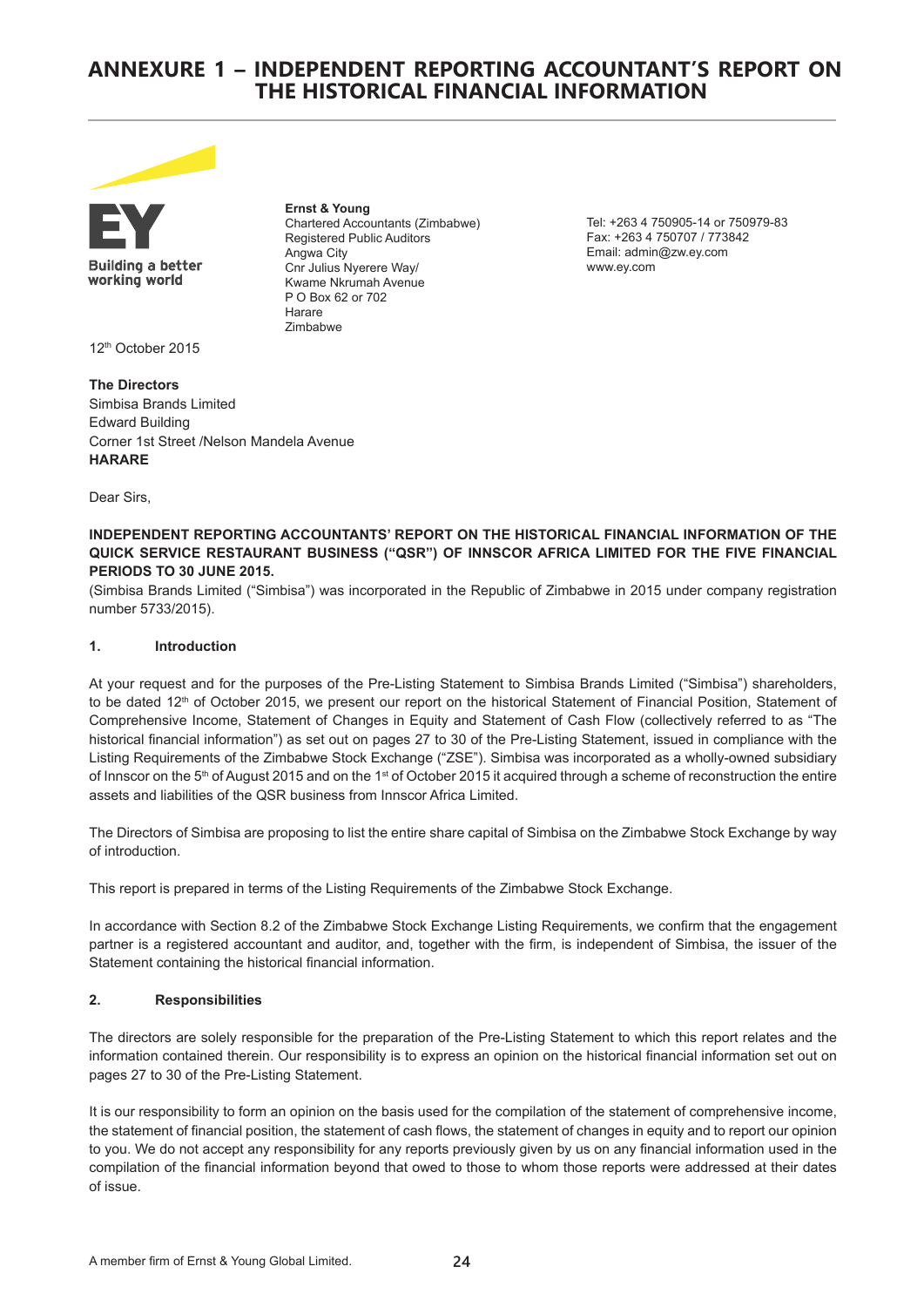# **ANNEXURE 1 - INDEPENDENT REPORTING ACCOUNTANT'S REPORT ON THE HISTORICAL FINANCIAL INFORMATION (CONTINUED)**

#### **3. Scope**

Previously the QSR Business (transferred to Simbisa) was not consolidated as a business segment. The financial information included in this report was that compiled by management basing on the historical performance of the units transferred to Simbisa. Our work involved agreeing the historical financial statements prepared by management to the underlying Innscor divisional reporting packs as well as verifying the accuracy of the aggregation computations. The underlying financial information from which the historical financial information was prepared is based on accounting policies that comply with International Financial Reporting Standards. The entities that were part of the QSR Business and were transferred to Simbisa are:

- I. Fast Foods Northern
- II. Fast Foods Southern
- III. Fast Foods Manicaland
- IV. Franchising Zimbabwe
- V. Zambia QSR Operations
- VI. Kenya QSR Operations
- VII. Ghana QSR Operations
- VIII. DRC QSR Operations
- IX. Mauritius QSR Operations
- X. Innscor International Franchising Limited
- XI. Innscor Retail Africa Limited

We audited the historical financial information for the years ended  $30<sup>th</sup>$  of June 2011 to  $30<sup>th</sup>$  of June 2015 for all these entities while they were under Innscor.

We conducted our audits in accordance with International Standards on Auditing. Those Standards require that we comply with ethical requirements and plan and perform that audit to obtain reasonable assurance whether the historical financial information relating to the financial years ended  $30<sup>th</sup>$  of June 2011 to  $30<sup>th</sup>$  of June 2015 are free from material misstatement.

An audit involves performing procedures to obtain audit evidence about the amounts and disclosures in the financial statements. The procedures selected depend on the auditor's judgment, including the assessment of the risks of material misstatement of the financial statements, whether due to fraud or error. In making those risk assessments, the auditor considers internal controls relevant to the entity's preparation and fair presentation of the financial statements in order to design audit procedures that are appropriate in the circumstances, but not for the purpose of expressing an opinion on the effectiveness of the entity's internal control. An audit also includes evaluating the appropriateness of accounting policies used and the reasonableness of accounting estimates made by management, as well as evaluating the overall presentation of the financial statements.

From our enquiries of Simbisa management, we understand that:

- I. There are no material assets included in the financial information that are not owned by Simbisa
- II. There are no material contingent liabilities and commitments relating to Simbisa, and
- III. There have been no material subsequent events arising which have, or that could reasonably be expected to have a material impact on the statement of financial position as at the  $30<sup>th</sup>$  of June 2015.

We believe that the audit evidence we have obtained is sufficient and appropriate to provide a basis for our opinion.

#### **4. Opinion**

The financial statements for Innscor Africa Limited for the years ended 30<sup>th</sup> of June 2011 to 2015 from which the financial information for Simbisa were compiled were issued without qualification.

In our opinion the aggregation of the historical results of the QSR Business was based on audited financial information and is appropriate for purposes of the historical financial information of Simbisa.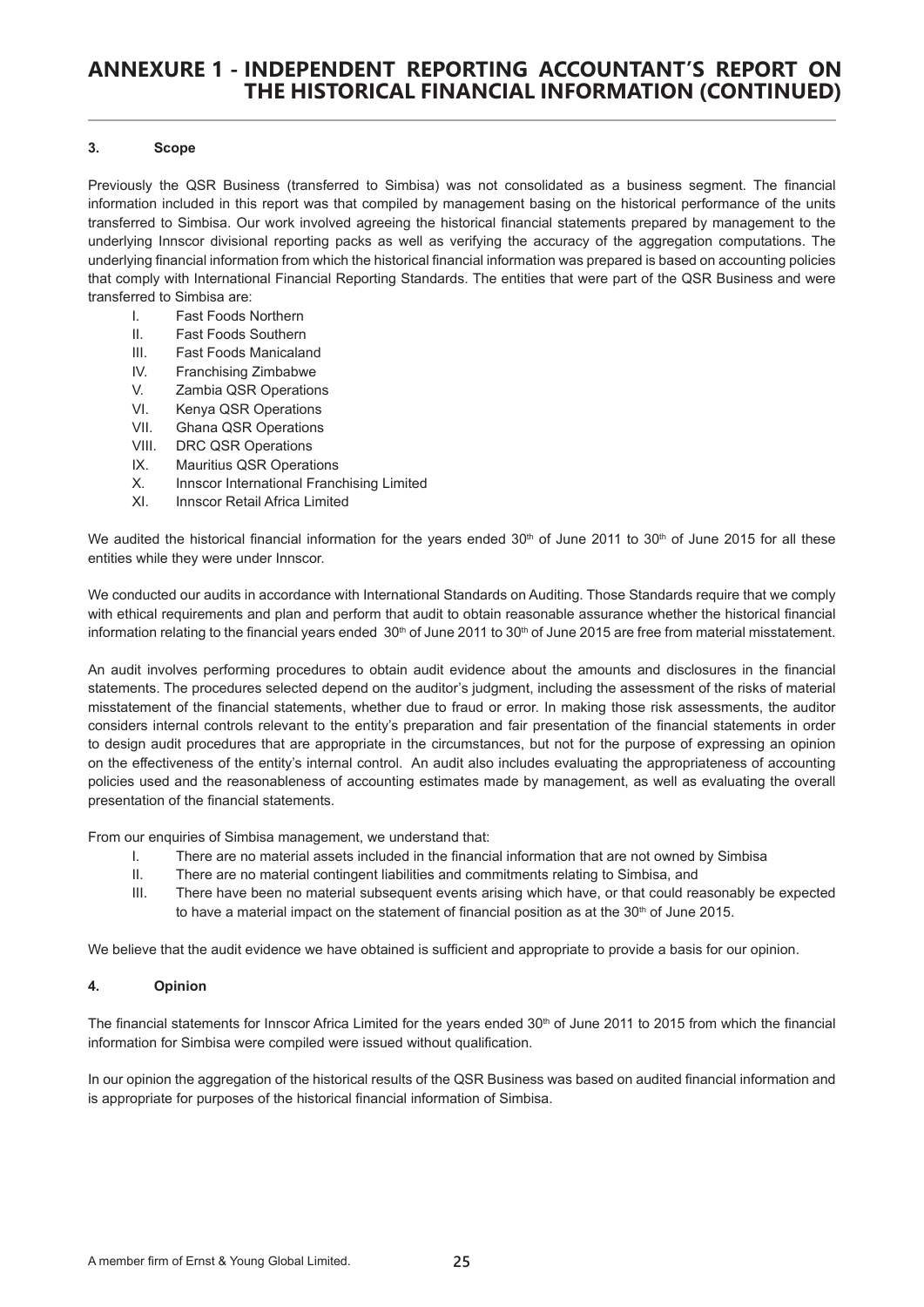# **ANNEXURE 1 - INDEPENDENT REPORTING ACCOUNTANT'S REPORT ON THE HISTORICAL FINANCIAL INFORMATION (CONTINUED)**

# **5. Distribution and Assurances**

This report is prepared solely for the Directors of Simbisa Brands Limited. Any uses that a third party makes of this report, or any reliance or decisions made based on it, are the responsibility of such third parties. We accept no responsibility for loss or damages, if any, suffered by any third party as a result of decisions made or actions taken based on this report.

Yours faithfully,

 $F_{M}$ </u>

**ERNST & YOUNG Chartered Accountants (Zimbabwe) Harare**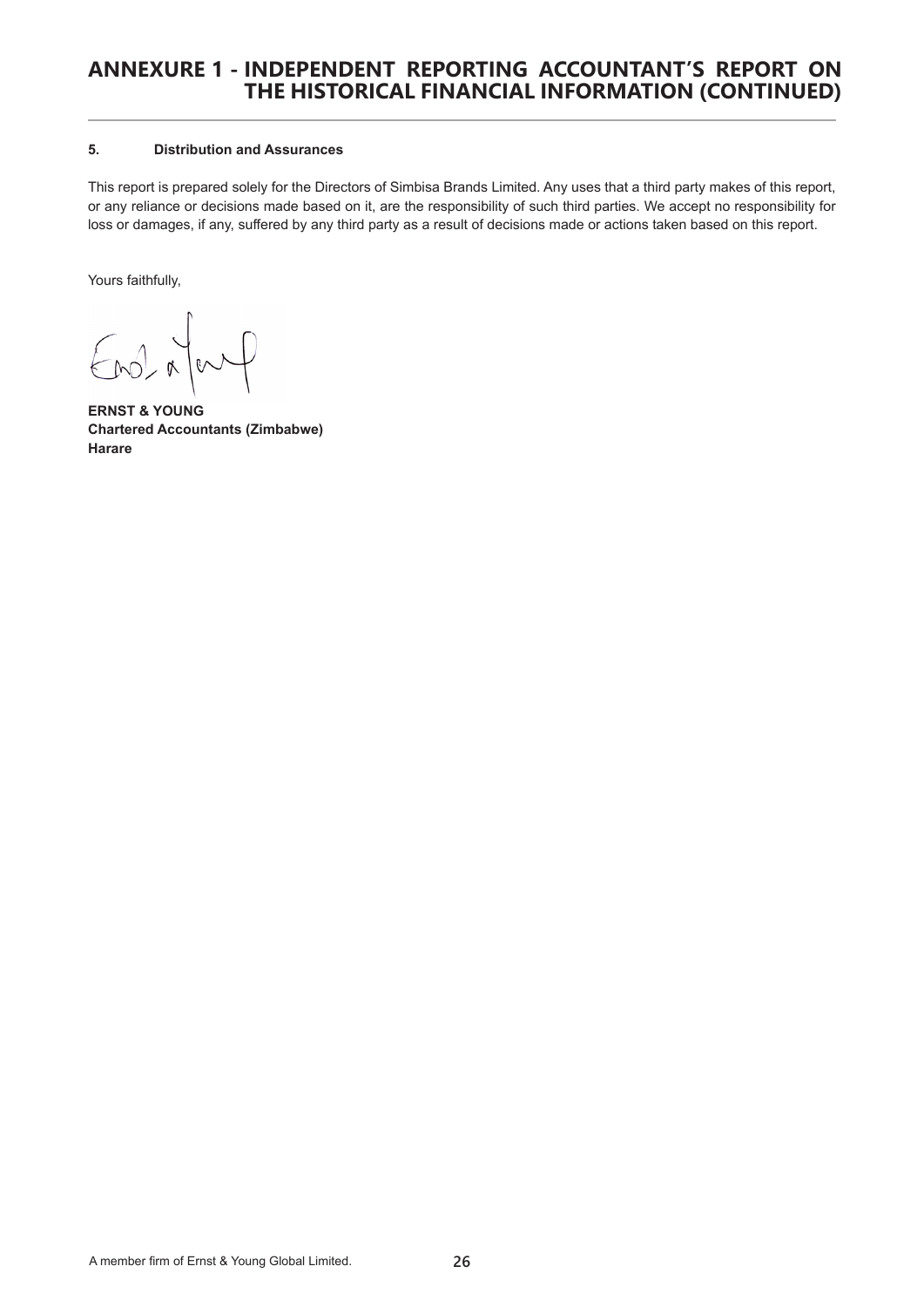# **Statement of Comprehensive Income of the QSR Business extracted from Innscor Audited Financial Statements**

|                                                                                                   | 30-Jun-15<br>US\$                   | 30-Jun-14<br>US\$                 | 30-Jun-13<br>US\$                   | 30-Jun-12<br>US\$                            | 30-Jun-11<br>US\$                    |
|---------------------------------------------------------------------------------------------------|-------------------------------------|-----------------------------------|-------------------------------------|----------------------------------------------|--------------------------------------|
| <b>Revenue</b>                                                                                    | 153 137 863                         | 152 890 418                       | 147 518 250                         | 139 037 533                                  | 117 226 791                          |
| Other income                                                                                      | 1722 693                            | 1936 609                          | 4 589 920                           | 4 4 9 4 4 5 2                                | 3 901 172                            |
|                                                                                                   | 154 860 556                         | 154 827 027                       | 152 108 170                         | 143 536 985                                  | 121 127 963                          |
| Operating expenses                                                                                | (144468405)                         | (145992036)                       | (141 357 707)                       | (128843465)                                  | (107636830)                          |
| Profit before interest, equity<br>accounted earnings and tax                                      | 10 392 151                          | 8 8 3 4 9 9 1                     | 10 750 463                          | 14 693 520                                   | 13 491 133                           |
| Net interest expense<br>Equity accounted earnings                                                 | (919155)<br>188 582                 | (927 109)<br>158 877              | (752 302)<br>143 843                | (928638)<br>101 483                          | (726 726)<br>93 5 94                 |
| Profit before tax                                                                                 | 9 661 578                           | 8 0 6 6 7 5 9                     | 10 142 004                          | 13 866 365                                   | 12 858 001                           |
| Income tax expense                                                                                | (2148936)                           | (1929263)                         | (2 174 244)                         | (3125930)                                    | (2789036)                            |
| Profit for the year                                                                               | 7 512 642                           | 6 137 496                         | 7 967 760                           | 10 740 435                                   | 10 068 965                           |
| Other comprehensive income                                                                        |                                     |                                   |                                     |                                              |                                      |
| Exchange differences arising<br>on the translation of foreign<br>operations                       | (907605)                            | (436 717)                         | (67738)                             | (139 455)                                    | 333 560                              |
| Other comprehensive income<br>for the year, net of tax                                            | (907605)                            | (436 717)                         | (67738)                             | (139 455)                                    | 333 560                              |
| <b>Total comprehensive income</b><br>for the year                                                 | 6 605 037                           | 5 700 779                         | 7 900 022                           | 10 600 980                                   | 10 402 525                           |
| Profit for the year attributable to:<br>Equity holders of the parent<br>Non-controlling interests | 5 677 149<br>1835 493<br>7 512 642  | 5 550 456<br>587 040<br>6 137 496 | 5 894 710<br>2 073 050<br>7 967 760 | 8 4 3 0 2 7 3<br>2 3 1 0 1 6 2<br>10 740 435 | 7 267 171<br>2 801 794<br>10 068 965 |
| <b>Total comprehensive income for</b><br>the year:                                                |                                     |                                   |                                     |                                              |                                      |
| Equity holders of the parent<br>Non-controlling interests                                         | 4 991 291<br>1 613 746<br>6 605 037 | 5 155 510<br>545 269<br>5 700 779 | 5 844 596<br>2 055 426<br>7 900 022 | 8 3 2 0 8 1 3<br>2 280 167<br>10 600 980     | 7 507 914<br>2 894 611<br>10 402 525 |

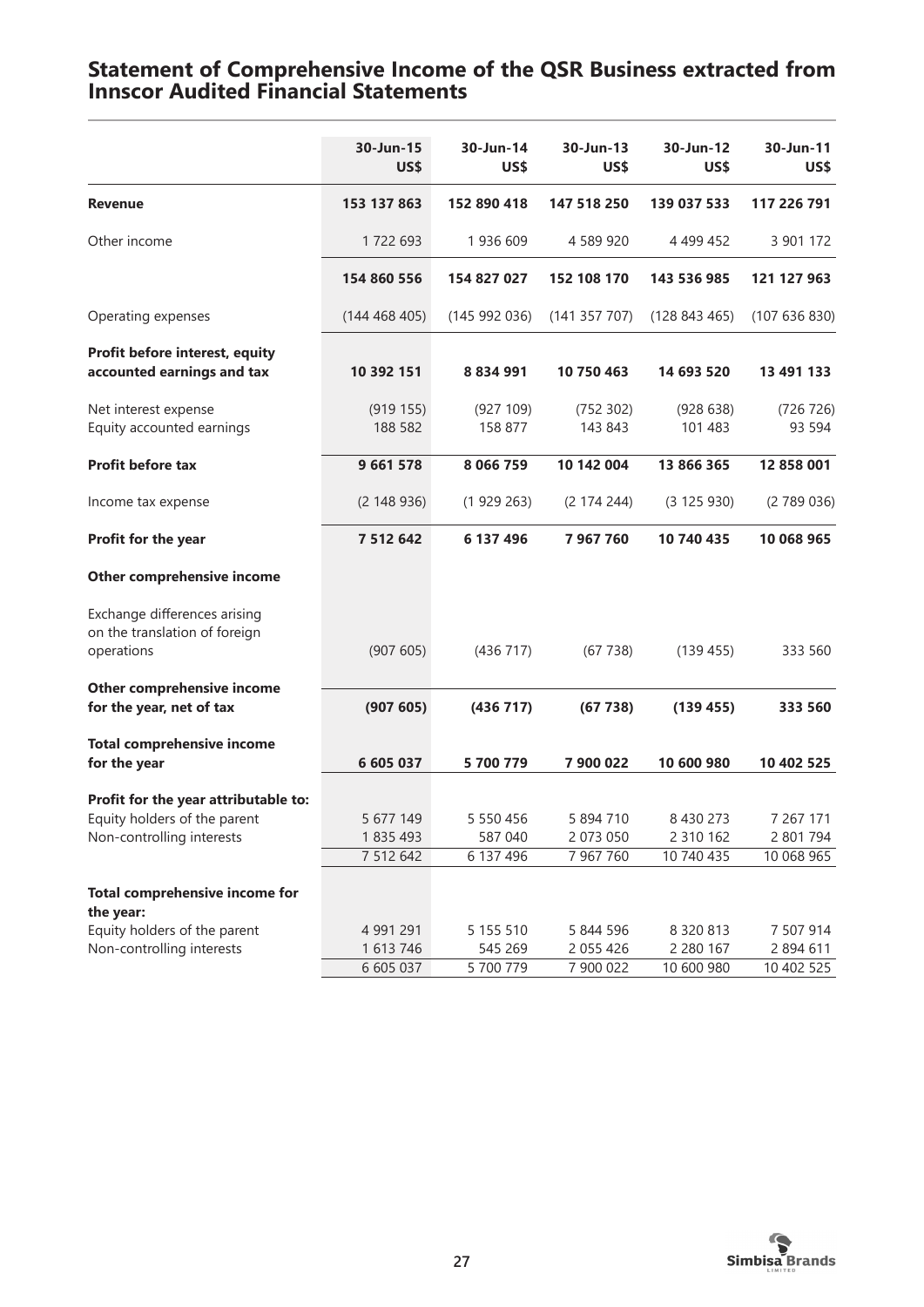|                                     | 30 Jun-15<br>US\$ | 30 Jun-14<br>US\$ | 30 Jun-13<br>US\$ | 30 Jun-12<br>US\$ | 30 Jun-11<br>US\$ |
|-------------------------------------|-------------------|-------------------|-------------------|-------------------|-------------------|
| <b>ASSETS</b>                       |                   |                   |                   |                   |                   |
| <b>Non-current assets</b>           |                   |                   |                   |                   |                   |
| Property, plant and equipment       | 46 388 202        | 45 577 691        | 40 552 864        | 33 574 076        | 26 815 513        |
| Intangible assets                   | 480 551           | 512 807           | 587 685           | 679 932           | 705 830           |
| Investments in associates           | 394 667           | 288 585           | 284 708           | 285 865           | 294 129           |
| Deferred tax assets                 | 605 763           | 463 151           | 767 670           | 352 646           | 133 479           |
|                                     | 47 869 183        | 46 842 234        | 42 192 927        | 34 892 519        | 27 948 951        |
| <b>Current assets</b>               |                   |                   |                   |                   |                   |
| Inventories                         | 4 536 204         | 4 633 696         | 5 249 797         | 4 635 082         | 5 365 404         |
| Trade and other receivables         | 6 6 6 1 3 1 4     | 5 991 475         | 5 629 330         | 3 632 453         | 4 116 967         |
| Cash and cash equivalents           | 3726761           | 4752158           | 2 593 957         | 4 577 093         | 4 0 28 8 75       |
|                                     | 14 924 279        | 15 377 329        | 13 473 084        | 12 844 628        | 13 511 247        |
|                                     |                   |                   |                   |                   |                   |
| <b>Total assets</b>                 | 62 793 462        | 62 219 563        | 55 666 011        | 47 737 147        | 41 460 198        |
| <b>EQUITY AND LIABILITIES</b>       |                   |                   |                   |                   |                   |
|                                     |                   |                   |                   |                   |                   |
| <b>Capital and reserves</b>         |                   |                   |                   |                   |                   |
| Ordinary share capital              |                   |                   |                   |                   |                   |
| Non-distributable reserves          | (900 476)         | (214618)          | 3 003 489         | 3 053 603         | 3 163 063         |
| Distributable reserves              | 21 951 790        | 20 241 467        | 15 881 044        | 11 127 690        | 8 210 428         |
|                                     | 21 051 314        | 20 026 849        | 18 884 533        | 14 181 293        | 11 373 491        |
| Non-controlling interests           | 4 9 5 2 6 3 5     | 4 926 556         | 4710280           | 5 274 559         | 4771491           |
| <b>Total equity</b>                 | 26 003 949        | 24 953 405        | 23 594 813        | 19 455 852        | 16 144 982        |
| <b>Non-current liabilities</b>      |                   |                   |                   |                   |                   |
| Deferred tax liabilities            | 3 714 326         | 3 801 976         | 3 433 040         | 2 3 5 4 9 3 4     | 1782862           |
| Interest-bearing borrowings         | 369788            |                   |                   |                   |                   |
|                                     | 4 0 8 4 1 1 4     | 3 801 976         | 3 433 040         | 2 3 5 4 9 3 4     | 1782862           |
| <b>Current liabilities</b>          |                   |                   |                   |                   |                   |
|                                     |                   |                   |                   |                   |                   |
| Interest-bearing borrowings         | 14 998 916        | 14 885 311        | 10 846 370        | 11 022 531        | 9 3 2 5 4 5 9     |
| Trade and other payables            | 16 298 791        | 17 271 849        | 16 310 180        | 14 209 902        | 12 999 826        |
| Provisions                          | 1 272 562         | 1 393 503         | 1 294 743         | 1 0 5 2 2 2 7     | 859 346           |
| Current tax liabilities             | 135 132           | (86 481)          | 186 865           | (358 299)         | 347723            |
|                                     | 32 705 399        | 33 464 182        | 28 638 158        | 25 926 361        | 23 532 354        |
| <b>Total liabilities</b>            | 36 789 513        | 37 266 158        | 32 071 198        | 28 281 295        | 25 315 216        |
| <b>Total equity and liabilities</b> | 62 793 462        | 62 219 563        | 55 666 011        | 47 737 147        | 41 460 198        |

# **Statement of Financial Position of the QSR Business extracted from Innscor Audited Financial Statements**

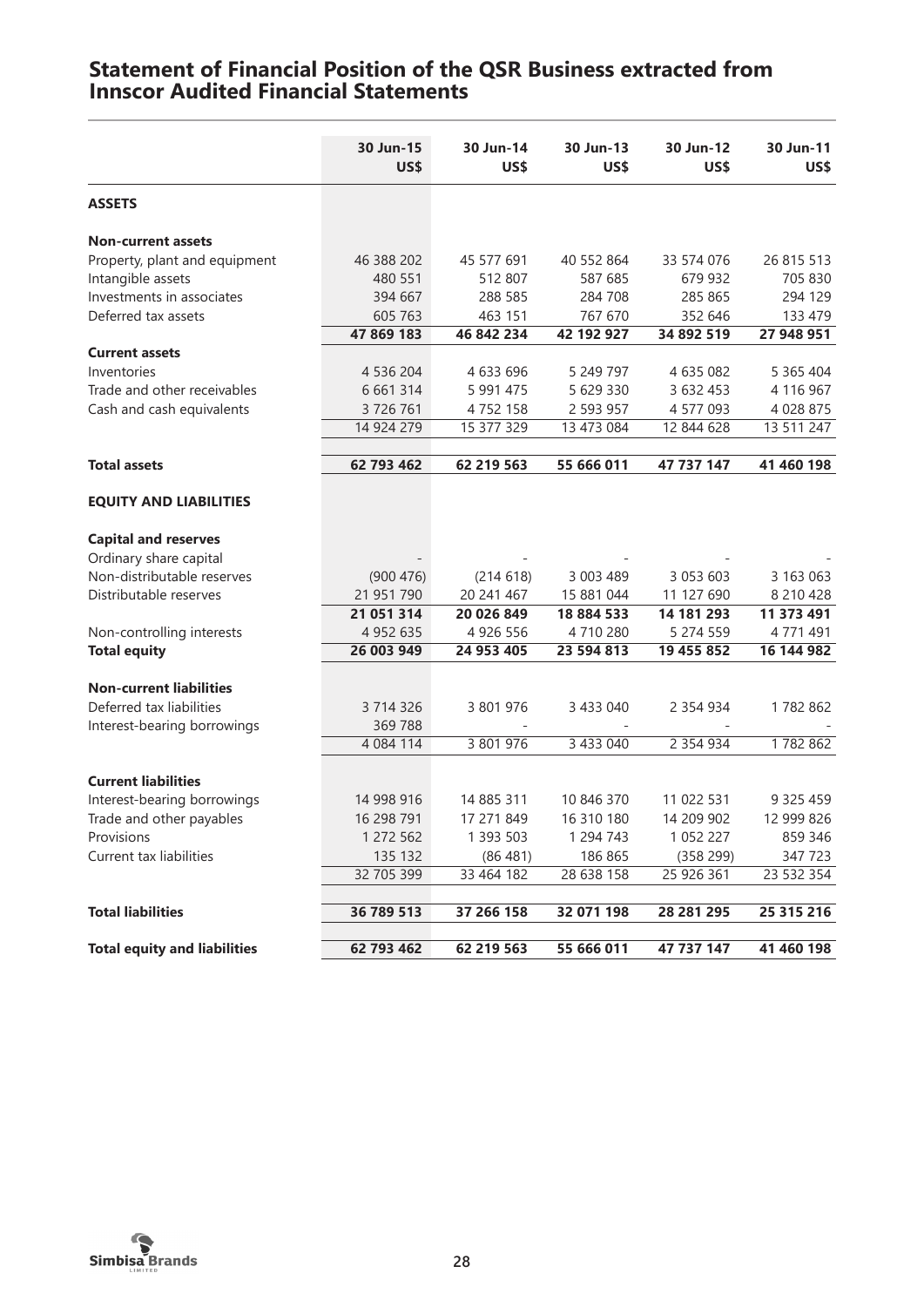# **Statement of Cash Flows of the QSR Business extracted from Innscor Audited Financial Statements**

|                                                                       | 30-Jun-15<br>US\$ | 30-Jun-14<br>US\$ | 30-Jun-13<br>US\$ | 30-Jun-12<br>US\$ | 30-Jun-11<br>US\$ |
|-----------------------------------------------------------------------|-------------------|-------------------|-------------------|-------------------|-------------------|
| <b>Cash generated from operating</b>                                  |                   |                   |                   |                   |                   |
| activities                                                            | 15 840 674        | 16 397 602        | 15 181 078        | 20 329 592        | 17 367 010        |
| Interest income                                                       | 230 540           | 270 642           | 193 867           | 194 165           | 159 616           |
| Interest expense                                                      | (1149695)         | (1197751)         | (946 169)         | (1 122 803)       | (886 342)         |
| Tax paid                                                              | (989056)          | (825 147)         | (1002767)         | (2922411)         | (2443445)         |
| <b>Total cash generated from</b>                                      |                   |                   |                   |                   |                   |
| operations                                                            | 13 932 463        | 14 645 346        | 13 426 009        | 16 478 543        | 14 196 839        |
| <b>Investing activities</b>                                           | (8897649)         | (11697399)        | (11524426)        | (1052939)         | (15826624)        |
| Net cash flow before financing                                        |                   |                   |                   |                   |                   |
| <b>activities</b>                                                     | 5 034 814         | 2 947 947         | 1901583           | 5 949 144         | (1629785)         |
| <b>Financing activities</b>                                           | (6060211)         | (789 746)         | (3884719)         | (5400926)         | 1 126 652         |
| Dividends paid to parent company<br>Dividends paid to subsidiaries to | (3946904)         | (4013194)         | (3367723)         | (5513011)         | (2347575)         |
| non-controlling interests                                             | (1105875)         | (441 750)         | (302 063)         | (1151186)         | (1906097)         |
| Increase/(Decrease) in borrowings                                     | (612544)          | 3 3 2 4 1 6 7     | (165 781)         | 1 367 807         | 5 4 1 6 9 7 5     |
| Cash paid to non-controlling interests                                | (39488)           | 341 031           | (49 152)          | (104536)          | (36651)           |
| Net (decrease)/increase in cash and                                   |                   |                   |                   |                   |                   |
| cash equivalents                                                      | (1025397)         | 2 158 201         | (1983136)         | 548 218           | (503 133)         |
| Cash and cash equivalents at the<br>beginning of the year             | 4752158           | 2 593 957         | 4 577 093         | 4 028 875         | 4 532 008         |
| Cash and cash equivalents at the                                      |                   |                   |                   |                   |                   |
| end of the year                                                       | 3726761           | 4752158           | 2 593 957         | 4 577 093         | 4 028 875         |

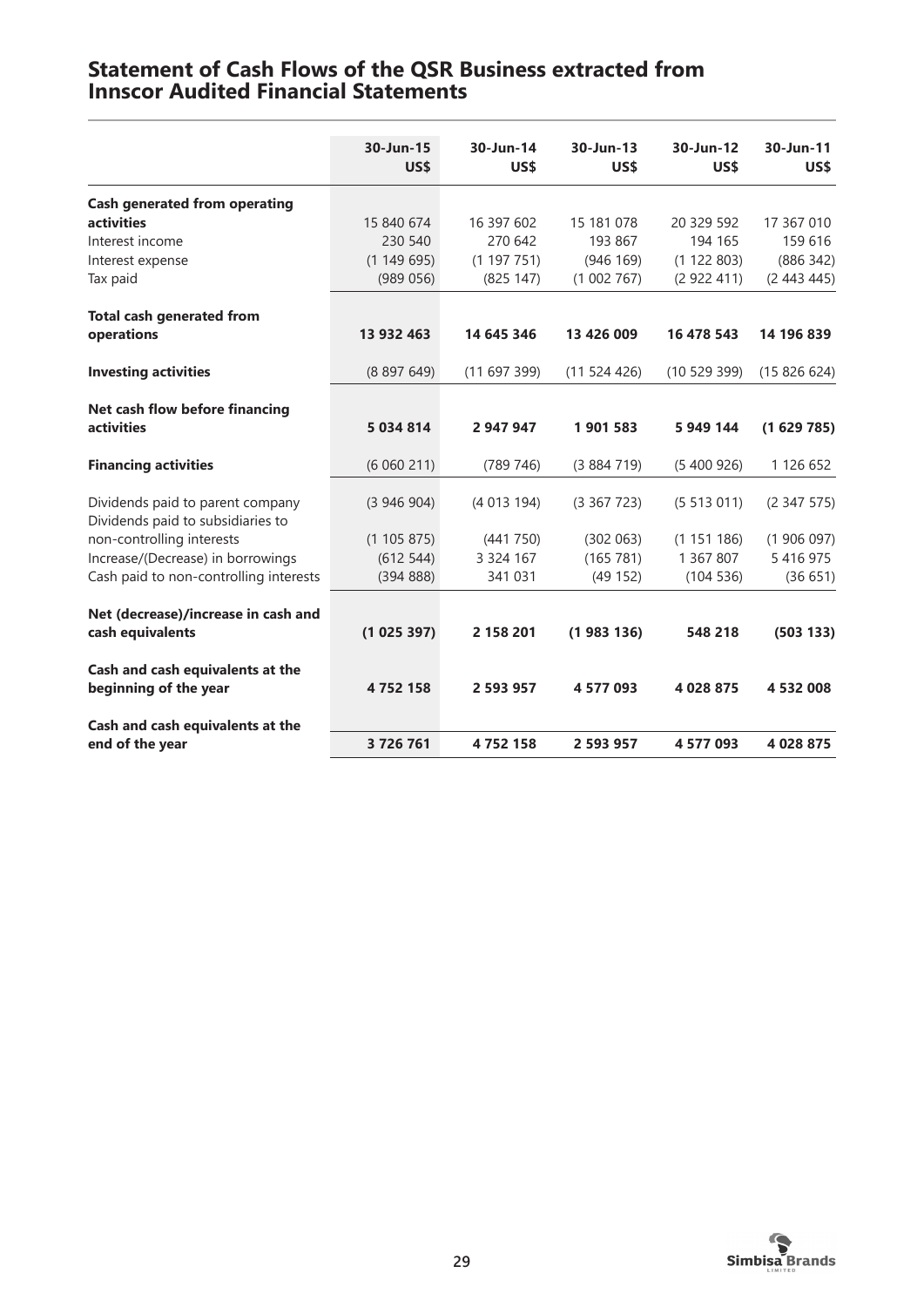# **Statement of Changes in Equity of the QSR Business extracted from Innscor Audited Financial Statements**

|                                                      | Attributable to equity holders of the parent |                                                              |                          |                      |                                 |                      |
|------------------------------------------------------|----------------------------------------------|--------------------------------------------------------------|--------------------------|----------------------|---------------------------------|----------------------|
|                                                      | Non                                          |                                                              |                          | <b>Non</b>           |                                 |                      |
|                                                      | Capital<br>US\$                              | Share Distributable Distributable<br><b>Reserves</b><br>US\$ | <b>Reserves</b><br>US\$  | <b>Total</b><br>US\$ | Controlling<br>Interest<br>US\$ | <b>Total</b><br>US\$ |
| <b>Balance at 30 June 2011</b>                       |                                              | 3 163 063                                                    | 8 2 10 4 28              | 11 373 491           | 4 771 491                       | 16 144 982           |
|                                                      |                                              |                                                              |                          |                      |                                 |                      |
| Profit for the year                                  |                                              |                                                              | 8 430 273                | 8 430 273            | 2 310 162                       | 10 740 435           |
| Other comprehensive income                           | $\overline{\phantom{a}}$                     | (109 460)                                                    | $\overline{\phantom{a}}$ | (109 460)            | (29995)                         | (139 455)            |
| Total comprehensive income                           |                                              | (109 460)                                                    | 8 430 273                | 8 3 2 0 8 1 3        | 2 280 167                       | 10 600 980           |
| Dividends                                            | $\overline{a}$                               | $\overline{a}$                                               | (5513011)                | (5513011)            | (1151186)                       | (6664197)            |
| Transactions with owners in their capacity as owners |                                              |                                                              |                          |                      | (625913)                        | (625913)             |
| <b>Balance at 30 June 2012</b>                       | $\overline{a}$                               | 3 053 603                                                    | 11 127 690               | 14 181 293           | 5 274 559                       | 19 455 852           |
| Profit for the year                                  |                                              |                                                              | 5 894 710                | 5 894 710            | 2 073 050                       | 7 967 760            |
| Other comprehensive income                           |                                              | (50114)                                                      |                          | (50114)              | (17624)                         | (67738)              |
|                                                      |                                              |                                                              | 5 894 710                |                      |                                 | 7 900 022            |
| Total comprehensive income                           |                                              | (50114)                                                      |                          | 5 844 596            | 2 0 5 4 2 6                     |                      |
| <b>Dividends</b>                                     | $\overline{a}$                               | $\overline{a}$                                               | (3367723)                | (3367723)            | (302 063)                       | (3669786)            |
| Transactions with owners in their capacity as owners |                                              |                                                              | 2 2 2 6 3 6 7            | 2 2 2 6 3 6 7        | (2317642)                       | (91 275)             |
| <b>Balance at 30 June 2013</b>                       | $\blacksquare$                               | 3 003 489                                                    | 15 881 044               | 18 884 533           |                                 | 4 710 280 23 594 813 |
| Profit for the year                                  |                                              |                                                              | 5 5 5 0 4 5 6            | 5 550 456            | 587 040                         | 6 137 496            |
| Other comprehensive income                           | ÷,                                           | (394946)                                                     | $\overline{a}$           | (394946)             | (41771)                         | (436 717)            |
| Total comprehensive income                           |                                              | (394946)                                                     | 5 5 5 0 4 5 6            | 5 155 510            | 545 269                         | 5 700 779            |
| <b>Dividends</b>                                     |                                              | $\overline{a}$                                               | (4 013 194)              | (4013194)            | (441 750)                       | (4454944)            |
| Transactions with owners in their capacity as owners |                                              |                                                              |                          |                      | 112 757                         | 112 757              |
| Transfers of foreign currency conversion reserve     |                                              | (2823161)                                                    | 2 823 161                |                      |                                 |                      |
|                                                      |                                              |                                                              |                          |                      |                                 |                      |
| Balance at 30 June 2014                              | ٠                                            | (214618)                                                     | 20 241 467               | 20 026 849           |                                 | 4 926 556 24 953 405 |
| Profit for the year                                  |                                              |                                                              | 5 677 149                | 5 677 149            | 1835493                         | 7 512 642            |
| Other comprehensive income                           |                                              | (685 858)                                                    |                          | (685 858)            | (221 747)                       | (907605)             |
| Total comprehensive income                           |                                              | (685 858)                                                    | 5 677 149                | 4 991 291            | 1 613 746                       | 6 605 037            |
| <b>Dividends</b>                                     |                                              |                                                              | (3946904)                | (3946904)            | (1105875)                       | (5052779)            |
| Transactions with owners in their capacity as owners |                                              |                                                              | (19922)                  | (19922)              | (481 792)                       | (501714)             |
| <b>Balance at 30 June 2015</b>                       | Ĭ.                                           | (900 476)                                                    | 21 951 790               | 21 051 314           |                                 | 4 952 635 26 003 949 |
|                                                      |                                              |                                                              |                          |                      |                                 |                      |